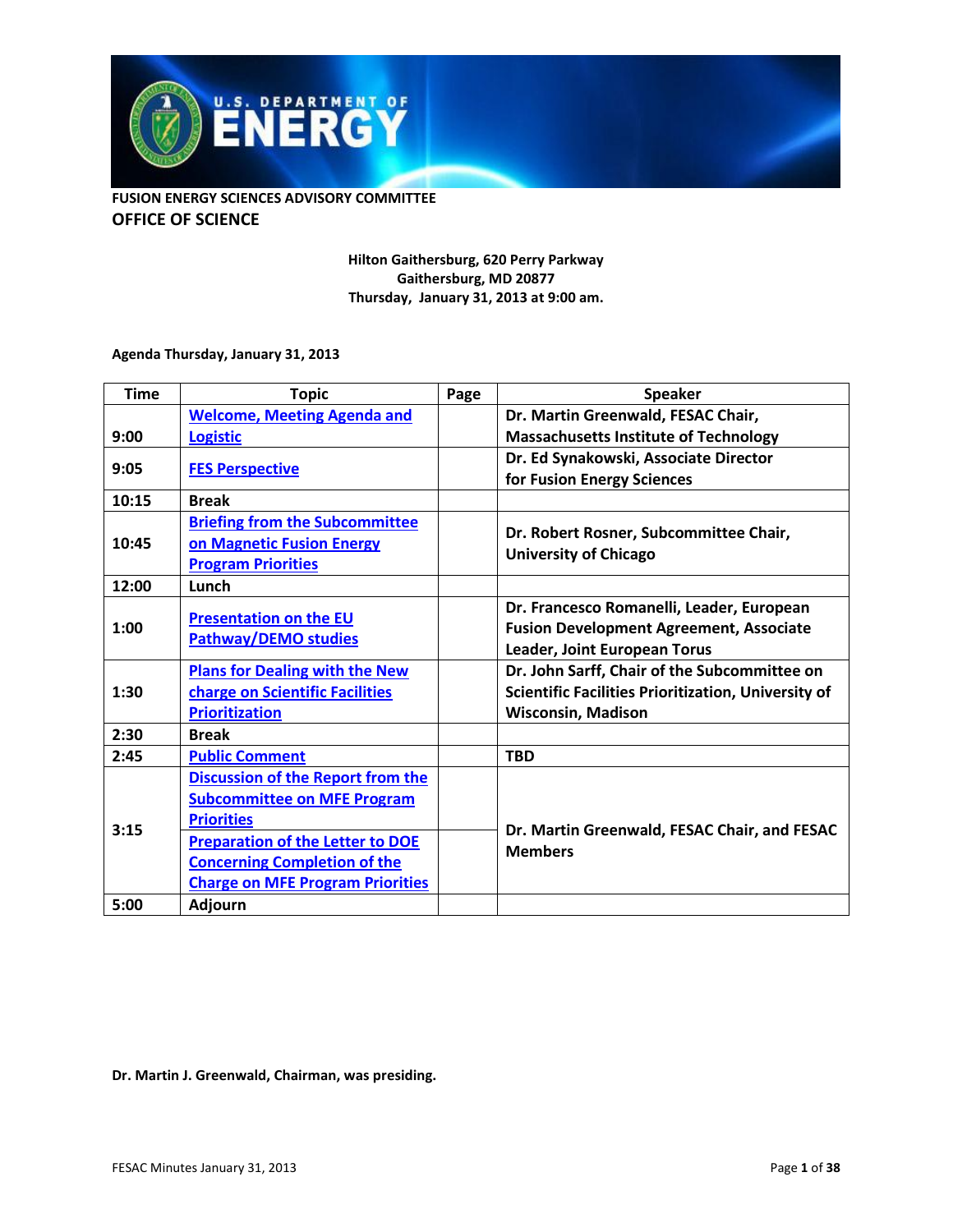(CONTINUED)

#### <span id="page-1-0"></span>**WELCOME**

Dr. Greenwald thanked committee members for attending especially in view of bad weather conditions. He advised members of the audience interested in making public comments to see Albert Opdenaker who would organize accordingly. He made announcements regarding luncheon arrangements that had been made at the hotel restaurant for committee members. He noted that this would assist members in adhering to the agenda in which only an hour had been allotted for lunch.

#### **ROLL CALL**

#### **Committee/Voting Members Present: Committee/Voting Members Absent:**

- Dr. Richard W. Callis (General Atomics) Dr. Bruce Cohen (LLNL) Dr. Raymond J. Fonck (Univ. of Wisconsin) Dr. Amanda Hubbard (MIT) Dr. Hantao Ji (PPPL) Dr. Christopher J. Keane (LLNL) Dr. Ramon Leeper (SNL) Dr. Kathryn McCarthy (INL) Dr. Dale M. Meade (FIRE, LLC)
- Dr. Ellen Meeks (Reaction Design) Dr. Farrokh Najmabadi (UC San Diego) – (Part-time attendance) Dr. Robert Rosner (Univ. of Chicago) – (Via Skype from Beijing)

Prof. Edward Thomas, Jr. (Auburn Univ.)

Dr. Nermin Uckan (ORNL)

Dr. Steven Zinkle (ORNL)

#### **Ex officio Members Present: Ex officioMembers Absent:**

Dr. Minami Yoda (GIT)

Sam Barish (FES) David Gates (PPPL) Curt Bolton (FES) Charles Greenfield (GA) Steve Eckstrand (FES) Donald Hillis (ORNL) John Glowienka (FES) Jon Menard (PPPL) Randall Laviolette (ASCR) Stan Milora (ORNL) John Mandrekas (FES) **Hutch Neilson (PPPL)** Gene Nardella (FES) Martin Peng (ORNL)

# Dr. Martin J. Greenwald, Chair (MIT) Dr. Riccardo Betti, Vice-Chair (U. of Rochester)

Dr. Fred Skiff (Univ. of Iowa) Dr. John W. Steadman (IEEE)

#### **DOE Attendees: Other Attendees:**

Ben Brown (SC) **See Accommodation** Julie Groeninger (Princeton Univ.) Alicia Chambers (FES-Temp) Mark Haynes (Concordia Power) Sean Finnegan (FES) Stephen Knowlton (Auburn Unvi.)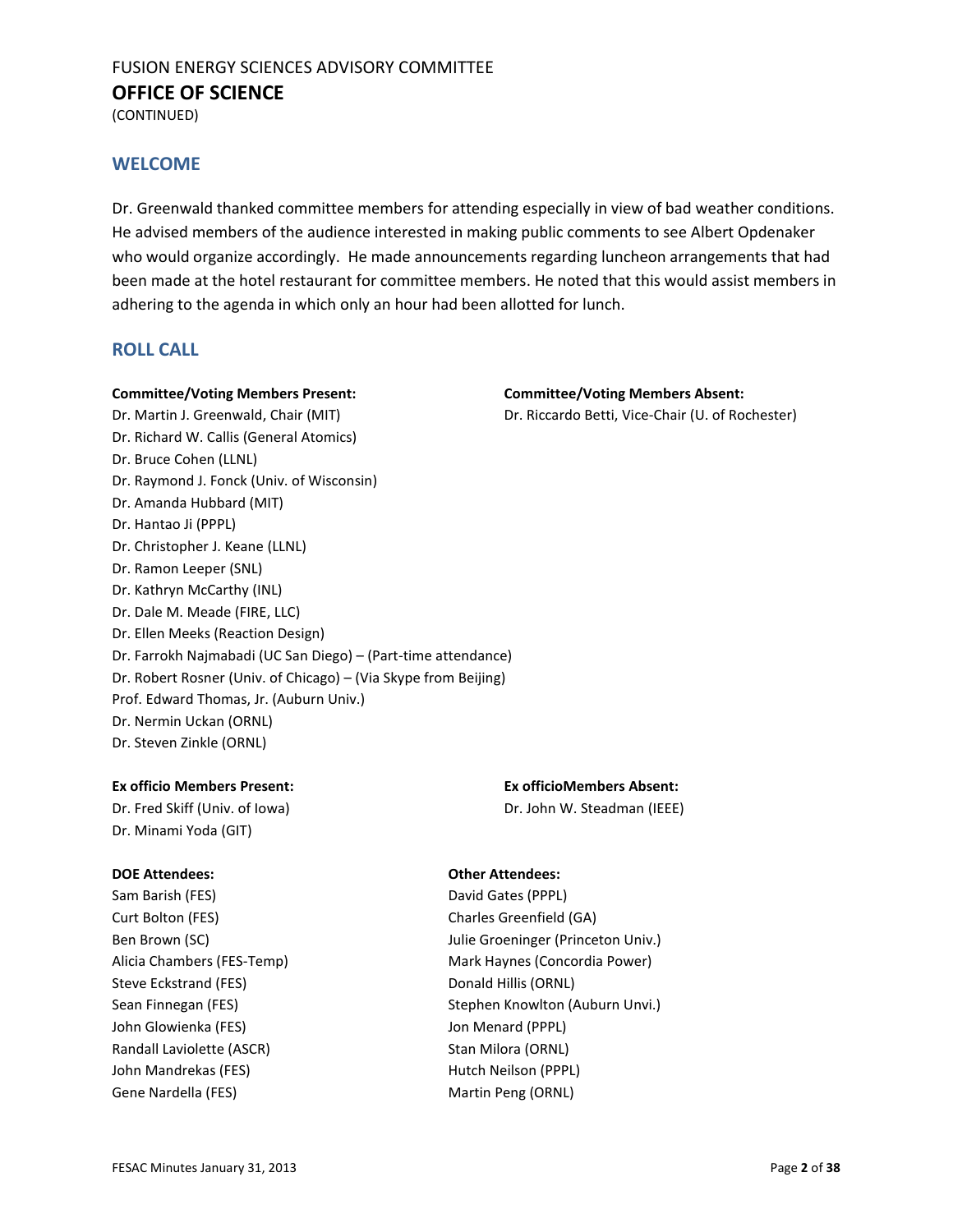(CONTINUED)

| Erol Oktay (FES, Retired)                  |  |  |  |
|--------------------------------------------|--|--|--|
| Albert Opdenaker (FES)                     |  |  |  |
| Nirmol Podder (FES)                        |  |  |  |
| Ann Satsangi (FES)                         |  |  |  |
| Edward Stevens (FES)                       |  |  |  |
| Barry Sullivan (FES)                       |  |  |  |
| Dr. Ed Synakowski, Associate Director, FES |  |  |  |
| James Van Dam (FES)                        |  |  |  |
| Tom Vanek (FES)                            |  |  |  |

Miklos Porkolab (MIT) Juergen Rapp (ORNL) Don Rej (LANL) Francesco Romanelli (EFDA) John Sarff (Univ. of Wisconsin) Tony Taylor (GA) Anne White (MIT) Michael Zarnstrorff (PPPL)

#### <span id="page-2-0"></span>**FES PERSPECTIVES**

#### **Dr. Ed Synakowski,** *Associate Director of the Office of Science, for Fusion Energy Sciences*

- Thanked committee members and audience for attending the meeting.
- Took the opportunity to thank members for their ongoing efforts and noted that they would be hearing from Dr. Robert Rosner regarding the charge issued by Dr. W.F. Brinkman in April 2012.
- Welcomed many audience members and Dr. Francesco Romanelli who would present on the roadmapping activity for their program in the EU (European Union).
- Stated that he would be providing updates on Fusion Energy Sciences (FES):
	- $\circ$  He discussed the new FES organization chart and stated that the office had been reorganized to align it with the Office of Science where it typically has a research division and a facilities and operations division. He noted that for FES the Facilities Division was now called the Facilities, Operations and Projects Division.
	- o He noted thatFES is in the process of hiring r a director for the Facilities, Operations and Projects Division. He said that they were reviewing an outstanding group of candidates.
- Referred to the FES FY 2013 budget situation and commented as follows:
	- o It is being handled in a manner consistent with the other offices in SC.
	- o He remarked on the extraordinary budgetary times and the fact that the SC had not received closure on the FY 2013 has not yet been reached
	- $\circ$  He stated that FES and the other offices in SC are operating conservatively given they are still dealing with a Continuing Resolution (CR).
	- o All of the SC programs have been given 47% of the CR funding for the first six months of FY 2013.
	- o He explained that the algorithm applied is that the CR funding is equal to the lowest of the FY 2012 appropriated budget or the administration's FY 2013 budget request, or the House mark or the Senate mark. He noted again it is a conservative approach and that different parts of the program are operating to give them the maximum possible margin.
	- $\circ$  The FES was allocating funds to try to avoid an irreversible impact on the program.
	- $\circ$  He commented that the Department is in the middle of negotiations for the FY 2014 budget request and the pass-back from OMB has just recently been received which is about two months later than it would have been received in a "normal" year. How this will affect the timeline for the rest of the budget process is not yet known.
	- $\circ$  He referred members to the list of solicitations in play for FY 2013 in the set of slides that he had handed out and he noted that a large number are on hold to maintain the maximum amount of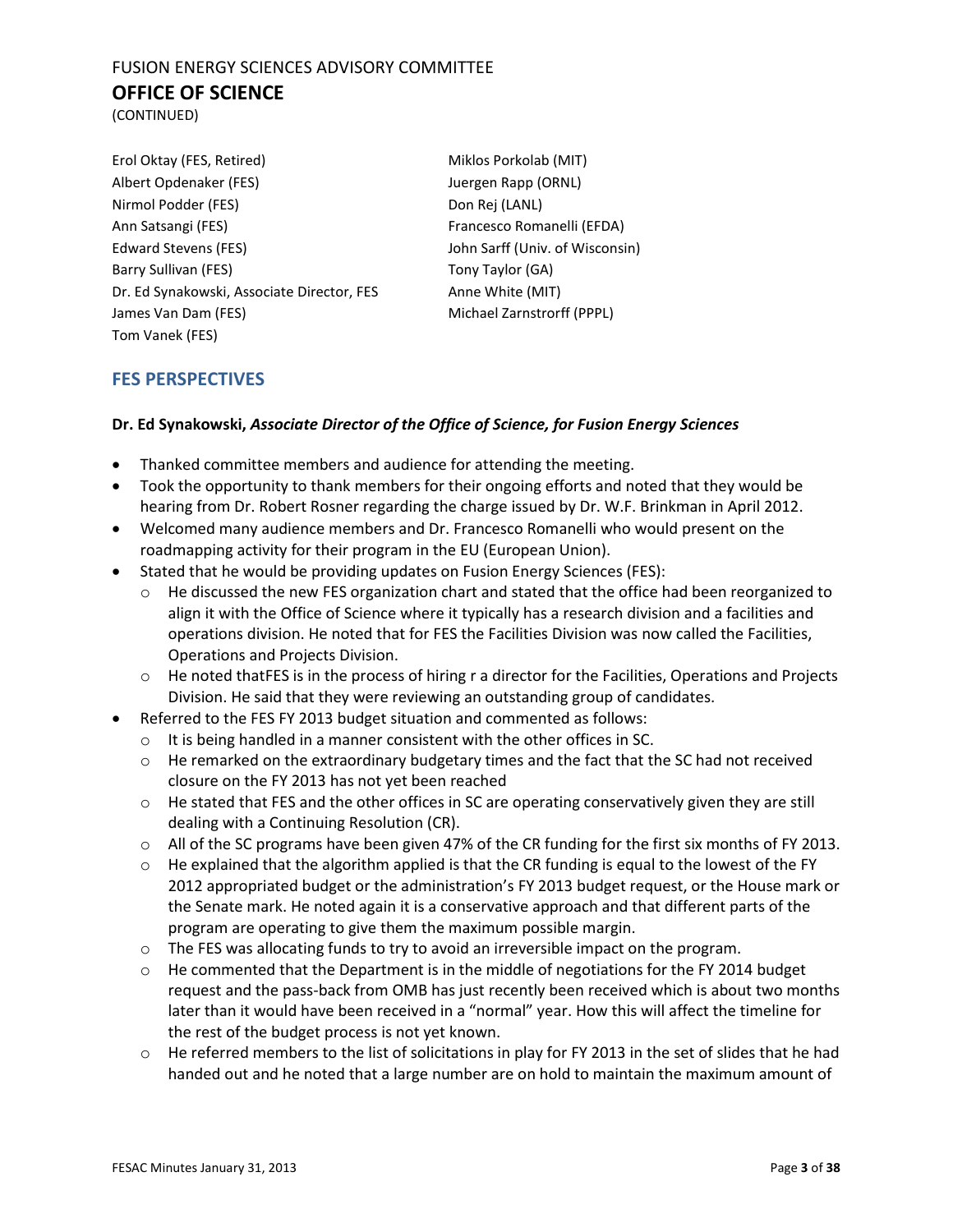(CONTINUED)

budget flexibility. He said that in many cases there had been no-cost extensions issued to existing proposals to enable the work to continue.

- With regard to FESAC (Fusion Energy Sciences Advisory Committee) membership he stated that:
	- o All of the current FESAC members had their membership terms extended until February 20, 2013 to allow them to complete the action on the MFE Priorities charge that will be dealt with later that day.
	- $\circ$  Since that extension had been granted, a new charge has been given to FESAC to deal with Prioritization of scientific user facilities for 2014-2024 and that charge is due to be completed by March 22, 2013. This has required that FES request yet another extension of FESAC membership terms until June 3, 2013 to allow time for the completion of that charge with the current committee intact.
	- o He noted that this new charge would require that another FESAC meeting be held before the March 22, 2013 due date for that charge, and it may be necessary to have an additional meeting to deal with the FY 2014 President's budget depending on when that budget is made public. He said that all SC offices are dealing with limited travel budgets and he said that FES is were considering having at least one of these additional FESAC meeting be held in the format of a webinar. He added that it had been done previously and commented that Advanced Scientific Computing Research Advisory Committee had done this during Hurricane Sandy.
- Discussed FESAC activity to assess MFE (Magnetic Fusion Energy) priorities that would be dealt with later in this meeting:
	- o The charge was issued in April of 2012, at the beginning of a period of extreme budget-induced community stress.
	- $\circ$  He added it was not surprising given the size of the community and how passionate it was that there would be challenges in confronting the charge.
	- $\circ$  He acknowledged the effort in managing the charge under difficult circumstances was vigorous and he looked forward to hearing the results.
	- $\circ$  He thought that some of the issues that emerged in the execution of the charge will have a lasting effect on how future subcommittee activities would be carried out.
	- o He thanked all the members of the FESAC subcommittee chaired by Dr. Rosner.
- Discussed the new FESAC charge on Science User Facilities Prioritization:
	- $\circ$  He said it was an Office of Science-wide activity that was issued by Dr. Brinkman and it was intended to identify facility investments across SC that should be made in order to ensure and promote U.S. leadership in the world especially considering the investments currently being made globally.
	- $\circ$  The DOE (Department of Energy) established a goal for the Office of Science. The goal is: "Prioritization of scientific facilities to ensure optimal benefit from Federal investments. By September 30, 2013, formulate a 10-year prioritization of scientific facilities across the Office of Science based on (1) the ability of the facility to contribute to world-leading science, (2) the readiness of the facility for construction, and (3) an estimated construction and operations cost of the facility."
	- o He added that it was not only a facility but also upgrades to existing facilities.
	- $\circ$  With reference to the stated goal the SC requested the federal advisory committees for all six program offices to identify and characterize high priority new facilities and upgrades according to two criteria: "The ability of the facility to contribute to world-leading science in the next decade (2014-2024) (a) absolutely central; (b) important; (c) lower priority: and (d) don't know enough yet." The second was: "The readiness of the facility for construction (a) ready to initiate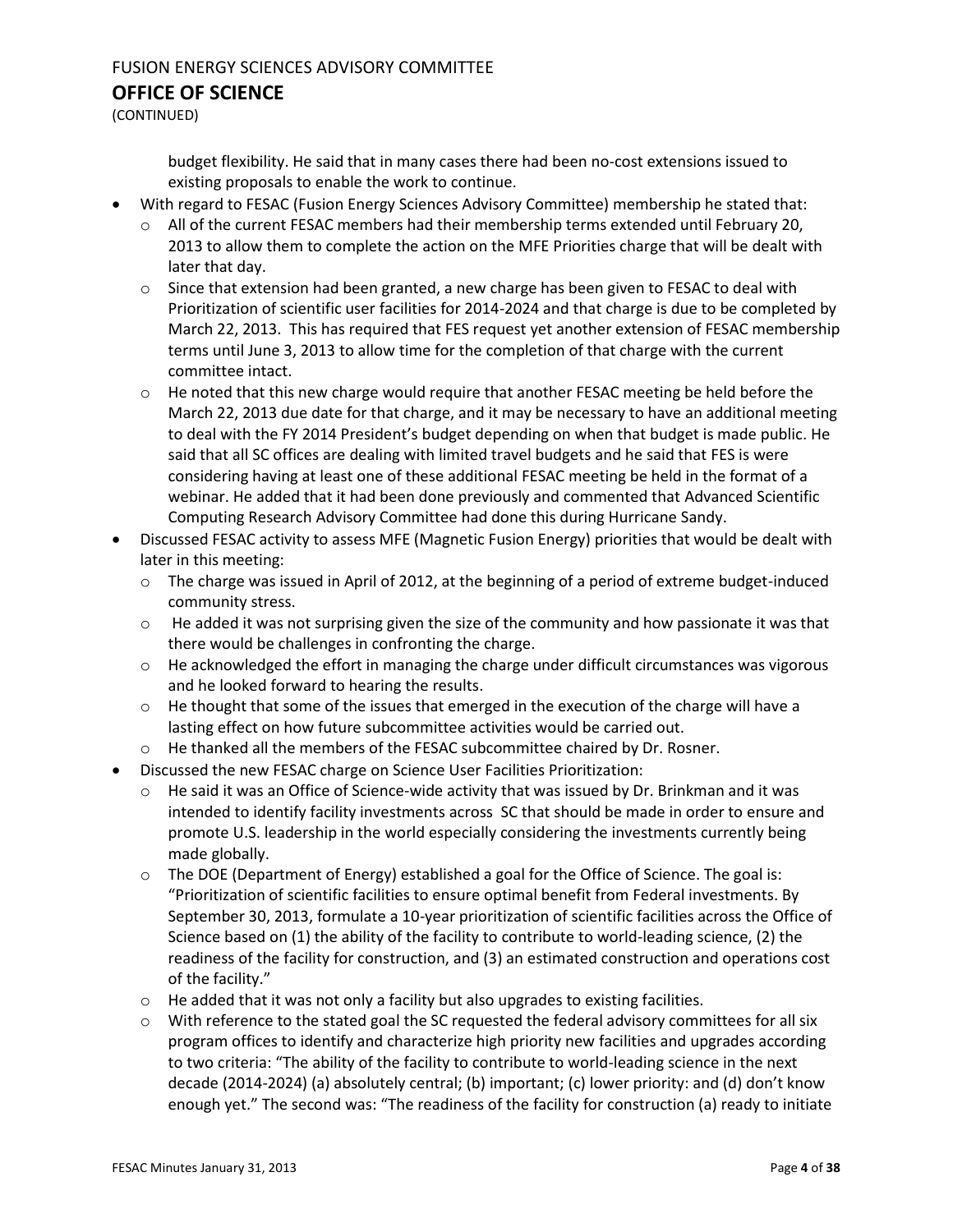(CONTINUED)

construction; (b) significant scientific/engineering challenges to resolve before initiating construction; and (c) mission and technical requirements not yet fully defined."

- $\circ$  He indicated that the time schedule was compressed and the final report is needed by the DOE by March 22, 2013. He said that Dr. John Sarff and Dr. Don Rej had graciously agreed to be the Chair and Vice-Chair of this subcommittee.
- $\circ$  He commented that with regard to the charge the DOE General Counsel had advised members that they would have to adhere to DOE practices for non-FACA (Federal Advisory Committee Act) panels with regard to COI (Conflict of Interest). He outlined the Department's practices with regard to circumstances when members could and could not participate in discussions and the circumstances under which they might have to recuse themselves. The rules would apply to members if they were or were not members of the parent FACA committee. It was also noted that if a member recused him or herself the subcommittee would not consider any information pertaining to that facility presented by such a member as they would be viewed as having a bias because of that employment relationship. Members who recused themselves from such discussions should leave the room during these discussions.
- $\circ$  With respect to the guidance received from DOE General Counsel, he added that the standard should be: what would a reasonable person do to eliminate any bias they may be seen to have when dealing with the issues being discussed.. He noted his understanding was that what the General Counsel was doing was providing guidance for the members of subcommittees to follow because the General Counsel wants to help the subcommittees maintain the highest possible level of integrity when carrying out its role. He stated that it would depend on people articulating what the practice is and describing the process with oversight including working with the designated federal official and working collaboratively to ensure that correct practices are followed. He commented that in the end one would have to determine if it was reasonable, would a reasonable person find a problem or not with respect to how the conclusions were developed, how the discussion took place and how any conflicts of interest might have influenced the end result. He remarked that with respect to the Rosner report they made a good-faith effort to respond to the issue of a heightened level of awareness of any conflict of interest.
- Discussed the process of how members would proceed with the charge:
	- o The FES would provide a list of proposed new facilities and upgrades.
	- o The list would be made available to Dr. Martin Greenwald, Dr. John Sarff and Dr. Don Rej.
	- $\circ$  The FES had developed a small list of proposed items for consideration by the committee. The FES had already developed its own assessment. He confirmed that the activity would not just be to evaluate the list but it was to be a starting point for the committee and the subpanel to work with the community and have advocates come in and make their case. He indicated they were free to change the importance of what had been put forward or to reject any facility.
	- $\circ$  He explained that the subcommittee should consider that what FES had put forward was a vehicle for conveying what FES thinks is important scientifically that that it could be considered a seed for the subcommittee's discussion. He said the committee should weigh in and provide their opinions and the advocates should also present their ideas.
	- o He confirmed that the list was not a prioritized list.
	- $\circ$  He asked that the list that the subcommittee would generate not have an explicit or implied priority.
	- $\circ$  He indicated that the number of proposals on the list that FES sent to the subcommittee was kept small recognizing that there are six offices in the SC.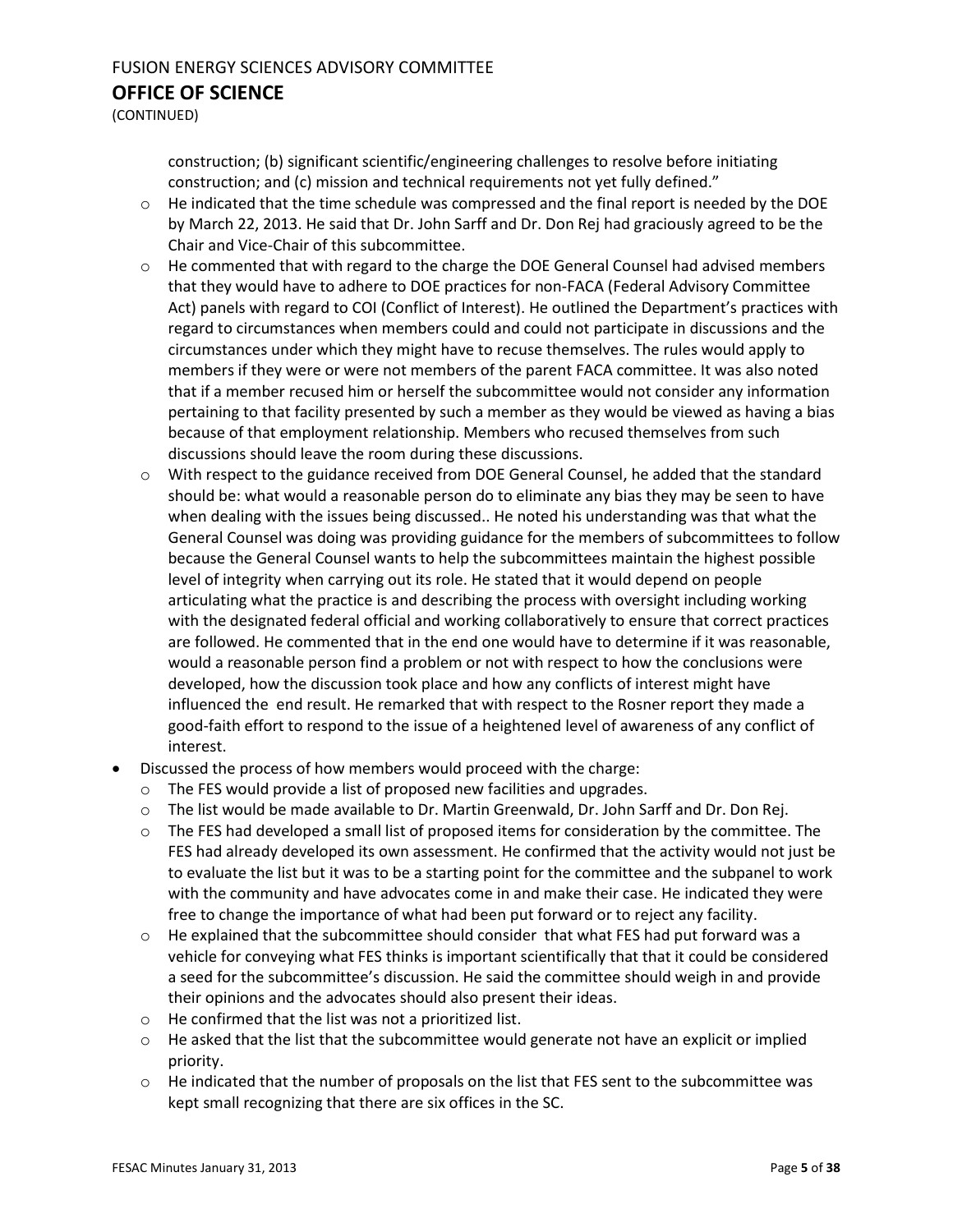(CONTINUED)

- Discussed FES guidance to the FESAC community regarding input:
	- $\circ$  FESAC may add or subtract from the FES proposals but the final FESAC recommendations should be realistic and focused.
	- $\circ$  ITER is not to be considered due to its international character and agreements
	- o NSTX-Upgrade was not to be considered as it is well underway
	- $\circ$  In the charge there is a lower boundary of facility costs of \$100 million but it should not be considered a decisive boundary. FES had been encouraged to tell subcommittee members to consider a physicist's view of \$100 million or about a factor of 2.
	- $\circ$  He said they had an opportunity to package coherent bundles of upgrades or of smaller facilities when considering the lower boundary
- Discussed the FES proposed list:
	- $\circ$  An upgrade package for the DIII-D National Fusion Facility Upgrade. It was rated as important under contributions to world-leading science. They had stated that the upgrade package would provide access to new physics regimes allowing investigations and detailed those areas. It was rated as ready to initiate construction and indicated that conceptual designs had been developed with no technical barriers identified for the upgrades and the results of such construction were listed. He indicated that he would not be making a case but noted that FES considered it important. He said it was an example of a bundled set of upgrades for an existing facility. He said they could also consider new facilities that would be aligned along a physics theme that would lead to world-leading capability.
	- $\circ$  A Materials Facilities Initiative which had been rated as absolutely central. He indicated that the initiative would provide two cost-effective test facilities that could replicate extreme fusion conditions for the first time, providing information for the design of FNSF (Fusion Nuclear Science Facility) and allowing investigations of the behavior of materials under irradiation by 14 MeV neutrons and irradiation by combined high heat and particle fluxes. Under readiness for construction it had been rated as ready to initiate construction but some power source R&D (Research and Development) would be required. He indicated that they wanted to construct a modification to the spallation source at Oak Ridge National Laboratory (ORNL).
	- $\circ$  He noted that the Fusion Nuclear Science Facility was different. He asked the committee members to do a diligent job with respect to smaller scale upgrades. He noted that the opportunity was to identify the classes of facilities that fusion and U.S. fusion would need. He asked members to give attention to the smaller scale projects given the budget realities as it might be an important input for Dr. Brinkman. He stated that the U.S. perspective generally is that it is rated as absolutely central. He stated that the FNSF would provide the first-ever fully integrated fusion nuclear environment uniquely suited to investigate and understand: fusion plasma-material interactions; radiation effects on materials; tritium fuel sustainability; power extraction; and full remote handling operations. He stated that with regard to readiness for construction there were significant scientific/engineering challenges to resolve before initiating construction and some of these were: optimum magnetic configuration; auxiliary heating and current drive systems; operating scenarios and control systems; and structural material and plasma-material interaction data from Materials Test Facilities. He stated that they recognized these were large, open questions and they encouraged the committee to use the activity as an opportunity to define those questions and then choose whether to recommend and to put it forward.
	- o He referred to the last item on the list, Quasi-Axisymmetric Stellarator Research (QUASAR) Experiment. He noted that the interest in stellarator physics is keen and expertise is strong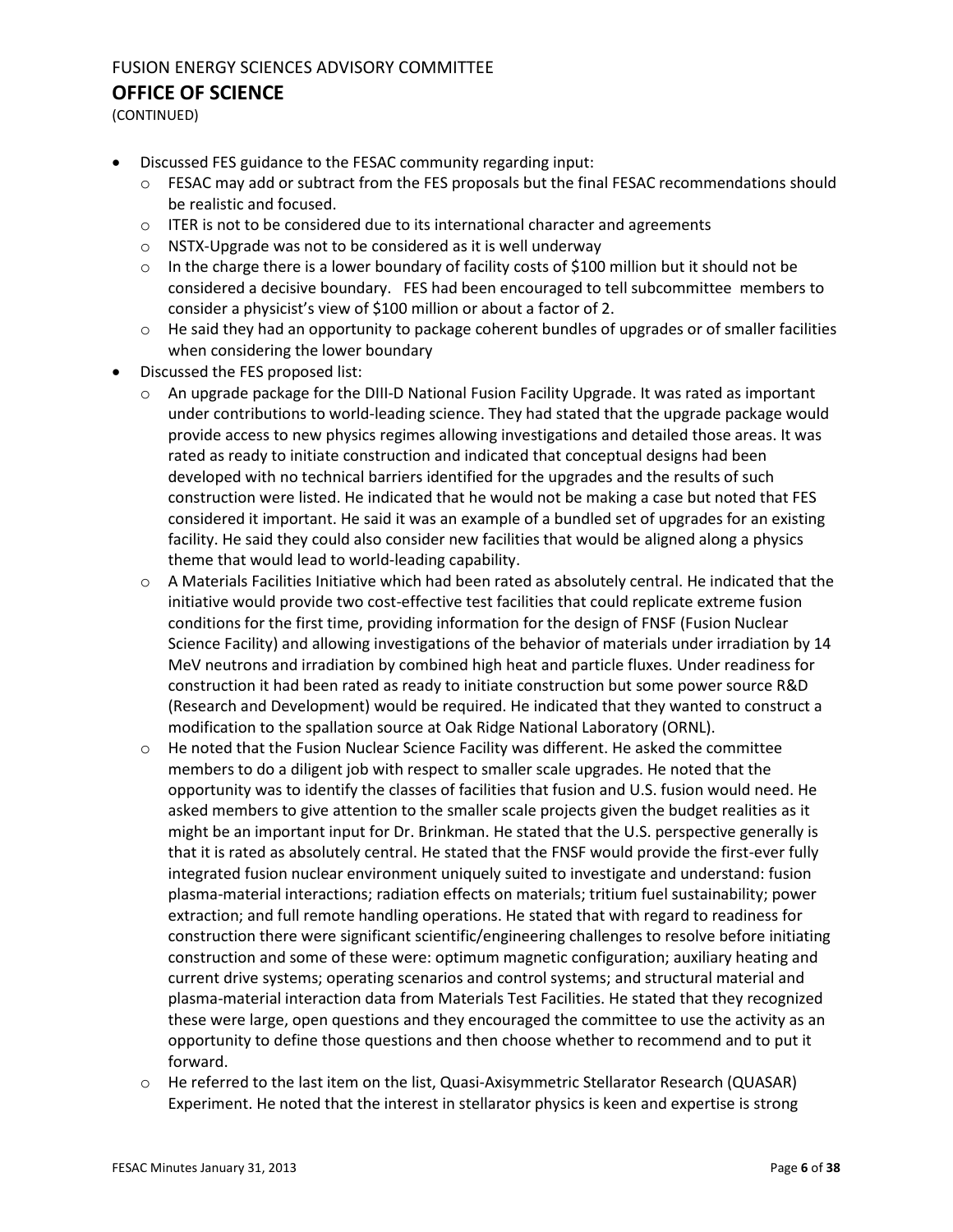(CONTINUED)

within the U.S. He stated that the stellarator community has different views on what the best next step would be. He said the project represented by QUASAR was a new name for an endeavor to complete the assembly of a stellarator that had been the NCSX experiment. He said that they did not have a technical judgment on the best path forward but from an FES perspective on what is known about budgets anything of this scale that would be proposed that is not this would be considerably more expensive. He thought that this reflects their own understanding of what the budget realities are likely to be. He said that it builds on a strong national view that this is an important experiment to do. This would be the world's first stellarator designed on the basis of quasi-axisymmetry, allowing investigations of: operating limits; neoclassical and turbulent transport reduction; passive control of islands and instabilities; and power and particle exhaust. It was noted as ready to initiate construction with the statement that some components (3D coils, vacuum vessel, and toroidal field coils) have already been fabricated and assembly has been demonstrated. He noted he wanted to know if the committee had a view on the risks regarding construction and if those risks have been retired or are likely to be reasonably retired. He suggested that there might be an interesting dialogue here that could occur with the subpanel with community advocates who would talk about the scientific wisdom on going in another direction regarding stellarator physics using more readilyconstructed designs. He stated that they would need to weigh that against cost issues in starting anew as opposed to continuing with an existing project.

 Confirmed that the last step would be that the subcommittee would complete the un-prioritized list and then FESAC would then formally put it forward to Dr. Brinkman at the end of March 2013. Dr. Brinkman would then finalize the list. He said that he was not aware of what the nature of any internal discussions would be but he noted that Dr. Brinkman viewed the activity as personally important in terms of status and what it would mean for the future of U.S. leading facilities and their potential impact in the long run. He stated there was some similarity with the exercise they were about to embark on with the publication put out in 2003 called *Facilities for the Future of Science: A Twenty-Year Outlook*. He added that most of the top ten on that list had had significant progress forward or were in the process of construction.

#### **COMMITTEE DISCUSSION**

Dr. Greenwald noted that it was open for discussion. He began the discussion with the issue of conflict of interest as it had bearing on the operation of FESAC. He considered that this was a matter of practice as opposed to law and he thought that there was an opportunity for dialogue within the department and he recommended that Dr. Synakowski discuss that with other ADs. He thought that the definition provided might not be appropriate in a scientific setting and was perhaps narrow. He thought it had to do with financial interests of specific institutions. He stated that there were many kinds of biases that could be positive or negative in a zero sum-budget. He added that there were emotional biases where people sitting on committees had been part of a decision-making process for decisions that were now being reviewed. He added there were also cognitive biases. He thought that it would assist the offices if there was a dialogue to discuss these issues and come to some agreement where they were not put into a position where they had so restricted the technical input into the subpanel processes that there would be no one on them with sufficient technical expertise because many with that technical expertise would have potential conflicts. He noted that he was concerned that having too many technical constraints would result in the advisory committees not delivering the best advice.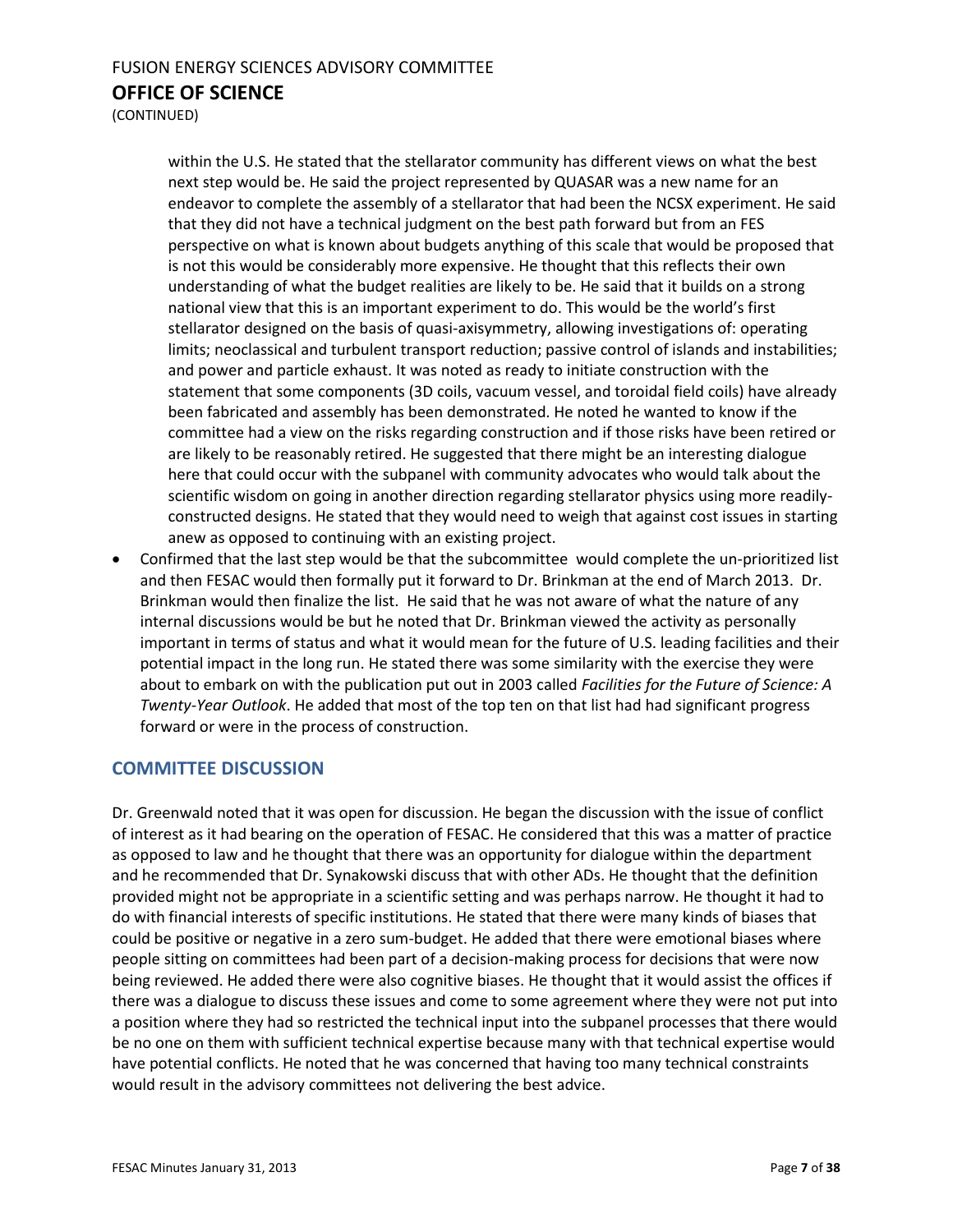(CONTINUED)

Dr. Synakowski responded that he agreed there were multiple potential sources of conflict. He acknowledged that counsel might not have mentioned them but the SC was cognizant of them. Dr. Greenwald acknowledged that but stated that he did not want to have too broad a definition of conflict and then exclude anyone with any appearance of conflict resulting in a lack of technical expertise. Dr. Synakowski stated he was right in that the panels have to have technically-competent people and he thought even though the community was small they would have the flexibility to manage it properly. He noted that they would probably learn as more of the same type of panel activity was conducted in the future and so they would pay close attention to how it was working and get feedback from the advisory committees. He said it would always come down to the question of what would a reasonable person judge in any aspect of conflict of interest and it would ultimately be up to the judgment in the federal offices to gauge whether a reasonable approach had been applied.

Dr. Raymond Fonck referred to the 2003 report and the subsequent update and noted it was based on a 20-year horizon. He said that the current discussion relating to Dr. Brinkman's charge was 10 years and said that it was a "10 year ready to produce science or before that". He asked if he anticipated the report coming out of the Office of Science being another 20-year horizon. Dr. Synakowski responded that it should be what the charge reflected so 10 years. Dr. Fonck referred to the conflict of interest issue and said there were a few facilities that existed and if they were to be discussed the conflict would be clear. He continued that the subpanel was supposed to be considering the future and he noted that FES would want to have a situation where that panel would say we need this or that capability. But he said there were no stated choices as to where it would go or who would do it. He thought that that would be opened up to competition so he thought in that sense the conflict of interest would not seem as restrictive as suggested. Dr. Synakowski agreed with him and gave an example of the DIII-D package. Dr. Fonck added that that should be the guideline so people with technical input and advocates in the discussion would not necessarily be the same people who would do it.

Dr. Bruce Cohen referred again to the conflict of interest issue. He noted that he was on the Rosner panel and after Dr. Synakowski had met with the panel they had become very aware and careful with regard to conflict of interest issues. He added that when discussions took place concerning specific facilities the room was cleared of all people who would have had a conflict. He gave an example of how his affiliation with a certain facility might require him to remove himself from discussions on both the committee and subpanel and wondered if they were overdoing their consideration of issues of conflict of interest.

Dr. Cohen referred to the new charge and said he assumed that they were going through the process outlined in the charge as a result of funding shortfalls and that in 10 years there would be some energy to consider new facilities. He stated that it was his opinion that it was important for the field of fusion to have new facilities in order to produce leading science but it was more important to have the people to do that leading science. He referred to the Rosner Report and noted that one of its findings was that they questioned whether the FY 2013 budget, in view of the amount of funding being allocated to ITER, would maintain the necessary workforce and attract new scientists to allow FES to do leading science. He said why put more strain on the existing budget by building new facilities at the expense of existing facilities where reduced budgets meant turning away talented scientists from the field. Dr. Synakowski responded that he would recommend not overthinking the constraints. He noted that the presence of ITER would yield a strong recommendation that they need to consider the smaller-sized budget items.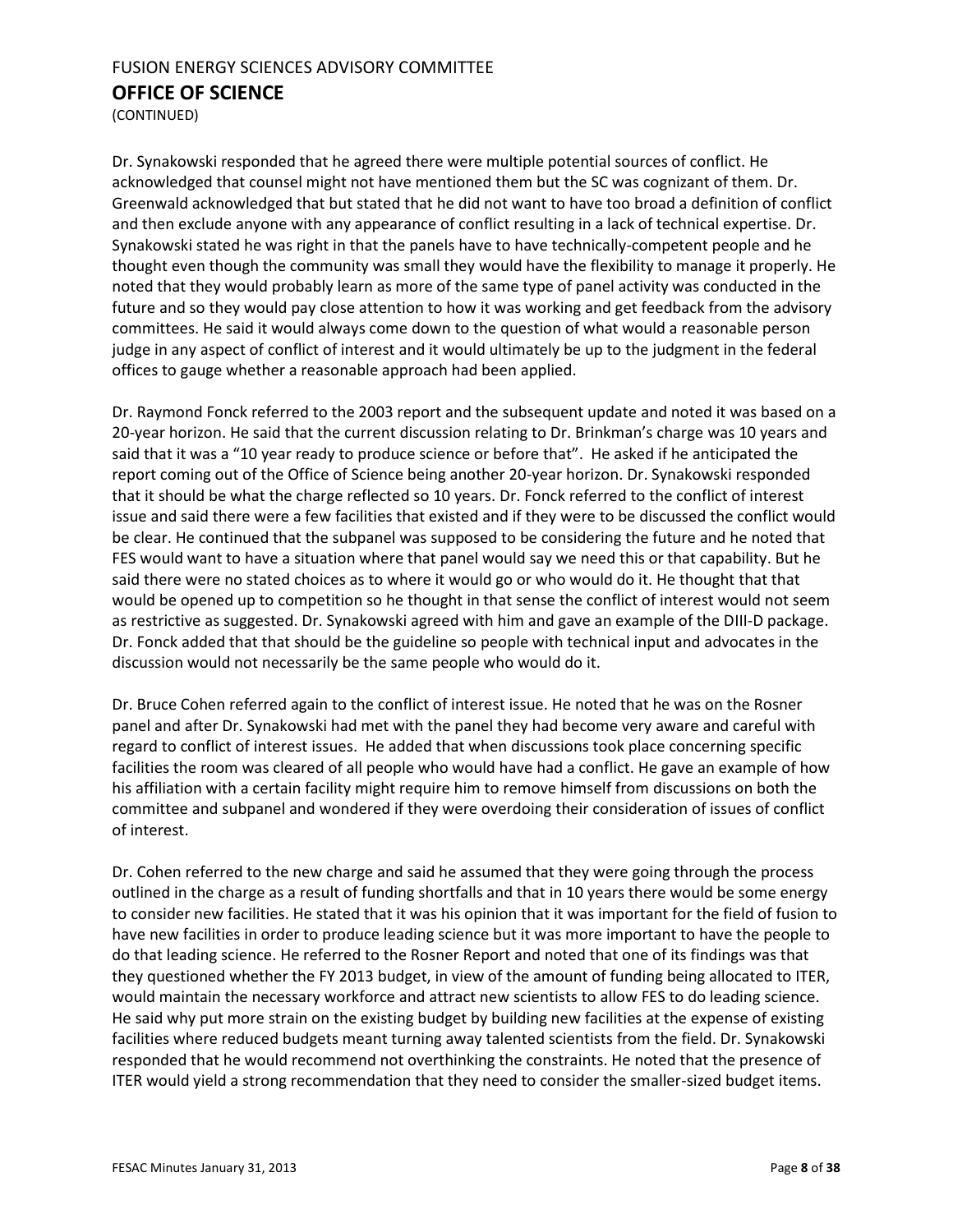(CONTINUED)

He stated that they had learned a lesson in the financially successful programs and that was to be prepared and the importance of optimistic thinking.

Dr. Dale Meade referred again to the issue of conflict of interest and noted that there was the legalistic approach and the other conflicts such as financial or emotional etc. He thought that they should construct a panel that would have a balance of conflicts, not just affiliation with institution but a total balance. He thought that having that type of spectrum on a panel was important. He added that conflicts could also be addressed by having an increased transparency on the panel's activities and perhaps less closed-door meetings which could be productive but were not so open. He noted that an increased transparency where there was an increased opportunity for feedback would also be an improvement. He suggested there could be more open documentation such as posting position papers of panel members or topics under discussion on a panel website which would also keep the process transparent. He noted that having more frequent meetings of the advisory committees would also lead to more open discussion, such as the reporting of preliminary findings with feedback would be an additional way of reducing conflicts of interest.

Dr. Synakowski responded that in observing the Rosner panel he considered it open including how it had solicited input. He indicated that there was another model which was a panel, clearly un-conflicted but comprised of very senior people who would have deep experience in scientific governance, perhaps at the national laboratory level. He said one would hope to find people who were un-conflicted and would have technical expertise. He said there are such models used within the administration where that type of panel is assembled and then advocates come and make their technically-informed case and then an assessment would be done. He indicated that it had been suggested that this was something they might follow in the future. He added that they had no present intention to do that but it was an option to consider. Dr. Synakowski referred to the issue of conflicts of interest again and noted that with regard to Dr. Meade's comments, his understanding of what the National Academy did was to go through a process of everyone openly declaring their conflicts and it could become a time-consuming process. He said that option was discussed in the context of SC advisory committees and guidance was given that that was not what was to be done.

Dr. Meade referred to facilities and agreed with Dr. Cohen that when talking about major facilities one might be talking about a longer period than 10 years. He said they hoped that the facilities panel could have some way to have a longer view than something that would yield major, ground-breaking experimental results within 10 years. Dr. Synakowski responded that the standard might be whether it yields ground-breaking in 10 years, certainly not completion. Dr. Meade made a reference to 'blue sky' and the real world and asked about the minimum level of \$100 million for the facilities considering the FES was dealing with a tight budget. He stated that he was glad that major elements were being considered. He asked if the facilities panel would be working with cost estimates of the initiatives. Dr. Synakowski responded to the degree possible. Dr. Meade referred to the FNSF and asked if it could be broadened to be a program or multiple facilities. Dr. Synakowski responded that he had discussed the idea of a program with Dr. Brinkman and they determined that that would not go forward. Dr. Meade asked if the term project meant more than one facility. Dr. Synakowski responded that that was a decision they would have to make at the appropriate time. Dr. Meade noted that the panel should have a clear understanding of the FES vision and program goals if they were going to be assessing the priorities. He thought that a statement from the office to the panel might be helpful.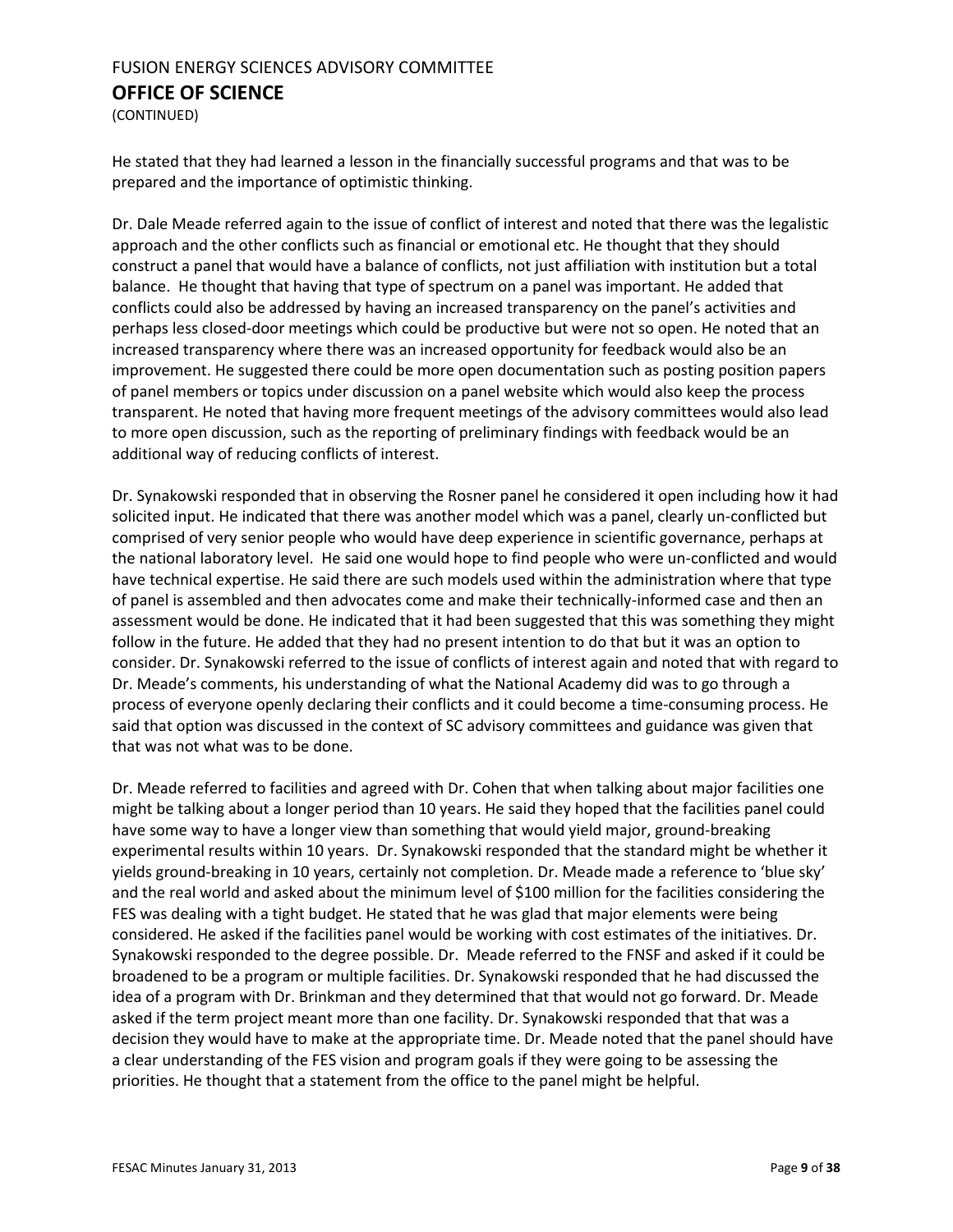(CONTINUED)

Dr. Christopher Keane referred about the size of facilities. He referred to the smaller facilities and said they had stated that less than \$100 million might be considered. He asked if the focus was on major facilities or if they would consider a single smaller facility that was well under \$100 million. Dr. Synakowski responded that it was a judgment call. He said that single facilities less than \$100 million would be in the scope of the study.

Dr. Amanda Hubbard referred to his comments about the uncertainty of the position for the FY 2014 budget. She asked if input or recommendations from FESAC would have the potential to influence those budget decisions. Dr. Synakowski responded that the discussion is ongoing and he would welcome the committee's input. She referred to previous discussions regarding the FES strategic plan in 2009 when they were to discuss an overall strategic plan but could not do so. She stated it appeared to be an issue that had not been addressed. She wondered about the current status and asked if the SC had a plan for FES. Dr. Synakowski responded that the SC had communicated to the Hill the fact that they had not been able to formulate a strategic plan by the December 2012 goal due to the ambiguity of the budget situation. He said that some questions had to be clarified on what was the administration's view on the direction of science of this class.

Dr. Hubbard referred to the U.S. cost for ITER. She raised some questions about the total cost of ITER and when that would be known as the last communication she had seen indicated that total costs might be known by 2014. She asked if they could get a range of estimates for the next FESAC meeting. Dr. Synakowski responded that he was hopeful when the FY 2014 budget was determined they would be in a better position to discuss the administration's approach to supporting ITER. She asked when the ITER roll-off referred to in charge three and in the facilities charge might happen. Dr. Synakowski responded that a discussion would be forthcoming of the administration's approach and commitment as to how it planned to support ITER.

Dr. Hantao Ji referred to the issue of conflict of interest and noted his agreement with Dr. Greenwald in that it should not be overdone. He noted that many of the people with conflicts of interest would have the best technical expertise. He stressed the importance of being open and suggested that that was one way to manage such conflicts of interest. Dr. Synakowski responded that if a person was taking part in a discussion that would be part and parcel of a dialogue leading to a recommendation that had direct financial bearing on the institute where you would be employed then you would need to leave the room. In addition he stated that members would have to be cognizant of what might inhibit the discussion. He clarified that for the subpanel the members had the obligation to follow the special government employee guidelines for FACA committees. Dr. Ji stated that he felt it was important for the subpanel to be open as a means to control conflicts of interest. Dr. Synakowski stated that the ultimate responsibility, monitoring conflicts of interest, resided in significant part with the designated federal official.

Dr. Ji noted that the facilities were part of the program and the program was itself a part of the strategy or roadmap so the facilities were not standing alone. He wondered if they could determine a good list of the facilities without taking into consideration the whole picture. He acknowledged that could be time consuming so asked how they would proceed. Dr. Synakowski indicated that they were happy to work with the members of the subpanel as they had with Dr. Rosner. Dr. Ji asked if after this exercise would there be time to revisit the strategy. Dr. Synakowski responded they had an obligation to report on the plan.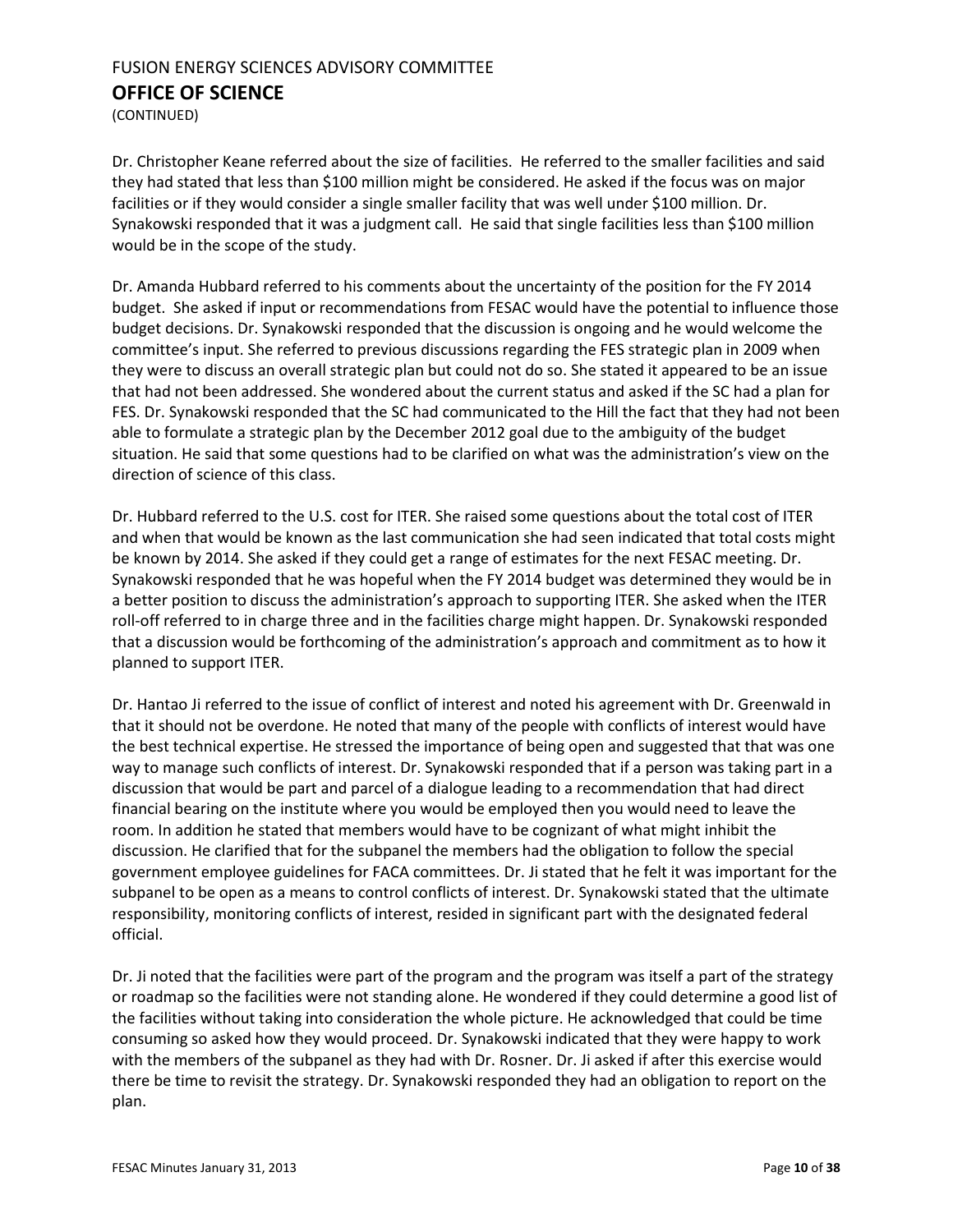(CONTINUED)

Dr. Ji referred to the small facilities and the \$100 million and said it was an abstract figure. He asked if there was a particular reason it had to be \$100 million. Dr. Synakowski responded that the reason was that the director of the SC had stated that. He added that the more members deviated from that figure the more they would run the risk of taking themselves out of the discussion. Dr. Ji asked if they could discuss small amounts of funding or less than \$100 million after the conclusion of the current charge. Dr. Synakowski stated it could be considered but ultimately the charges would come from the SC but personally he thought the idea had merit. Dr. Ji suggested that further collaboration with other departments might be beneficial. Dr. Synakowski responded that he could develop such relationships. He thought that if two departments within the SC came up with a leading idea he thought that would be powerful. Dr. Ji asked about other agencies and Dr. Synakowski noted that would be more complicated. Dr. Greenwald stated that among the Chairs of the advisory committees they had exchanged a general request that if, as the panels worked, it looked like requirements or collaborations across the offices was something they want to talk about then the Chairs were open to that and the individual panels could communicate with each other.

Dr. Synakowski stated that the documentation pertaining to the current charge included the fact that one of the considerations that Dr. Brinkman would use was the directions of other agencies. It would be one of the inputs. He continued that to give an example, if there was a partnership with NSF (National Science Foundation) that would lead to a facility that was being jointly sponsored, that might be regarded as value-added.

Dr. Steve Zinkle referred to the conflict of interest issue and the question of recusal particularly for the FESAC panel and suggested that with today's technology and with it being webcast the requirement to physically leave the room might not be as compelling as it would be if they were conducting the meeting under previous circumstances. Dr. Synakowski responded sometimes the physical presence of someone during a conflicted discussion could matter to those who might otherwise feel themselves to have a minority voice. He considered from a group psychology point of view it might make sense. Dr. Zinkle referred to the facilities issue for the panel and asked based on discussions with Dr. Brinkman, did he think that the collection of facilities should be at the same institution or viewed as a national asset. He asked if they would consider it a credible plan having different physical locations but with a scientific connection. Dr. Synakowski responded he did not have a strong answer on that question but he considered there might be a bias to have certain flexibility on the location of facility.

Dr. Fonck referred to discussion about the issue of a strategic plan and stated he would like to make a distinction between a strategic plan which might be fraught with politics and budgets and a technical roadmap. He stated that he felt they had a technical roadmap in which they could ask the question what should be done for fusion that would inform the discussion regarding the facilities. He thought that what they needed was an exercise that would clarify what needed to be done technically to get from our current standing to where we want to go. He thought it was important to separate that technical discussion from policy considerations.

Dr. Hubbard asked if FESAC members with any association with facilities needed to remove themselves from the room during the discussion of Charge 2. Dr. Synakowski responded that everyone was trying to work through this and to develop best practices. Dr. Greenwald stated that what members had talked about was that people with conflicts, they would separate the charges and particularly Charge 1 and 3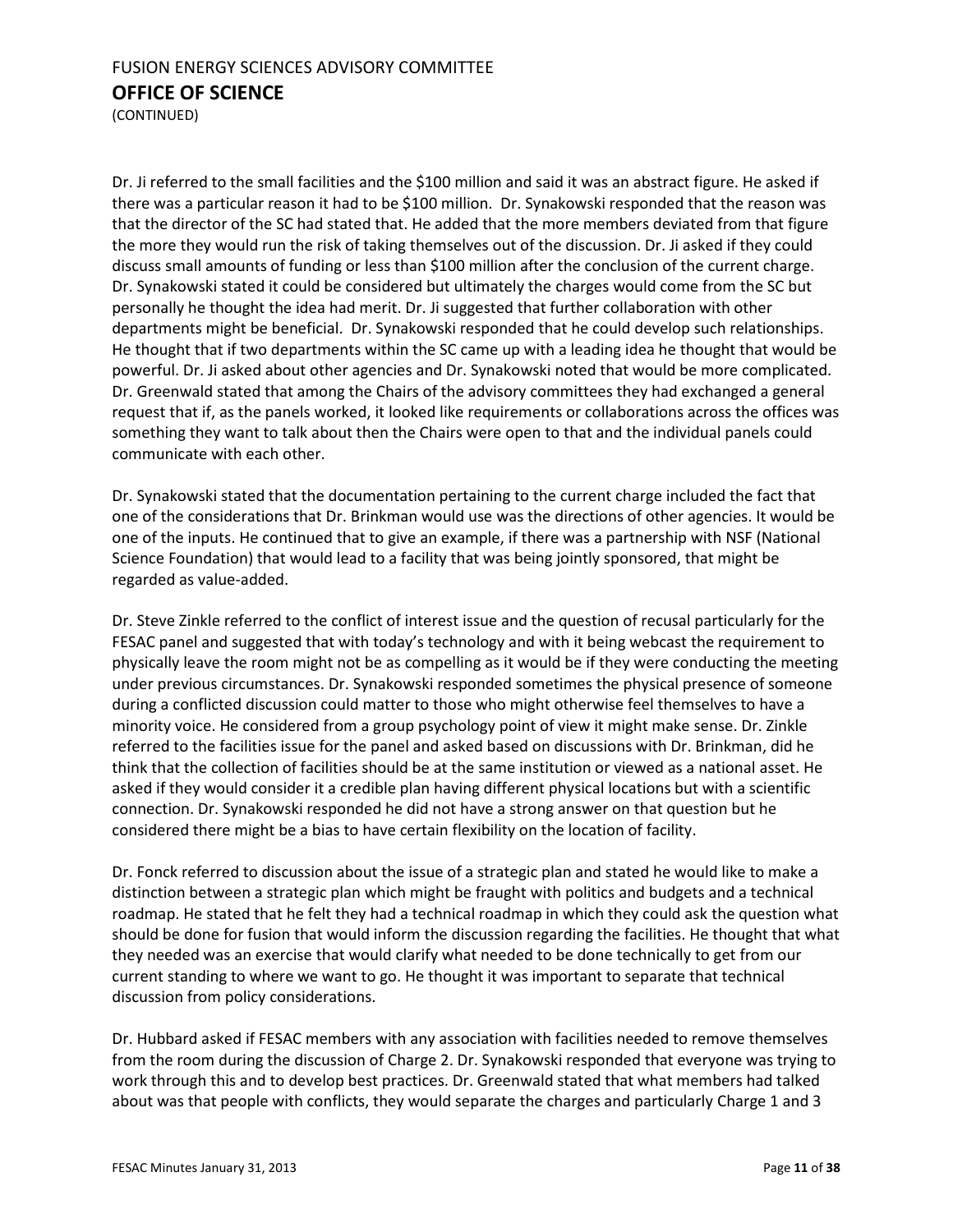(CONTINUED)

which were general, separate it out for a separate vote on Charge 2 and people with conflicts covered in Charge 2 would recuse themselves.

Dr. Greenwald referred to the issue of conflicts of interest and the discussions of user facilities. He thought that it was a false distinction. He stated that they should treat users of facilities as if they were customers. He said that the facilities in the SC were unique by design and users would have a long-term relationship with those facilities often including multi-million-dollar programs and staff. He said the notion that there was somehow no conflict was not realistic and not being aware of that would allow conflicts to slip in, in an inconsistent way.

Dr. Raymond Leeper noted his agreement with Dr. Fonck regarding the idea of a technical roadmap to bring clarity. Dr. Synakowski responded that he agreed and that they did have materials for that in the Greenwald report from the Priorities, Gaps and Opportunities: Towards A Long-Range Strategic Plan for Magnetic Fusion Energy, Report of the Fusion Energy Sciences Advisory Committee, October 2007. A member noted that there were a lot of materials out there but it had not been brought to a clear roadmap giving guidance as to sequencing and importance. He said it would be beneficial to have a roadmap that was up to date given the reality of ITER and other issues.

Dr. Kathryn McCarthy pointed as an example to the Office of Nuclear Energy, a nuclear energy roadmap which had been helpful in the program in terms of discussions of this type.

#### **BREAK**

The Fusion Energy Sciences Advisory Committee recessed for a 15 minute break.

## <span id="page-11-0"></span>**BRIEFING FROM THE SUBCOMMITTEE ON MAGNETIC FUSION ENERGY PROGRAM PRIORITIES**

#### **Dr. Robert Rosner,** *Subcommittee Chair, University of Chicago*

- Acknowledged that this was a challenging exercise and thanked all the members of the subcommittee for persevering and completing the task.
- Detailed the schedule of six meetings held over the period July 2012 to January 2013.
- Referred to advice and information given to the subcommittee. He noted first of all the charge given to the committee from Dr. Brinkman at their first meeting in Maryland.
- Discussed the guidance given at the meeting in October 2012 by Dr. Synakowski with regard to conflicts of interest within the subcommittee. He acknowledged that resolving what the rules were took some time and the committee members observed a hiatus while the issues were resolved and they eventually received a document stating the rules they were to follow.
- Stated that they had input from the community with 62 white papers submitted to the subcommittee's public website.
- Thanked the USBPO (U.S. Burning Plasma Organization) that had hosted two virtual workshops during the deliberation period of the panel.
- Discussed how the group initially had organized themselves for the task at hand. They decided that in response to the three charges that they would set up four breakout groups with each one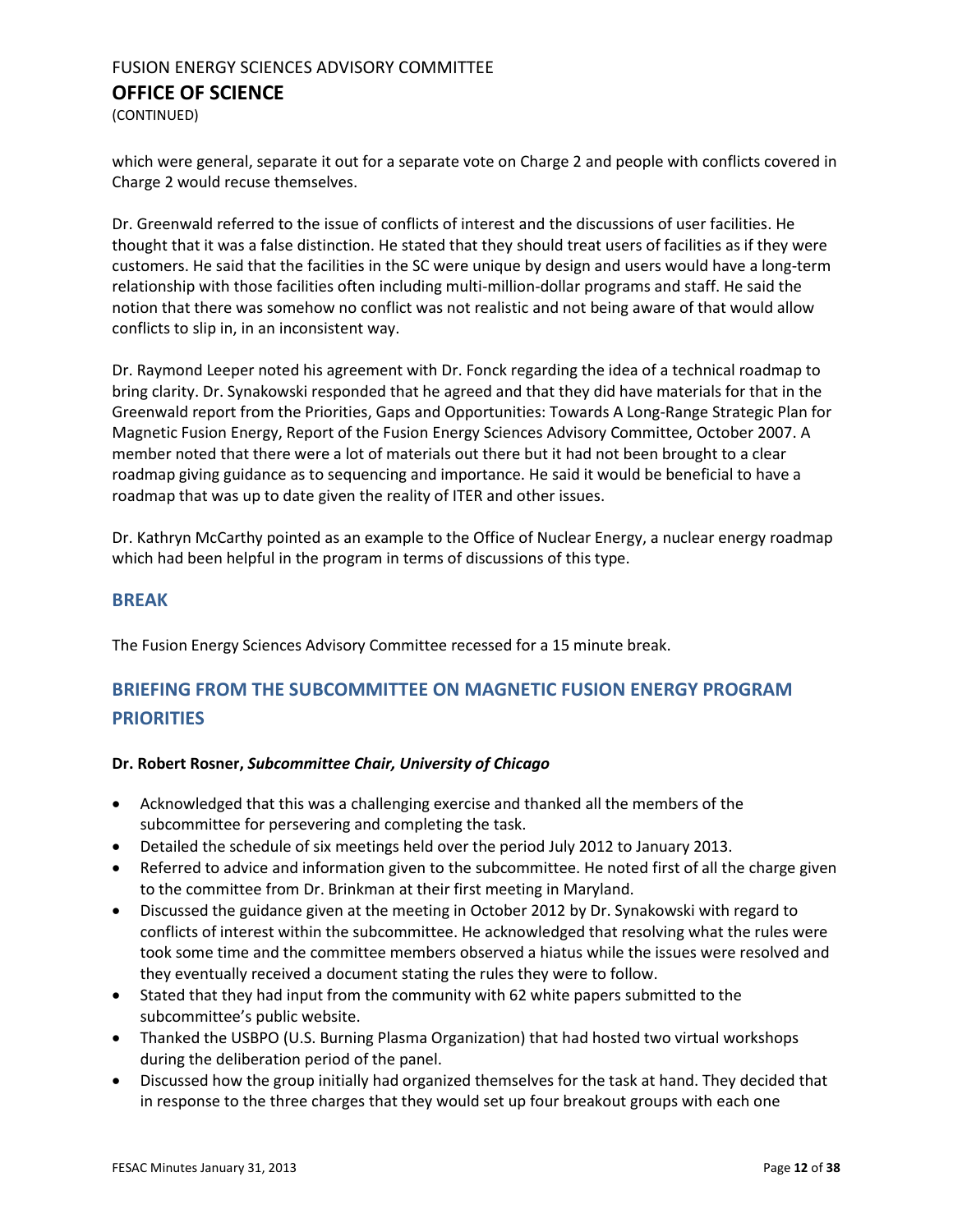### FUSION ENERGY SCIENCES ADVISORY COMMITTEE

#### **OFFICE OF SCIENCE**

(CONTINUED)

covering parts of the science they felt they would need to be able to answer the charge. He clarified the groups were set up to do the base work not as a response to the charge. The four set up to organize the study were:

- o Covering basic fusion science
- o Fusion science directed principally at the ITER
- o Fusion science in the post-ITER era
- $\circ$  Designated to provide feedback to the subcommittee on the policy implications of the recommendations.
- Discussed how they organized their prioritization of the science based on ReNeW (Research Needs Workshop) into three subgroups and described the focus areas:
	- $\circ$  Subgroup 1 Foundational science and technology
	- $\circ$  Subgroup 2 ITER-critical science
	- o Subgroup 3 Post-ITER fusion science
- Reviewed the process of the committee by which they dealt with the issue of conflicts of interest. He stated that they were given a guidance letter vetted by lawyers in addition to Dr. Synakowski's verbal guidance. He noted they had two problems: they had to organize members to ensure that they followed the FACA rules; and they then became aware that they had been operating until the October 2012 meeting without considering themselves as a FACA-governed committee. He noted they were concerned that their discussions were in effect poisoned by the fact that they had not segregated out members with potential conflicts of interest. He stated they decided at that point to push the reset button. They made the following decisions:
	- o Identified all subcommittee members' conflicts of interest and published them to all subcommittee members on the private website
	- $\circ$  Decided that the subcommittee would no longer discuss issues regarding FES facilities
	- $\circ$  Decided that the subcommittee would discuss facility issues in response to Charge 2 but only 'non-conflicted' (in fact or perception) members would participate
	- $\circ$  Identified the 'non-conflicted' subcommittee members who participated in discussions leading to the Charge 2 response who were: Michael Brown, James F. Drake, Sibylle Guenter, Mitsuru Kikuchi, Mark Koepke, William J. Madia, Michael Mauel, Robert Rosner, Carl Sovinec and Steve Zinkle.
- Described their perspective on the U.S. fusion program's key goals which he stressed were the subcommittee's views but probably aligned with the SC position:
	- o Maintenance of a strong, fundamental plasma science program
	- $\circ$  Insuring that ITER would succeed in meeting its science goals which is a primary objective for demonstrating the technical feasibility of nuclear fusion as an energy source.
	- $\circ$  Establishing that fusion energy is a safe, environmentally sustainable and economically feasible energy source.
- Stated that with regard to source material they used the ReNeW Report regarding magnetic fusion that was published in June of 2009 and listed the other reports that they used. He noted that with regard to the 2009 report most of the basic material had been covered and although there were some new developments they did not see any reason to re-write the report. It was used as the basic for the beginning of discussions. He stated that the ReNeW Report had not ranked the thrusts and so the subcommittee set this up as one of their key goals.
- Discussed their criteria for prioritizing the science described in the FES ReNeW Report. The subcommittee posed the question, does a given thrust:
	- o Provide the technical opportunities for breakthrough discoveries and excellent science?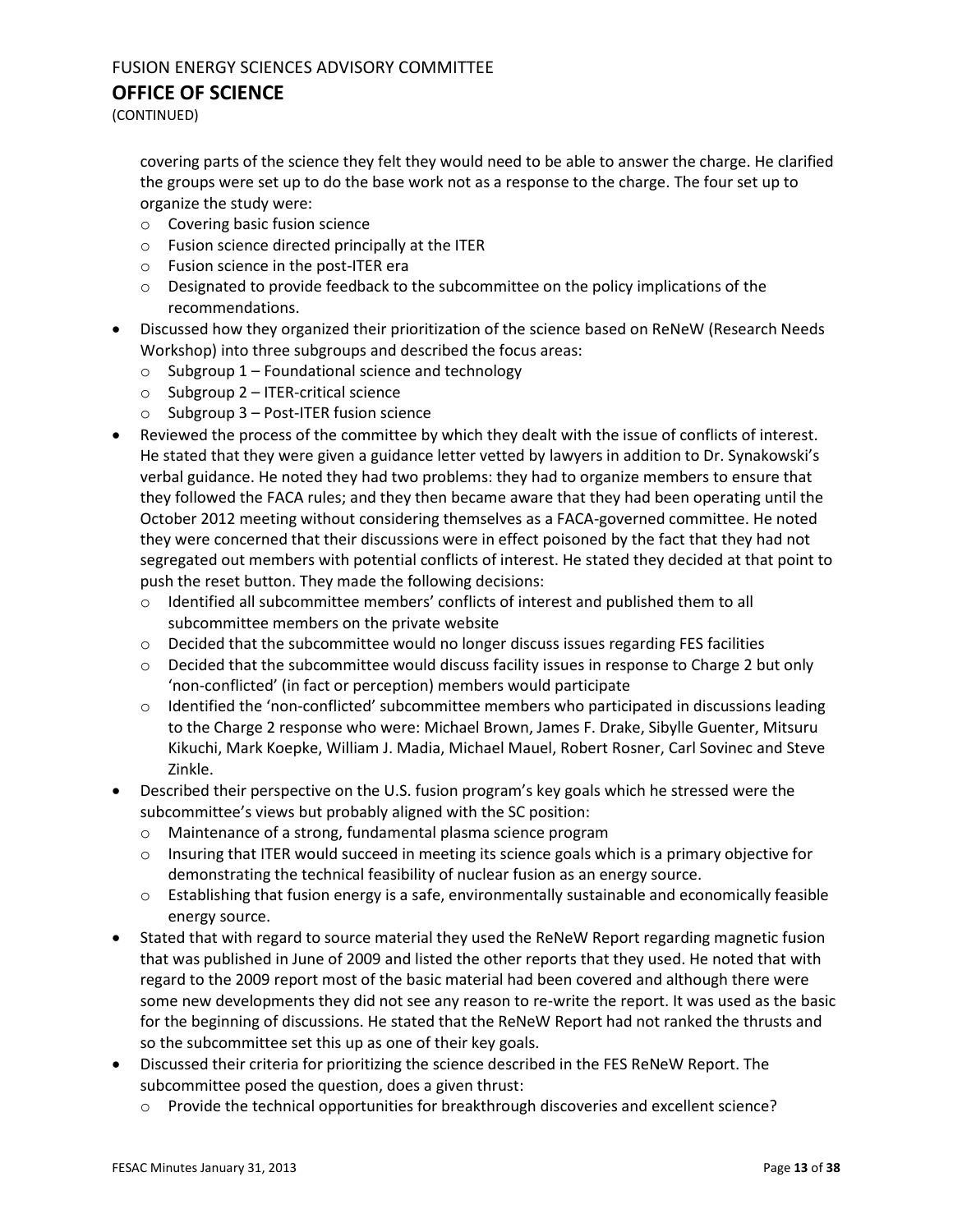(CONTINUED)

- o Maintain or rebuild critical skills, technologies and competencies for plasma science and fusion research and development?
- o Enable U.S. leadership contributions to ongoing international fusion research?
- o Address, mitigate and/or solve high risks to ITER performance goals?
- $\circ$  Contribute to informing decisions about the future path of fusion development?
- Noted that discussing these questions led to three groupings of ReNeW thrusts: highest priority; middle priority; and third priority. He explained their rankings and noted that the three subgroups of the panel would by their nature rank the five criteria differently but the selection of the five most important thrusts had been a consensus view developed by all three of the subgroups. He noted that in selecting five as the most important they were aware that the remaining thrusts contained program elements that were also important. He clarified that the key distinguishing element was not scientific importance but rather timeliness in the context of preparations for ITER.
- Listed the highest priority thrusts and noted that research supporting steady-state scenarios was cross-cutting and had connections to each of the high priority thrusts. He added that the listing was not in a priority order and the numbering came directly out of the ReNeW Report:
	- o 2: Control Transient Events in Burning Plasmas
	- $\circ$  6: Develop Predictive Models for Fusion Plasmas, Supported by Theory and Challenged with Experimental Measurement
	- o 9: Unfold the Physics of Boundary Layer Plasmas
	- $\circ$  10: Decode and Advance the Science and Technology of Plasma-Surface Interactions
	- o 17: Optimize Steady-State, Disruption-Free Toroidal Confinement using 3-D Magnetic Shaping, and Emphasizing Quasi-Symmetry Principles
- Stated that those five thrusts were considered both of scientific importance and timelessness for ITER impact.
- Listed the middle priority thrusts:
	- o 3: Understand the role of alpha particles in burning plasma
	- o 4: Qualify operational scenarios and the supporting physics basis for ITER
	- o 5: Expand the limits for controlling and sustaining fusion plasmas
	- $\circ$  14: Develop the material science and technology needed to harness fusion power
	- o 16: Develop the spherical torus to advance fusion nuclear science
	- $\circ$  18: Achieve high-performance toroidal confinement using minimal externally applied magnetic field.
- Listed the third priority thrusts:
	- o 1: Develop measurement techniques to understand and control burning plasmas
	- o 7: Exploit High Temperature Superconductors (HTS) and other magnet innovations to advance fusion research
	- $\circ$  8: Understand the highly integrated dynamics of dominantly self-heated and self-sustained burning plasmas
	- o 11: Improve power handling through engineering innovation
	- $\circ$  12: Demonstrate an integrated solution for plasma-material interfaces compatible with an optimized core plasma
	- $\circ$  13: Establish the science and technology for fusion power extraction and tritium sustainability
	- o 15: Create integrated designs and models for attractive fusion power systems
- Discussed each charge as outlined in the letter dated April 13, 2012 from Dr. Brinkman. He first considered Charge 1 and noted *"…prioritize among and within the FY2013 elements of the non-ITER*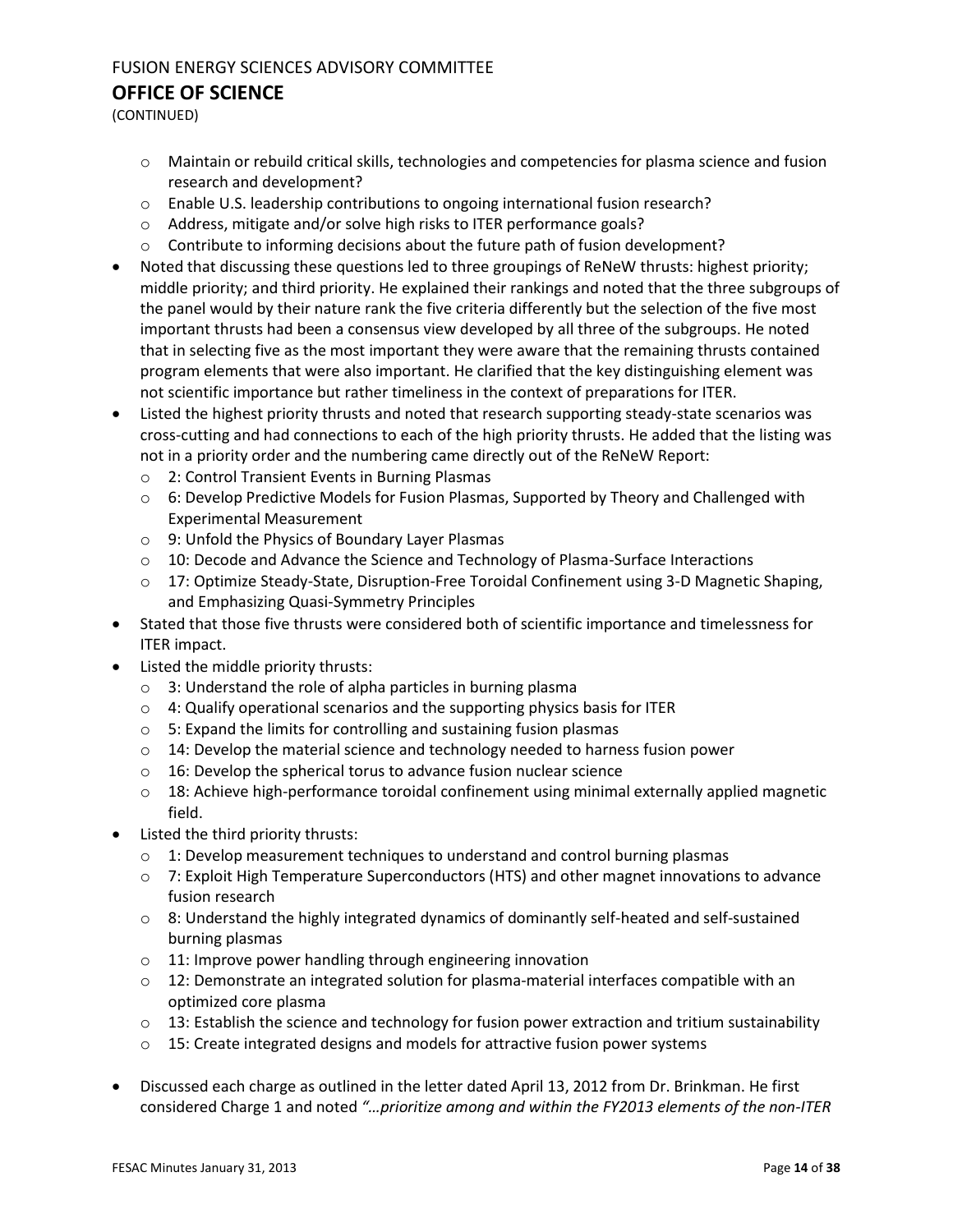(CONTINUED)

*magnetic fusion portion of the Fusion Energy Sciences program. Assume funding at the FY2013 Presidential budget request level…".* He stated that this was not related to ITER but concerned research. He noted that the subcommittee considered themselves in a difficult position as the funding decisions for FY 2013 had already been made and they did not have the ability to dig into the details of that budget to re-allocate funds to different elements. He noted that they thought the FY2013 FES budget level was inadequate to address even the highest priorities in a timely way. He stated that the subcommittee decided that they would state their position on that budget level in several points:

- $\circ$  They felt that FES budget allocation of facilities (10%) and research (45%) was out of balance compared to other SC offices and some of this might be a result of ITER cost overruns.
- $\circ$  They felt that the under-funding of U.S. facilities which were some of the best in the world to address urgent research needs was jeopardizing the success of ITER.
- $\circ$  The subcommittee also felt that it jeopardized the ability of the U.S. to take advantage of ITER in the future because it was undermining the universities' and facilities' ability to attract top minds in the field including high-quality students and researchers who would seek dynamic opportunities abroad.
- $\circ$  They felt it would weaken the preeminent capability of the U.S. program in innovative research and critical discovery science.
- Stated that if that budget level persisted the subcommittee would recommend that a thorough remapping between the high priority thrusts and the elements of the U.S. FES program should be undertaken by DOE/FES.
- Discussed Charge 2 and noted *"…prioritize the elements of the non-ITER magnetic fusion portion of the FES program, but assume a restoration of the budget to the 2012 level…".* He stated that they decided that they would divide the available funds into three parts:
	- $\circ$  They recommended that one third of the restored funds of \$12 million should be used for a 3year period of operation of C-Mod to resolve high-priority topics on ITER-relevant issues. In addition C-Mod should be utilized as a critical experimental device as opposed to a long-term facility. After C-Mod has completed its ITER tasks that it be shut down so funding could be reallocated toward high-priority science goals as described in Charge 3.
	- o They recommended that \$10 million be allocated to increased utilization of DIII-D covering operations and research focused on achieving faster progress on urgent, high-priority research for ITER preparations. The work on disruption prediction, avoidance and mitigation and ELMs (Edge Localized Modes) was identified as part of the highest priority thrust work.
	- $\circ$  They recommended that \$10 million be allocated to highly targeted support of theory and simulation. This would need to be focused on high-priority research thrusts, advancing specific new physics topics and where appropriate building tools ultimately aimed at allowing broad use by the community. This should be closely monitored.
- Stated that with respect to Charge 2 they expected that within five years there would be a considerable evolution of domestic major facilities that would include the closure of C-Mod and the completion of the NSTX upgrade. He added the program would have to consider next steps in the fusion major facilities portfolio such as possibly an upgrade to DIII-D and a stellarator.
- Discussed Charge 3 and noted *"Prioritize the elements of a U.S. program that has a substantially enhanced emphasis on fusion materials science. Consider the five year period following the roll-off in ITER project construction funding. Assume that the roll-off allows a 50 percent increase in the non-ITER magnetic fusion level of effort during that 5-year period over that in the FY2013 budget, and*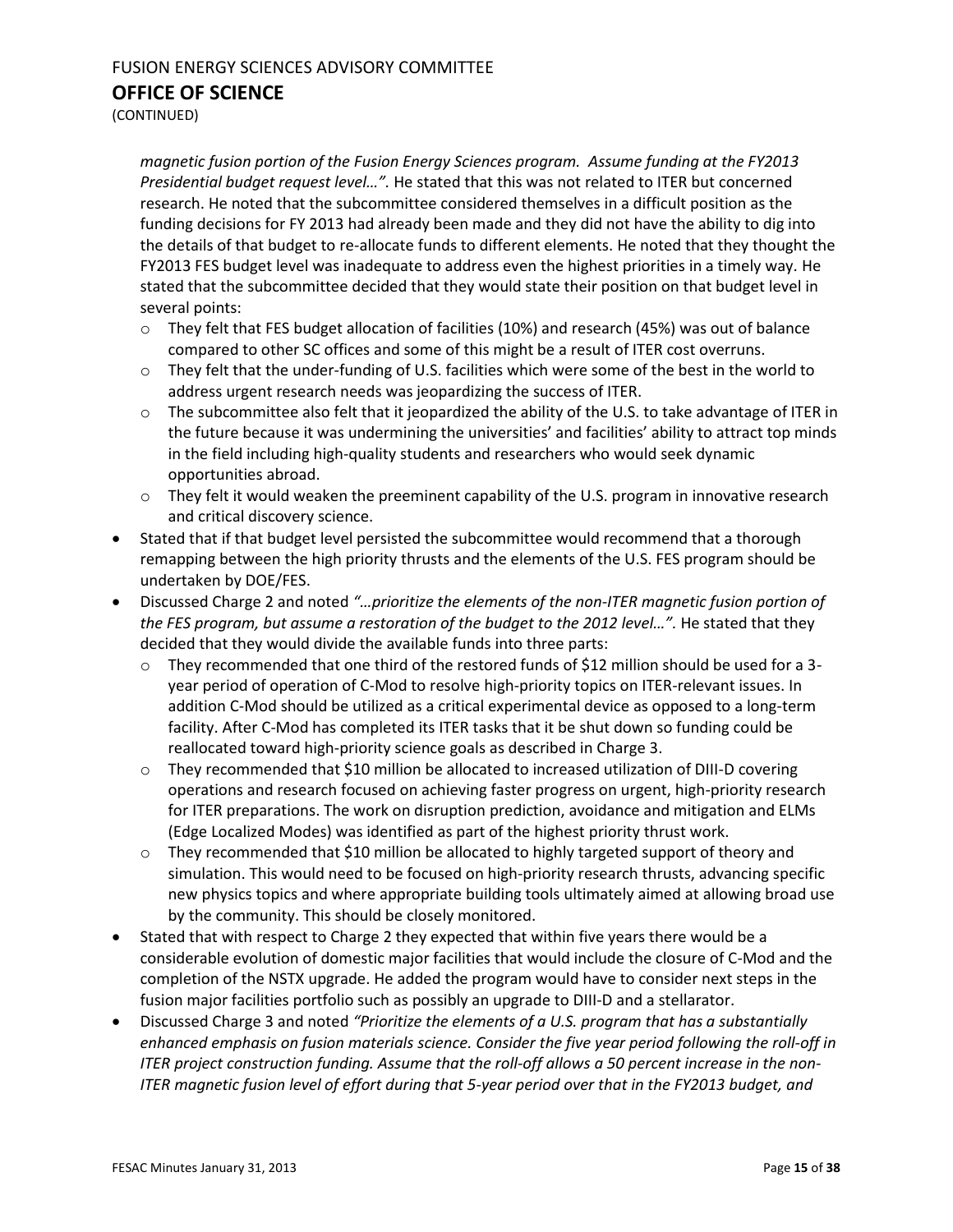(CONTINUED)

#### *that research on fusion materials science and harnessing fusion power will capture much of this increase."*

- o He stated that for the period following the roll-off in the ITER project construction funding with a 50% increase in non-ITER MFE effort they recommended that the highest emphasis be given to science-rich feasibility issues that would directly impact the path to be followed to a DEMO fusion device. He added that additional resources would also permit moving forward with a Fusion Nuclear Science Program (FNSP) and would prepare the way for a FNSF.
- $\circ$  He noted that at present it was uncertain what materials would be selected for an FNSF, what would comprise the engineered components making up the first wall and what would be the magnetic configuration confining the burning plasma.
- $\circ$  He stated that an expanded program on materials research would enhance two board categories of research: i) fusion nuclear materials effects and ii) plasma surface interactions.
- $\circ$  He provided some specific examples of program elements for an expanded FNSP:
	- **Physion materials with micro-structures to mitigate transmutation produced helium and** permeation of hydrogenic species
	- **EXECONDUCT CONDUCT CONDUCT CONDUCT** CONDUCT **CONDUCT**
	- **Participate in ITER Test Blanket Module program**
	- **Extend linear plasma devices**
	- **Initiate a comprehensive structural materials modeling program to address neutron** damage, as part of a DOE-wide research program in the area.
- Expressed some final thoughts on the U.S. fusion program's priorities and direction:
	- $\circ$  Strongly support international programs and new efforts in materials research but the extent is open to debate.
	- $\circ$  Believe that the decisions affecting the future of the U.S. fusion science program must place first priority on:
		- **Maintaining scientific strength in areas that the U.S. has been world-leading.**
		- **Ensuring continued excellence of the fusion science workforce.**
		- **•** Delivering the key science and technology needed for ITER that has been assigned to the U.S. fusion science program.
- Stated that the subcommittee members disagreed with the FY2013 FES budget request that called for an overall reduction in domestic research that would need to be accompanied by a modest increase in funding for scientific collaborations on major international facilities.
- Referred to a slide showing the differences in percentages of funding for facilities and research by each department in the SC. The subcommittee was of the opinion that:
	- $\circ$  The funding profile of the FES was largely the result of ITER's cost overruns as the U.S. did not have control over its ITER budget contributions.
	- $\circ$  This impact of the cost overruns was anticipated by the U.S. fusion community which had sought the DOE's agreement that ITER participation would not occur at the expense of the FES research program but this had not come to pass.

#### **COMMITTEE DISCUSSION**

Dr. Fonck referred to Charge 1 and the comments and he said that NSAC (Nuclear Science Advisory Committee) had just gone through a discussion of the impact of their own reduced budgets and it looked just as dire as FESAC. He said that NSAC stated that if the budget remained flat or was reduced it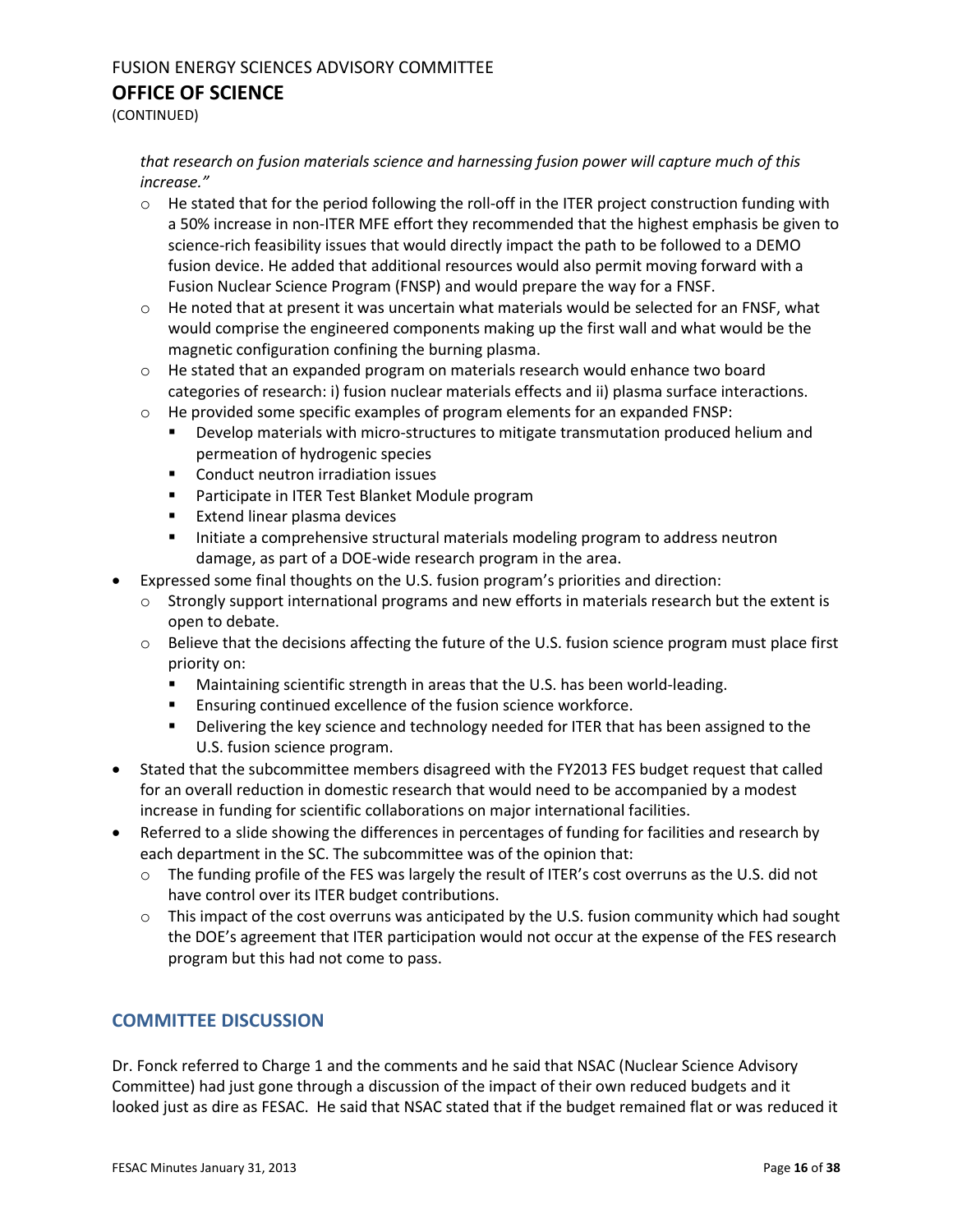(CONTINUED)

would be disastrous for the department and then stated the consequences and choices within the scenario. He felt that that had given a better representation. Dr. Rosner responded that in order to do what NSAC had done they would have had to devise a plan given the budget level they were given that was better than the plan that Dr. Synakowski proposed. He said they could not have come to a consensus on a better plan. He said that if anyone wanted to significantly change Dr. Synakowski's plan that his subcommittee was not the one to do that. He noted that their subcommittee had many people on it from various facilities so they would have been severely affected on what they could have changed in terms of budget.

Dr. Fonck stated that if the subcommittee was calling for a remapping then they were implying that what had been presented as a good-faith effort from FES, may or may not have been adequate. He said that in his opinion the subcommittee should have made a first attempt. Dr. Rosner responded that without the option of remapping they would have needed to go into the program elements of the budget and this was something the subcommittee was told not to do. He continued that not having that option open to them they felt they were in a difficult position and could not move ahead. Dr. Fonck noted that the subcommittee should then have made it clear that it was essentially directed away from fulfilling that charge.

Dr. Fonck referred to number one of their response to Charge 1 and suggested that they could change the percentages applying more to research. Dr. Rosner commented on the importance of retaining the research dollars which ensured that the facilities were staffed with highly qualified researchers and to retain the intellectual base. Dr. Fonck also commented on number three of their response. Dr. Rosner responded that this had come from the National Academy directly when it posed the question, what are the indicators of a healthy scientific field. He said that these were: if graduate students asked if exciting things were being researched; did it have a future; and if that future would include a field adequately funded.

Dr. Edward Thomas noted that the workforce report from 2004 laid out a roadmap specifically to address the question mentioned by Dr. Fonck. Dr. Rosner asked if it was Manpower Developments in Fusion and Energy Science. Dr. Thomas responded yes. Dr. Rosner clarified and said he had been talking about a general study done by the National Academy discussing fields of science in general.

Dr. Leeper referred to the issue of qualified researchers and asked if it was any different for the other two budget scenarios in terms of keeping top people involved. Dr. Rosner responded that in response to Charges 2 and especially 3 the issue was not as dire as Charge 1. He noted that the perception of a field in trouble was the closing of facilities and with no option of reopening.

A member referred to comments on Charge 2 and asked if the subcommittee had considered specific targets if they were talking of \$10 million a year in an integrated project as it seemed vague. Dr. Rosner responded that they were thinking of projects that would require monitored progress over a number of years, so not a one-year period.

Dr. Cohen referred to the questions about specificity and he noted that he was on the panel and they were asked to prioritize at various budget levels. He said that the responses to the charges did provide prioritization but it did not provide details or getting into dollar amounts in various parts of the program elements. He said the subcommittee did not know how to cope with that and every member who had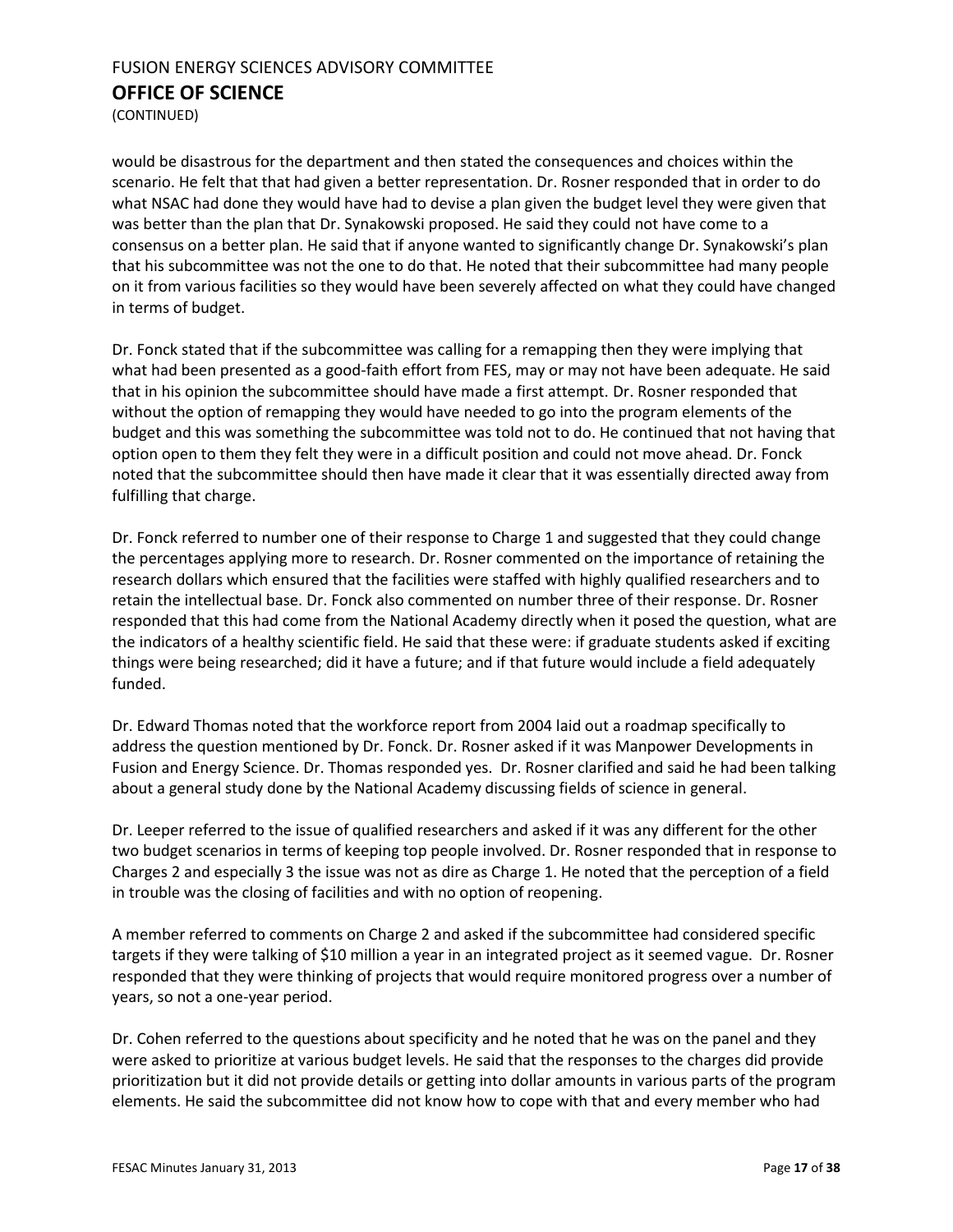(CONTINUED)

FES funding was conflicted. He considered it a pragmatic approach to being responsive to Dr. Brinkman's charge. He noted that he supported what Dr. Rosner stated about the philosophy of the panel.

Dr. Greenwald thanked Dr. Rosner and the subcommittee members for all their work on the report. He opened it up to questions but noted that some of the other committee members would also be available in the later part of the afternoon to respond to questions.

Dr. Hubbard referred to the index which noted information about percentages of funding allocated for each department and each category, research, facility operations, future facilities and workforce. She thought that Dr. Fonck had implied the research funding might be too high but she noted that the appendix made clear that that figure was in line with the other programs but it was the construction that stood out as different. She suggested putting a note into the report to clarify that point. She referred to the comments made in the report concerning costs and ITER and noted that the costs had also increased substantially since the decision was first made regarding the ITER project.

Dr. Fonck referred to Charge 3 in which they discussed workforce development and sequencing due to limited resources. He asked if the subcommittee had grappled with the reality of that or whether it had any wisdom. He gave an example and said some years ago they had evaluated whether the U.S. should be involved in the ITER test blanket module program. He said one of the findings was the U.S. hardly had the capability to talk about it as the technology component had degraded so much due to reduced funding. He referred to that situation and said it meant that the U.S. would have to start now working with partners and developing the expertise. He asked how the committee grappled with the fact that it would all be put off until the ITER roll-off. He said that at that stage it might be possible that the ITER test blanket module program would be fixed and there might not be a role for the U.S. Dr. Rosner responded that he was perhaps the wrong person to respond to that question. Dr. Rosner noted that when they would be talking about the materials science aspect he thought that one thing the Fusion Energy Science Program could benefit from would be the fact that the office of Basic Energy Sciences had a robust program and there would be a time when the interaction between the two programs would be much closer than currently existed.

Dr. Greenwald referred to section 4 of the report which covered the findings and recommendations and he recommended that they bring that section forward in the report. He noted that it was not an executive summary but readers of such reports would expect that summary section to be clearly marked. Dr. Rosner responded that he had no objections to that restructuring.

Dr. Ji referred to the charge detailing percentages for each program and stated that it was his understanding that the research percentage should remain high so that experienced researchers were not lost. Dr. Rosner responded that was correct, that you could not reduce funding for research, lose the experienced researchers and still continue to work on projects such as ITER.

Dr. Synakowski stated that he did not want to deny the reality and facts as shown on the table but one should be careful because there were parts of the program where experimental research was performed and did not have an operations line and he referred to general plasma science and the experimental plasma research program so he noted that was a small reality. He acknowledged that what was driving the number to be low was ITER. He added in the near term the NSTX upgrade was being supported in significant part by what normally would be going on the operations line and that was currently not in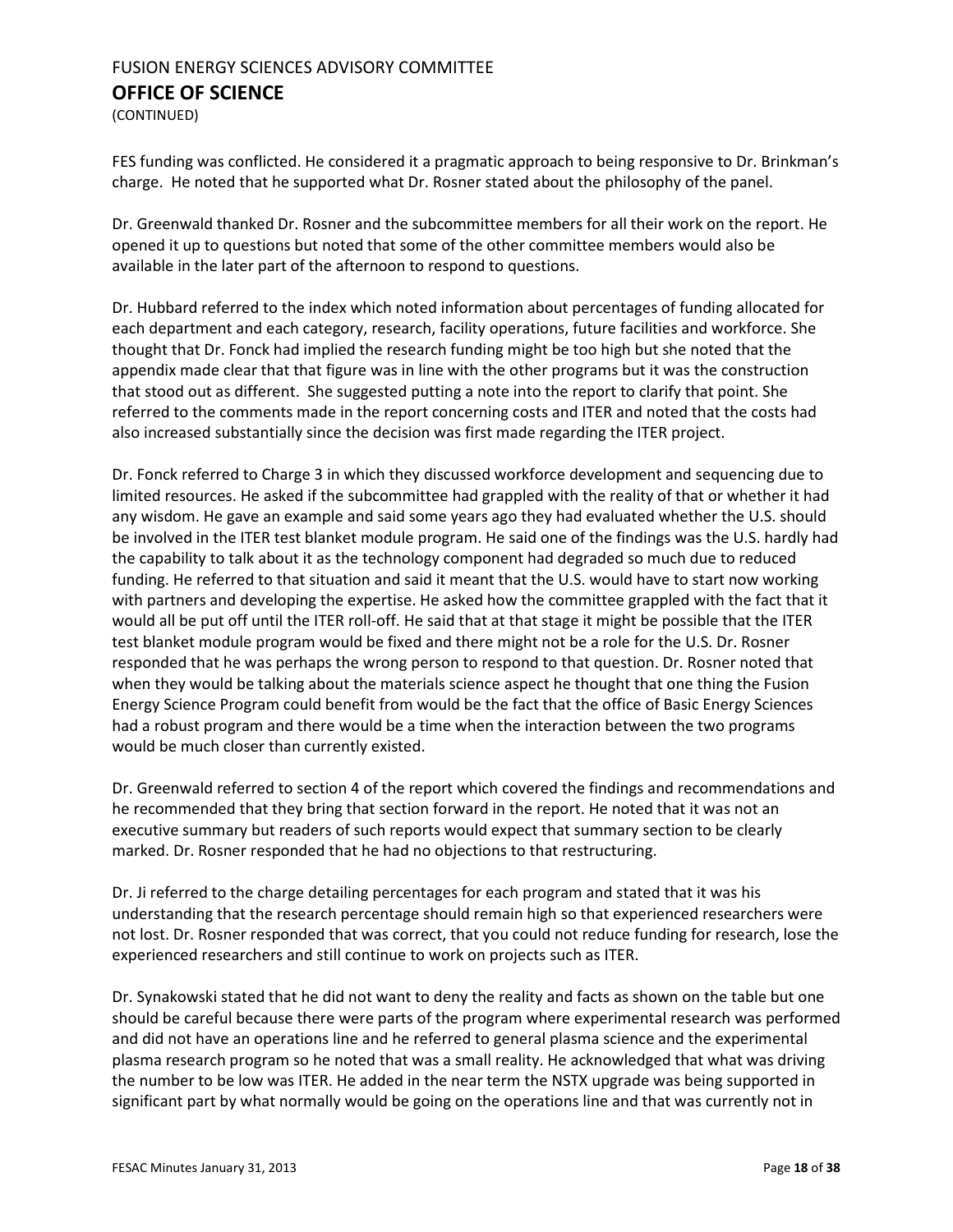(CONTINUED)

the operations line. He referred to the FY2013 budget and the present run time for DIII-D that represented a static state they were promoting for the future. He said the FY2013 budget request was a snapshot of a dynamic situation and facing the hard proposal in that with respect to a facility shutdown, the C-Mod facility shutdown would lead to the possibility of enhanced DIII-D operations in the future.

Dr. Synakowski thanked Dr. Rosner for the report and thought that the effort the subcommittee put forward in managing the conflict of interest issues was done as well as could have been done. He said the SC would weigh the technical merits of the advice and would view the content from its vantage point. He stated that the advice in the report was important to the SC and assuming the advisory committee was on a path to approving it the SC would welcome the report in its final form. He acknowledged that the SC knew it was a challenging task and he considered that Dr. Rosner had been a gentleman, a scholar and had worked tirelessly and he thanked him.

#### **LUNCH**

The Fusion Energy Sciences Advisory Committee recessed for lunch.

### <span id="page-18-0"></span>**PRESENTATION ON THE EU PATHWAY/DEMO STUDIES**

#### **Dr. Francesco Romanelli,** *Leader, European Fusion Development Agreement, Associate Leader, Joint European Torus*

- Thanked the FESAC for allowing him to present the roadmapping exercise they had done in Europe.
- Explained why a roadmap was needed. He stated the need for a long-term strategy on energy technologies for security of supply, sustainability and economic competitiveness required long-term programming. He noted that within that context fusion energy must become a credible energy source.
- Stated that in line with the European Commission's (EC) proposal for Horizon 2020 and on the advice of the Independent Panel on Strategic Orientation of the Fusion Program there was a need for an ambitious and realistic roadmap to fusion electricity by 2050. He noted that following that proposal a request was made by the EC to the EFDA (European Fusion Development Agreement) for a fusion roadmap.
- Stated that this was possible if a number of conditions were satisfied:
	- $\circ$  The success of ITER in which it is expected to achieve most of the milestones needed for a decision on a demonstration fusion power plant (DEMO).
	- o ITER construction has triggered major advances in enabling technologies
	- $\circ$  ITER licensing has confirmed the intrinsic safety features of fusion and they are of the opinion they should follow a similar approach for a DEMO
	- $\circ$  Vast majority of proposed roadmap resources are devoted to the ITER construction and preparation.
	- $\circ$  The assumption is that ITER will be built according to specification and within cost and schedule.
- Related some of the steps forming the background:
	- o Fusion Fast Track (D. King, 2001)
	- o SET Plan (2007)
	- $\circ$  Facility Review (2008) A review of the fusion facilities with a ranking done by a panel.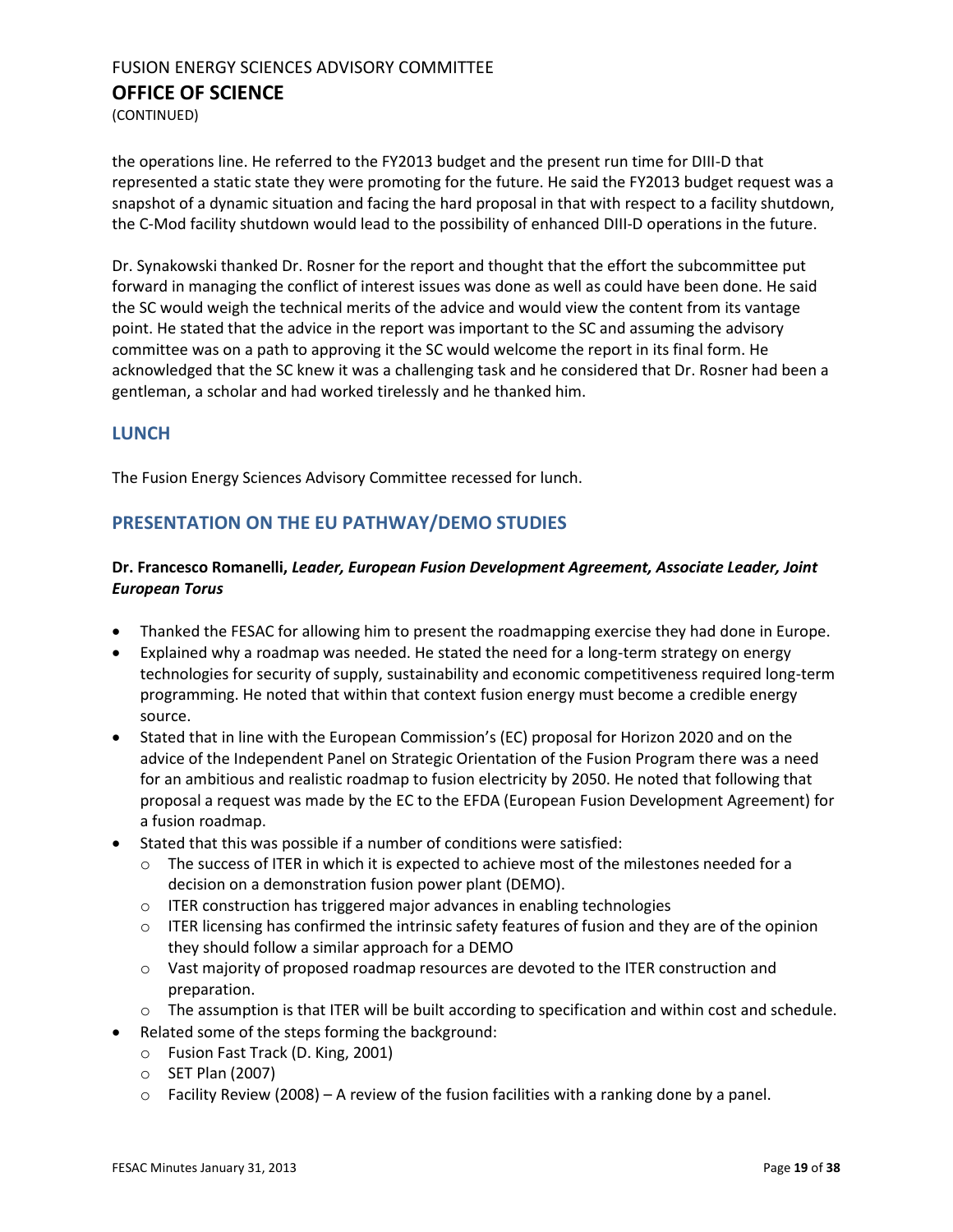## FUSION ENERGY SCIENCES ADVISORY COMMITTEE

#### **OFFICE OF SCIENCE**

(CONTINUED)

- o AHG on JET and accompanying program (2010)
- o DEMO Working Group (2010)
- o Strategic orientation of the fusion program (2011)
- $\circ$  Common aspects to these reviews were: the central role of ITER; 14 MeV neutron sources (IFMIF) for material qualification; and DEMO as a single step to the commercial power plant.
- Stated that what they had done was put the roadmap into a logical sequence and within a realistic plan of the elements of the reviews of the last few years taking into account the recommendations of the review panels.
- Confirmed that the success of ITER was the main element for the success of the roadmap.
- Reviewed the present roadmap:
	- $\circ$  Pragmatic approach to fusion energy Meaning they are not looking for the ultimate technological solution for a fusion power plant. DEMO should be a machine that should work and produce electricity. There should be an avoidance of multiple, critical paths by minimizing new and complex facilities. The roadmap was constructed to have a single critical path and this is ITER.
	- $\circ$  Focus the effort of European laboratories A Goal oriented approach articulated around 8 Missions with a priority to the items in the roadmap.
	- o Ensure innovation through early industrial involvement Industry would have to take the full responsibility for the commercial fusion power plant after successful DEMO operation. DEMO cannot be defined and designed by the research laboratories alone but needed the involvement of industry. Industry has been involved in the design of the roadmap. Noted that industry needed to be involved in materials development. There should be a reduction of capital costs. He noted that the capital cost of DEMO in 2030 can be shown not to prevent the economic utilization of fusion.
	- $\circ$  Exploit the opportunities arising from international collaborations Not every facility should be in Europe (but Europe should have all the necessary know-how by 2030 for the construction of DEMO).
	- o Increase of support to education and training with 300 PhDs per year and 140 Post-Doctoral positions per year.
	- o Maintain a sizeable amount of fund to basic and curiosity-driven research.
	- o There are three periods considered:
		- Horizon 2020 detailed work packages and budget. He stated they have a well-defined proposed budget. He said all the Euro figures are only proposed. He said they are still awaiting agreement with the EC, the European Parliament and the European Council about the size of the research program and specifically of the nuclear program.
		- 2021-2030 indicative program and budget
		- $\blacksquare$  Beyond 2030 presently an outline
- Noted the method of the work was to be reviewed and stated that they had divided the work into eight areas which they are calling missions. For each mission:
	- $\circ$  Critical aspect for reactor application examined, risks and risk mitigation discussed involving experts
	- o Level of readiness (TRL) now and after ITER discussed
	- o Work packages elaborated
	- o Gaps analyzed (or issues requiring new devices)
- Received input from ITER, IO, F4E, EFDA CSU and Associates.
- Noted that industry was involved through the Fusion Industry Innovation Forum.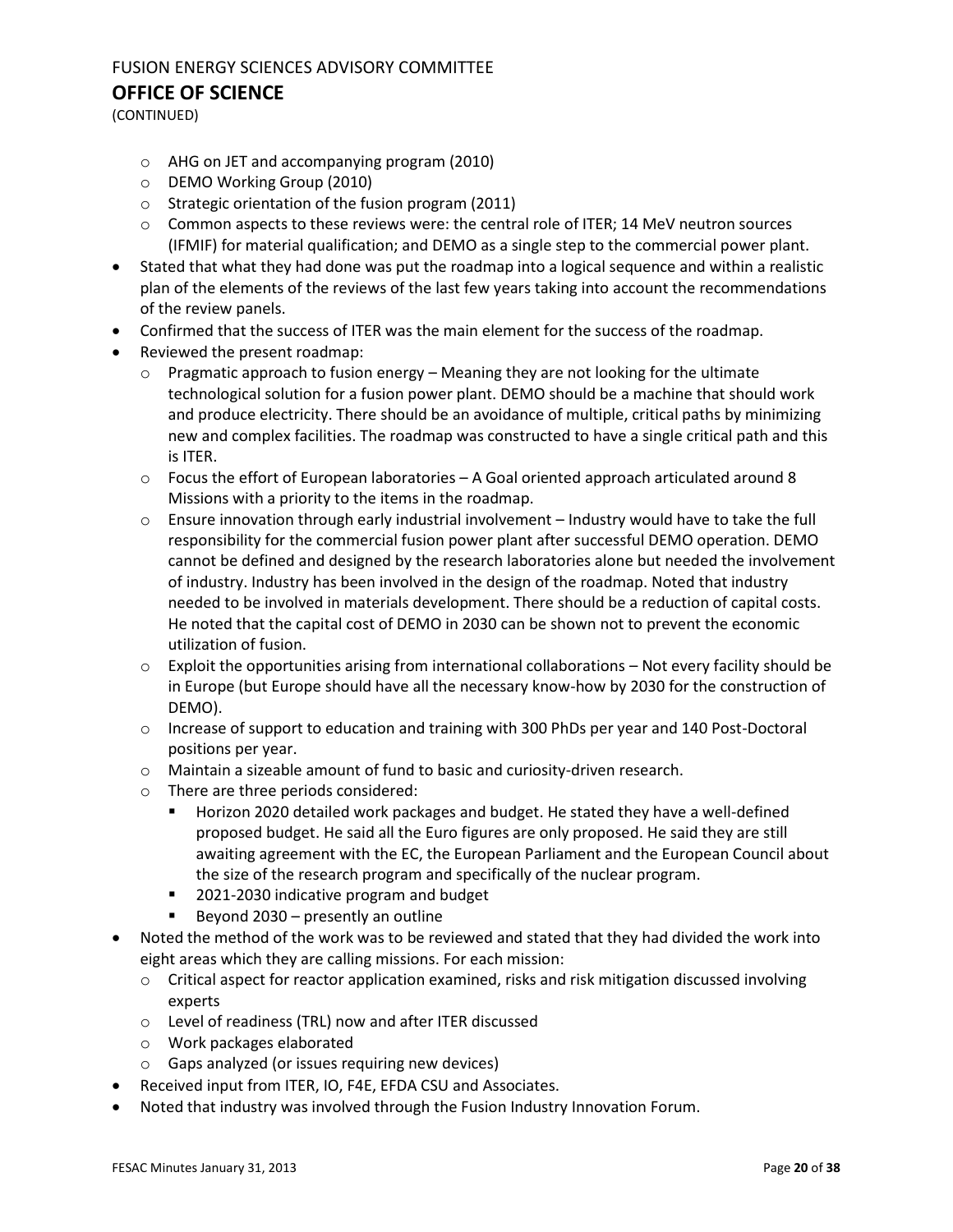(CONTINUED)

- Stated that a bilateral meeting was held at the end of June 2012 and a workshop in July 2012 in which the roadmap was presented to the fusion community.
- Noted there was an assessment by the EFDA STAC.
- Thanked Dr. Zinkle for his excellent contribution to the process.
- Discussed the roadmap in a nutshell and noted that there was a large amount of material that they would release at a later day. He discussed within the context of a timeline of 2010 to 2050 the following areas: Plasma operation; Heat exhaust; Materials; Tritium breeding; Safety; DEMO; Low cost; and Stellarator. He noted that it should be enough for a DEMO decision to start construction in 2030.
- Discussed Mission 1 and stated that there were no major gaps but they would need enhancements of ITER and JT60-SA for increased heating power and operation with a full W wall in preparation to DEMO operation.
- Discussed Mission 2 which concerned Heat Exhaust. He noted that Mission 1 and 2 were closely interlinked and this was reviewed in detail including alternative strategies.
- Reviewed Mission 3 concerning Materials. He stated that for Materials there was an assessment led by the Chair, Derek Stork. He detailed the strategy they were using. He noted that their goal was to have a conceptual design by the end of Horizon 2020. He reviewed some of the results from testing in different phases. He noted that the materials they were considering were the sum of baseline set of materials plus a few risk mitigation materials and discussed the strategy for their testing.
- Discussed Mission 4 which is Tritium Breeding. He noted that the availability of Tritium was something that they would have to carefully look at but was not so obvious an issue of availability because it would depend how much would be needed in DEMO and how much would be used by ITER.
- Noted the next three Missions 5 Safety, the implementation of the safety feature of fusion in the DEMO design, Mission 6 - DEMO- the DEMO design construction and operation itself and Mission 7 – Low Cost – to ensure low cost of fusion electricity.
- Discussed Mission 8 the Stellarator, defined a mission to bring the Stellarator to maturity as a possible power plant, a solution. He did not think the Stellarator could be ready in time for the DEMO design.
- Reviewed the human resources they would utilize by 2020 subdivided into four objectives. The objectives are: Objective 1 - build ITER on time and within budget; Objective 2 – Secure ITER Operation; Objective 3 – Train Generation ITER; and Objective 4 – Lay down the Foundation of the Power Plant.
- Noted the financial resources allocated per mission, per year over groups of years. He discussed EC resources required in Horizon 2020.
- Commented on international collaborations and noted that in addition to ITER exploitation and the BA projects there were several other opportunities:
	- $\circ$  The exploitation of JT-60SA in collaboration with Japan for the preparation of ITER Phase 2
	- o The construction of a pilot IFMIF plant (Early Neutron Source) in collaboration with Japan within a post EVEDA phase
	- o The collaboration on a joint Divertor Tokamak Test facility
	- o The collaboration on small scale DEMO R&D (for example making use of the infrastructure developed with Japan during the BA for that purpose)
	- o The use of the Chinese Fusion Experimental Tokamak Reactor (CFETR) facility with China and of the Fusion Neutron Science (FNS) facility in the U.S.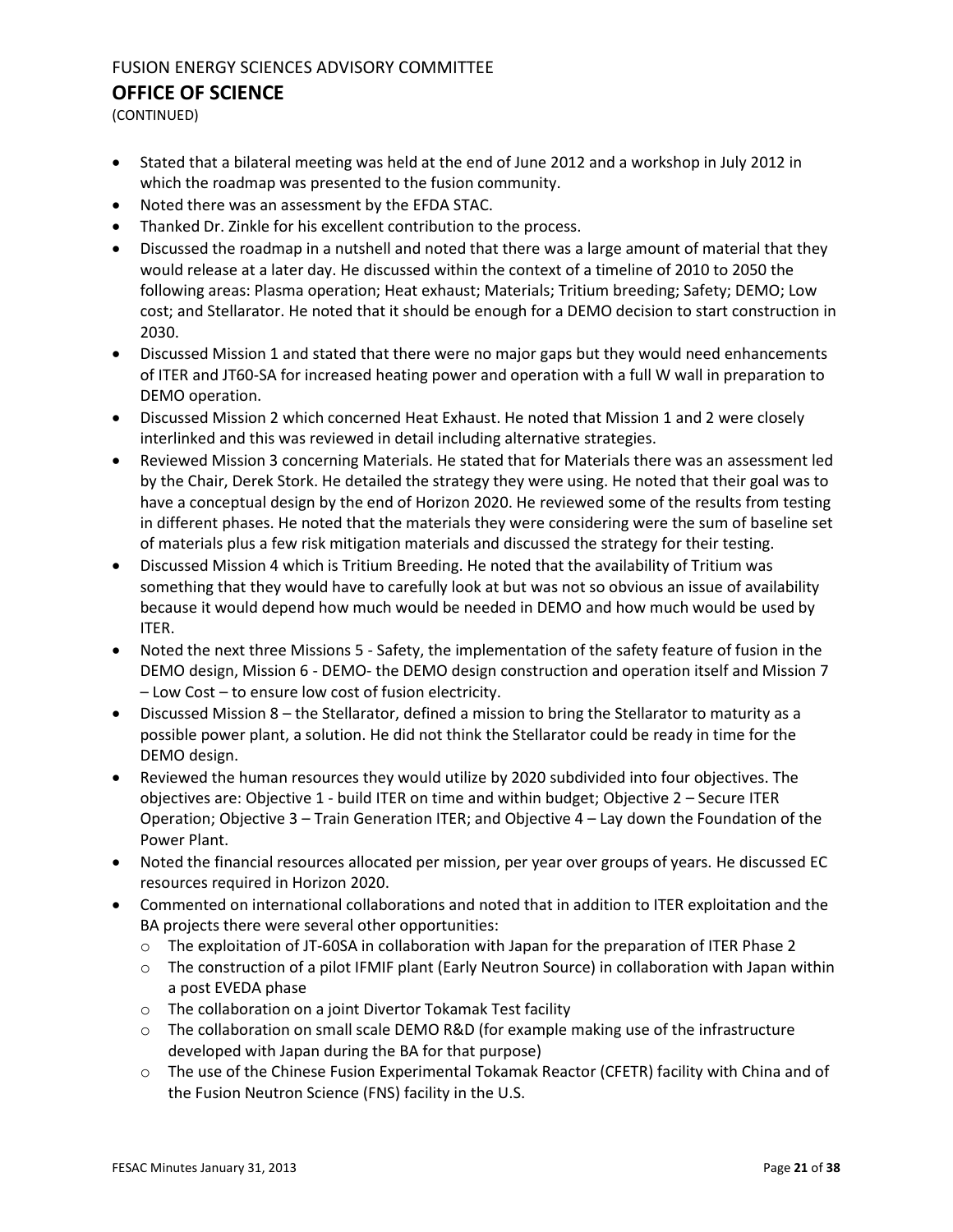(CONTINUED)

- $\circ$  The share of know-how on the TBM program with other ITER parties whenever a win-win situation is expected
- o The use of non-EU research fission reactors
- o The collaboration on stellarator lines other than the HELIAS (Heliotron and compact stellarator)
- Noted that Europe could offer to other parties the participation in its facilities and specifically to JET as training facility for ITER.
- Stated that he had not discussed theory and modeling and they considered them part of the missions. He said they had special funds allocated for high performance computing (HPC) and supporting activities. He said apart from that all the human resources were included in the missions or the basic research activities. He added that they thought they needed to increase the resources on material computer modeling to support the material research.
- Said that they considered the roadmap a living document that would be reviewed regularly with respect to physics, technology and budgetary development.

### **COMMITTEE DISCUSSION**

Dr. Greenwald thanked Dr. Romanelli for his presentation.

Dr. Hubbard referred to one of the slides that mentioned an upgrade of ITER and JT60-SA. She asked did this refer to one or both. Dr. Romanelli responded that the best solution would be to have an upgrade of ITER but he cautioned they were not speaking of something in the near term but in the long term, beyond 2030. He noted they needed to understand whether it was feasible or not. He said for ITER they were looking at the possibility of replacing the upper plate with tungsten. He said they would soon know whether that would be possible. He added if that was not possible then they would look at the possibility of doing that on JT60-SA.

Dr. Synakowski referred to his comments on the cost of ITER and then asked what the DEMO cost had to be, or assuming that ITER equals DEMO in some sense in terms of cost not being acceptable. He asked Dr. Romanelli to comment on the thinking with respect to that and how the cost could be brought down or perhaps why the analogy might be a false one. He said if he could respond by starting with ITER as a model for potential DEMO costs. Dr. Romanelli responded that there had been a review of ITER costs completed by the people who had looked at the cost of DEMO and he said their conclusion was that the sanctions were reasonably in line. He said that they could extrapolate from that the DEMO costs on the basis of information that they currently had. He continued that there were specific aspects like the complexity of some components. For example, did they need to make the magnets as they are now or could the manufacture be simplified? He said that definitely this must be a target for them. Dr. Synakowski noted that he agreed with him in that collectively they needed to have an answer that had a solid technical grounding.

Dr. Ji asked if the funding included labor or just research. Dr. Romanelli responded that it did not include ITER. He said the global amount included full personnel costs. He said a lot of the funding was provided by the member states in the EC. He said they were following a participation scheme similar to the existing one.

Dr. Meade noted that there had been significant progress made on the project over the past six months. He referred to Dr. Romanelli's descriptions of DEMO, Phase 1 and Phase 2. He asked where he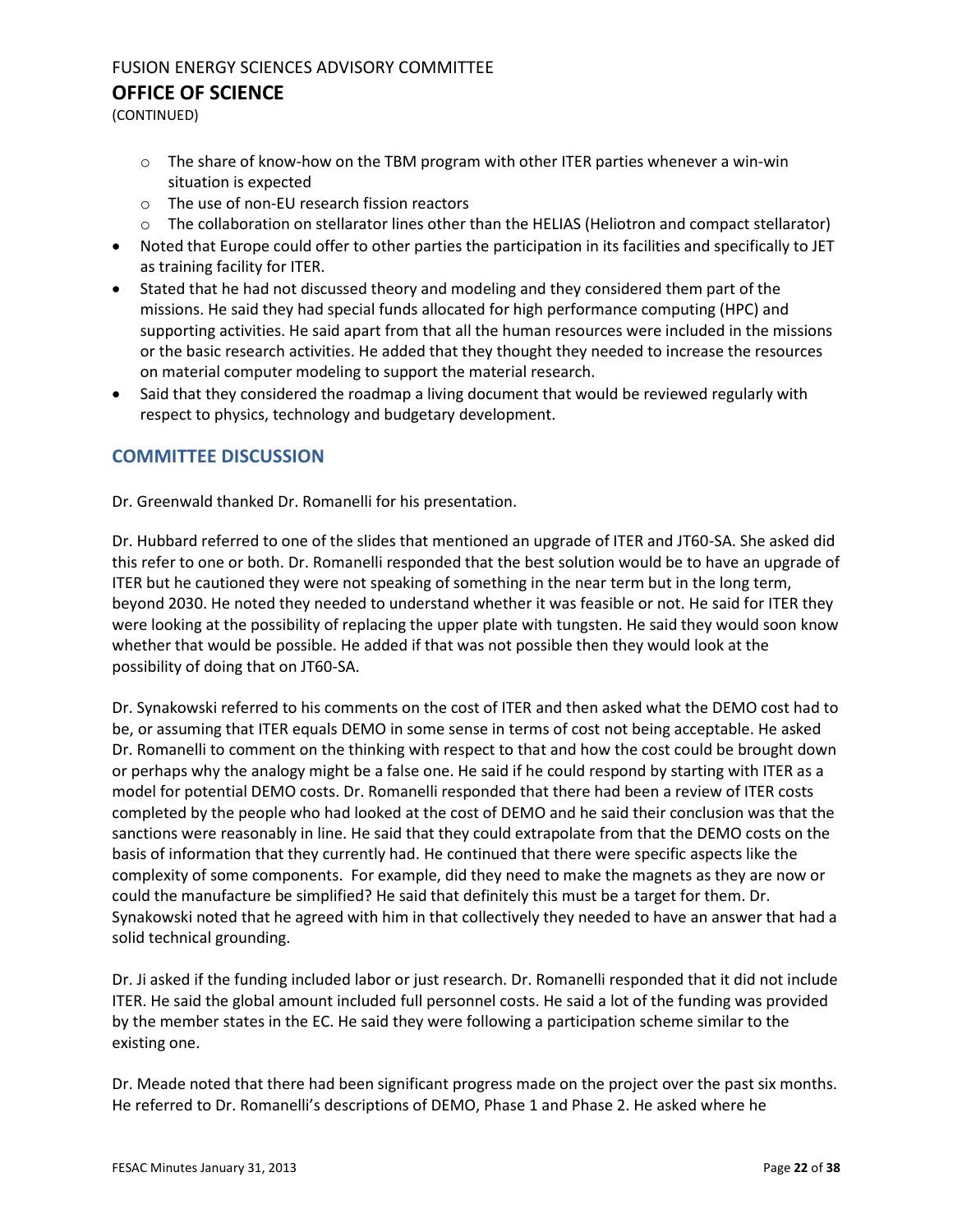(CONTINUED)

envisioned the switch from Phase 1 to Phase 2 occurring. He asked if the first production of electricity would occur in Phase 1 or 2. Dr. Romanelli responded that the first production of electricity could probably be done with Phase 1 but he added if they wanted to go to a reasonable level of availability they would need to add the second set of components. Dr. Meade asked if they would be producing net electricity with the starter blanket. Dr. Romanelli responded some level of electricity but added they were not in a position presently to give a precise number. He added that the target for producing electricity, the target was before 2050 which would mean that they planned to complete the commission in early 2040 to be ready with the operation.

Dr. Meade commented on the difference between the U.S. and Europe with regard to how both countries envision DEMO. He said that Dr. Romanelli had described DEMO as something that would evolve and improvements would be incorporated as the project went along whereas in the U.S. they had traditionally held that the DEMO is a commercial prototype and once completed there was commercial production thereafter. He commented that the Europeans had a pragmatic approach and this was a good example of that approach in their program.

Dr. McCarthy said when he had discussed the cost target that the DEMO should be at least a factor of 5 less than ITER which was €10 billion. She asked did that include the balance of plant costs. Dr. Romanelli responded that the power plant conceptual study was done during the 90s at a cost of electricity for fusion power of €2 per watt. He said this was for the 10th of a kind so for the 1st of a kind it would be higher. He said in the roadmap they did not specify a number.

Dr. Synakowski noted that they appreciated his effort in presenting to the committee. He acknowledged that he was visiting many countries and they were grateful that he had taken the time to visit FESAC.

## <span id="page-22-0"></span>**PLANS FOR DEALING WITH THE NEW CHARGE ON SCIENTIFIC FACILITIES PRIORITIZATION**

### **Dr. John Sarff,** *Chair of the Subcommittee on Scientific Facilities Prioritization, University of Wisconsin, Madison*

- Noted that his presentation would describe the present position with regard to the new charge outlined by Dr. Synakowski. He added it would also convey their thinking and how they would move ahead.
- Noted the members of the subcommittee and thanked Dr. Don Rej for assisting as Vice Chair. He added that the members of the committee were a good mix of expertise, institutions, lab and nonlab and participants with experience in recent planning activities.
- Outlined the subcommittee's process:
	- o The first conference call was January 25, 2013.
	- $\circ$  They drafted a call for white papers and this was circulated January 29, 2013.
	- o First meeting of the subcommittee will take place February 1, 2013 at the Gaithersburg Hotel as most were present for the FESAC meeting and for others they would use ReadyTalk for remote participation.
	- o Weekly conference calls would be held through mid-March considering their short timeline.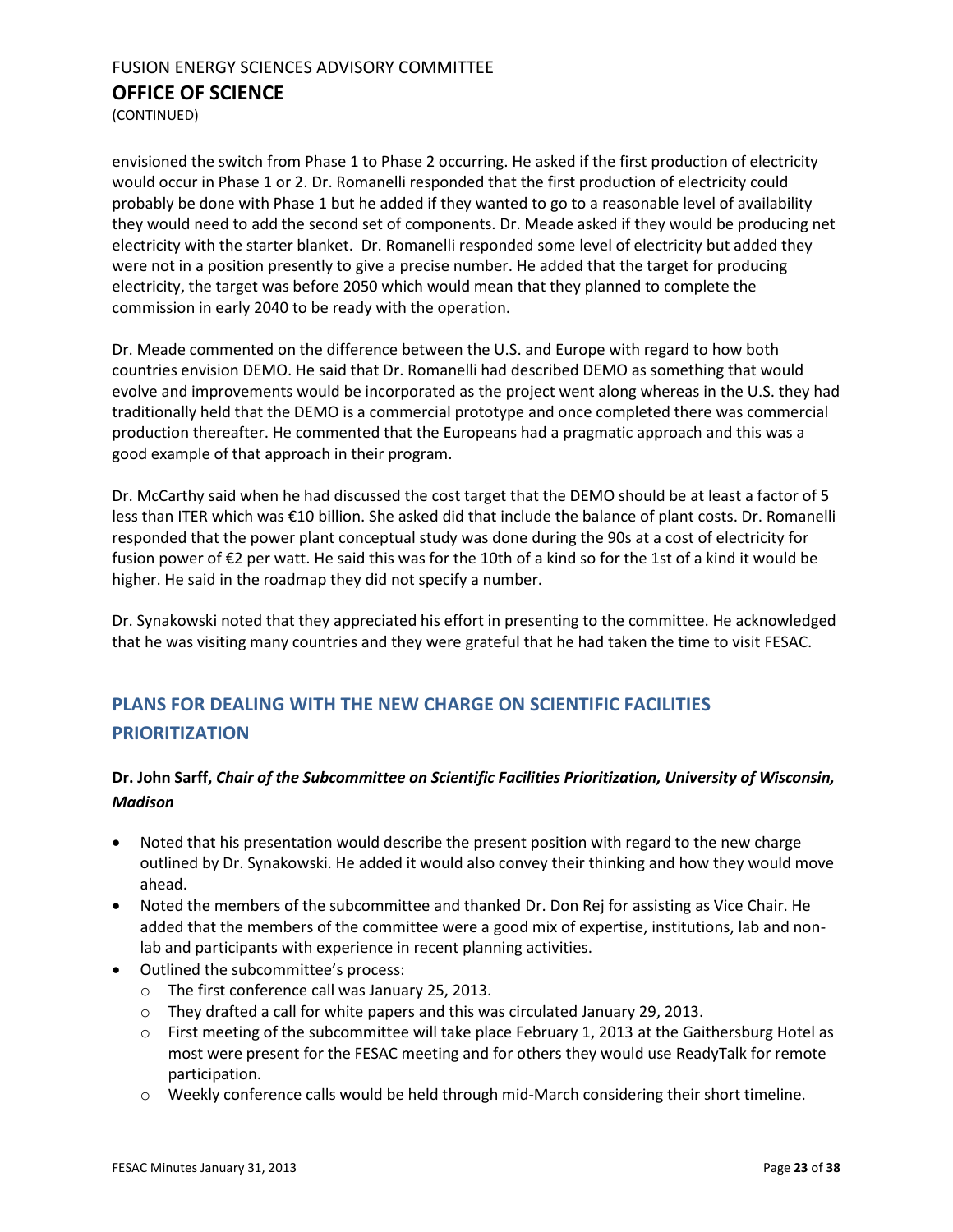(CONTINUED)

- o They were discussing a possible second face-to-face meeting in late February or early March in the D.C. area as they went from the transition of analysis to writing.
- o There would be remote participation (ReadyTalk and H.323) for community input to supplement white papers during February as this had been used by the Rosner subcommittee during the summer of 2012. He noted that Jim DeKock, UW-Madison had offered to help facilitate.
- o A website was being planned (USBPO or UW Plasma Physics).
- Advised that they had sent out the call for white papers and the due date was February 14, 2013.
- Stated that the documents pertaining to this call were available on the FES website. He added that the documents presently there were the charge letter dated December 20, 2012, the auxiliary letter from Dr. Synakowski to Dr. Greenwald and 1-page descriptions of the four facilities and upgrades proposed by FES.
- Referred to the white papers and noted that they intended for them to be specific, largely driven by the timeline and time needed to process them. He stated that the list that would be prepared by the SC would be only one page so they were asking people to begin the contraction process. He stated that they had requested a recommended length of four pages or less and they should include references to supporting material and must be self-contained. He added that the papers should be emailed to John Sarff and Don Rej. He indicated that they wanted to make the white papers available to the public on a website and this was something that they would discuss with the authors, as to whether they were in agreement.
- Commented that there was a wealth of information and planning documents that provided a backdrop to this process. He added some included the ReNeW, Priorities, Gaps, Opportunities, the HEDLP and the Rosner Report.
- Discussed the instructions for the white papers:
	- $\circ$  Looking for world-leading science so they were looking for explicit statements as to why proposed facilities would provide that.
	- $\circ$  Description of the facility and if there was impact beyond the FES mission then that would be potentially high leverage and should be noted.
	- $\circ$  The context should be noted with respect to research gaps, needs and opportunities.
	- $\circ$  The context of the facility relative to the world effort in fusion and plasma science research.
	- $\circ$  Provide an estimate of the construction cost, annual operation cost and schedule. Also include an estimate of the value of the existing facility for proposed upgrades.
	- $\circ$  Assess the readiness of the facility using the criteria and categories indicated in the charge letter. The assessment would have to be justified by referring to specific scientific and engineering requirements for the proposed facility.
		- **Ready to initiate construction.**
		- Significant scientific/engineering challenges need to be resolved before initiating construction.
		- **Mission and technical requirements are not yet fully defined.**
- Referred to the proposed facilities and upgrades that the subcommittee would be evaluating and noted:
	- $\circ$  Four facilities/upgrades proposed by FES (Step 1 of the charge) including: Materials initiative (two facilities); Fusion nuclear science facility (FNSF); DIII-D facility upgrade; and Quasiaxisymmetric stellarator experiment (QUASAR).
	- $\circ$  Anticipate other proposed facilities described in white papers appearing in reports.
	- o Explicit FES guidance that ITER should not be included in the exercise.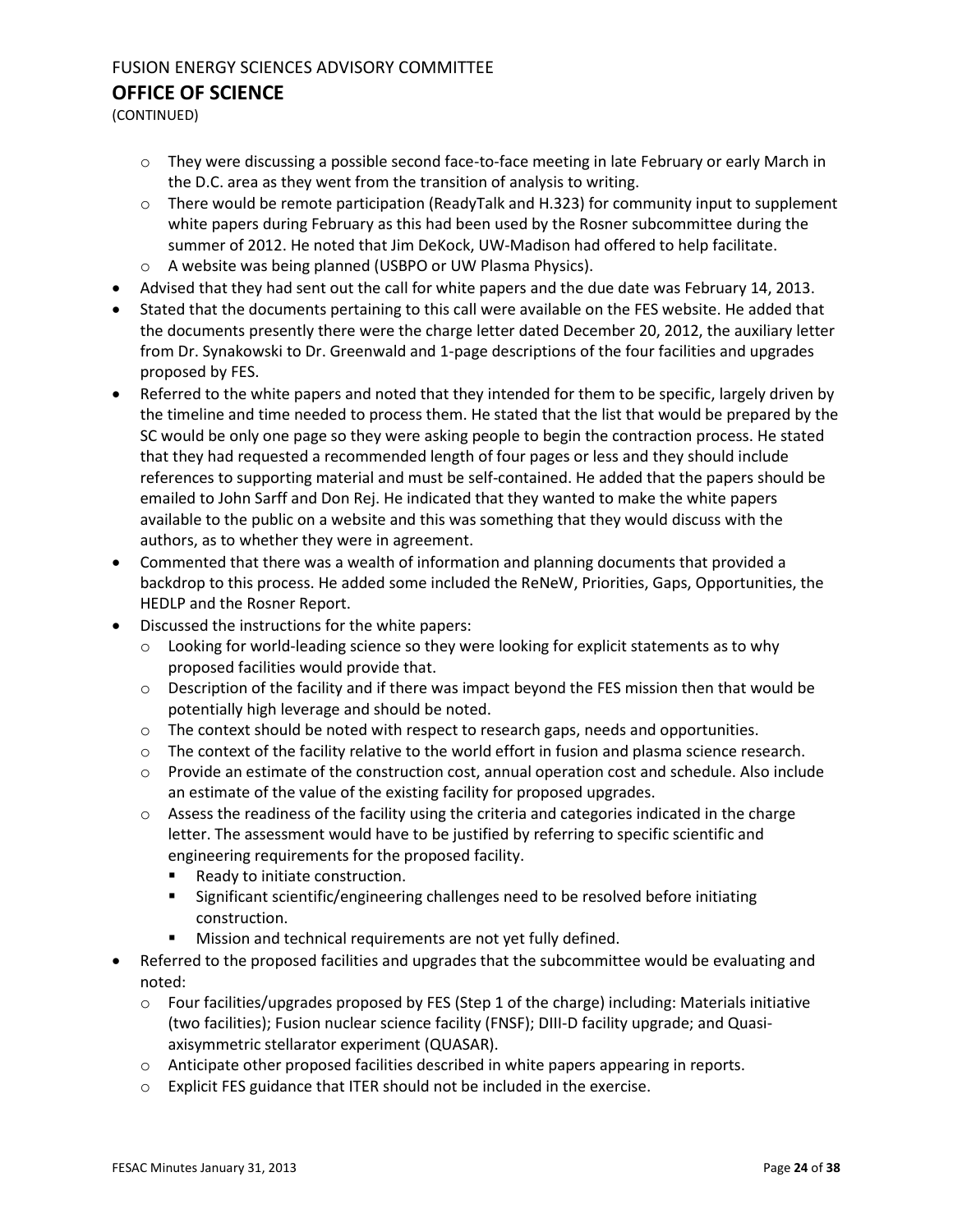## FUSION ENERGY SCIENCES ADVISORY COMMITTEE

#### **OFFICE OF SCIENCE**

(CONTINUED)

- o Charge sets \$100 million cost threshold and FES advised that they can consider somewhat lower threshold of \$50 million.
- Commented on the conflict of interest issue:
	- $\circ$  The members have been asked to treat this issue seriously and this request will be followed.
	- $\circ$  The FES arranged for Sue Wadel, the General Counsel for DOE to attend the meeting on February 1, 2013 to advise them on conflict of interest issues. They had also received an email from the General Counsel via Dr. Dehmer that had outlined the expectations.
	- $\circ$  The charge asks for assessments of importance and readiness. He stated that the subcommittee had a voting/rating process and colleagues closely associated with a white paper (or FES suggested facilities/upgrades) would need to recuse themselves.
	- $\circ$  They were anxious to maintain a high level of expertise available for writing a strong report.
	- o They felt a need for additional discussion to resolve and understand all aspects of conflict of interest as soon as possible.
- Discussed the subcommittee's report:
	- $\circ$  He acknowledged that there was a hard deadline of March 22<sup>nd</sup>.
	- $\circ$  He noted that FES had already set March 15, 2013 for the next FESAC meeting date and were requesting a draft report by March 8th to 11th.
	- o They wanted to strive for a report that was an inviting and readable format with 1-2 page summaries of proposed facilities and supporting material to provide context.
	- $\circ$  He acknowledged the critical question of the number of facilities was yet to be determined for recommendation in the report.

Dr. Greenwald thanked Dr. Sarff and his committee for taking on the charge with a very limited time frame.

Dr. Cohen referred to his comment that the subcommittee had been asked to assess the importance and readiness of the proposed facilities and asked if it would imply a ranking and if that was the case he was interested in how the members of the subcommittee would deal with the conflict of interest issue. Dr. Synakowski responded that they were asked to comment with regard to readiness etc. but he noted that the ensemble that would go forward and was not to be ranked.

Dr. Nermin Uckan referred to the identification of a, b and c categories and wondered if they were absolutely necessary or useful. She thought that the subcommittee would need those indicators and in a sense that was a prioritization. Dr. Synakowski responded that it is what it is but then they were not asked to go further and assess an order of importance. Dr. Uckan referred to the 20-year report and asked how many facilities they were allowed to consider in that process. Dr. Sarff responded that he could not comment on that question. He stated that one of the things they did was look back to see what had been done previously and for the 2003 report some of the communities did create a process analogous to this charge with some lists and he gave some examples. He said it was ten or more and it provided some point of reference.

Dr. Meade referred to what they had requested as far as information for the white papers. He wondered if it was possible to outline this properly in one page. Dr. Sarff stated the white papers were dealt with in four pages but the end product for the SC would be one page. Dr. Sarff acknowledged it was challenging but they hoped that if it was presented in a compelling way that it would encourage people to want to read it.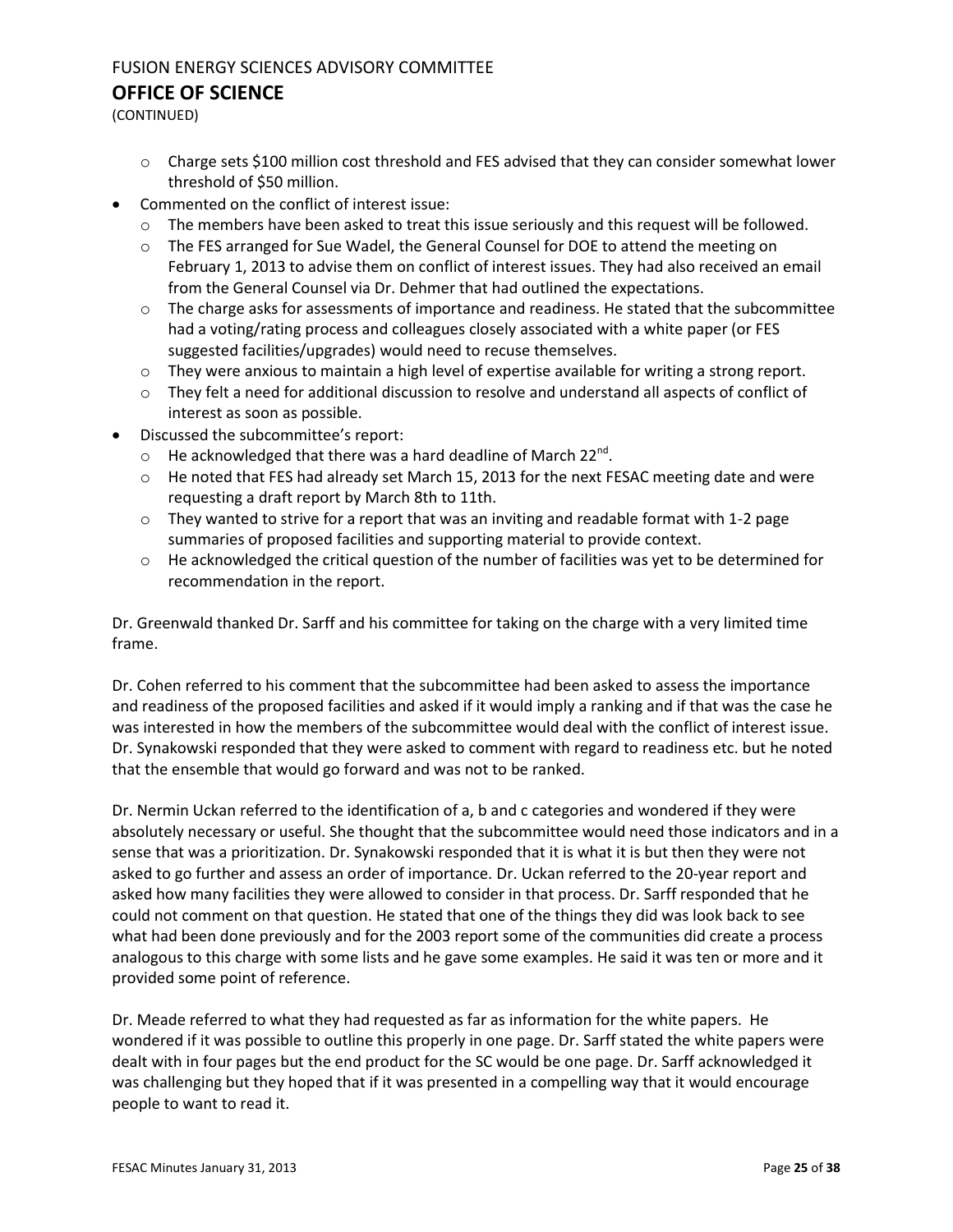(CONTINUED)

Dr. Zinkle asked if they would have enough time to process input from the community which was not due until mid-February and then only 3 weeks to process that and have several meetings. He considered it a monumental task. He referred to follow-up community input and asked if it would be invited. Dr. Sarff acknowledged that if there was more time they would want it to be an open process so the time deadlines were providing constraints.

Dr. Hubbard noted it was good that the white papers were going to be available publicly as it would give the community access to review what was being submitted which might reduce duplication. She asked if they were picking projects and locations at this stage. Dr. Sarff responded that was correct.

Dr. Ji asked whether they could consider working alongside the other parallel subcommittees in a collaborative way discussing the same thing to finalize the best possible list of facilities/projects for the SC. Dr. Synkowski responded that there had not been any thought about that. He added that it had been expressed that the final analysis would consider the interests of other agencies. Dr. Greenwald also noted that any interactions of committees outside of the SC would be improvising and he did not think that those groups would be in a position to have a formal statement on three weeks' notice with regard to major facilities.

Dr. Hubbard asked if FESAC people would have enough time considering the March 22nd deadline for the DOE and the next FESAC meeting date. Dr. Synakowski clarified that the deadline was for the input to come in but the report would come out in September 2013.

Dr. Thomas referred to Dr. Hubbard's comments about duplicate ideas with regard to submitted white papers and asked how they would proceed with that. Dr. Synakowski responded that they did not view that necessarily as a bad thing as it might represent a strong interest from multiple sources in a certain area which could have influence on what facilities might be built.

#### **BREAK**

The Fusion Energy Sciences Advisory Committee recessed for a 15 minute break.

#### <span id="page-25-0"></span>**PUBLIC COMMENT**

#### **Anne White, Assistant Professor, Nuclear Science and Engineering Department,** *MIT*

- Noted that she was currently doing research on C-Mod, DIII-D and exploring options for international collaborations.
- Thanked the FESAC subcommittee members for their work and report on the Priorities of the Magnetic Fusion Energy Science Program.
- Noted that the FY2013 FES budget request called for an overall reduction of domestic research with more engagement in collaborations on major international facilities. She added the report explained that such an ordering of priorities was a mistake. She agreed with these views.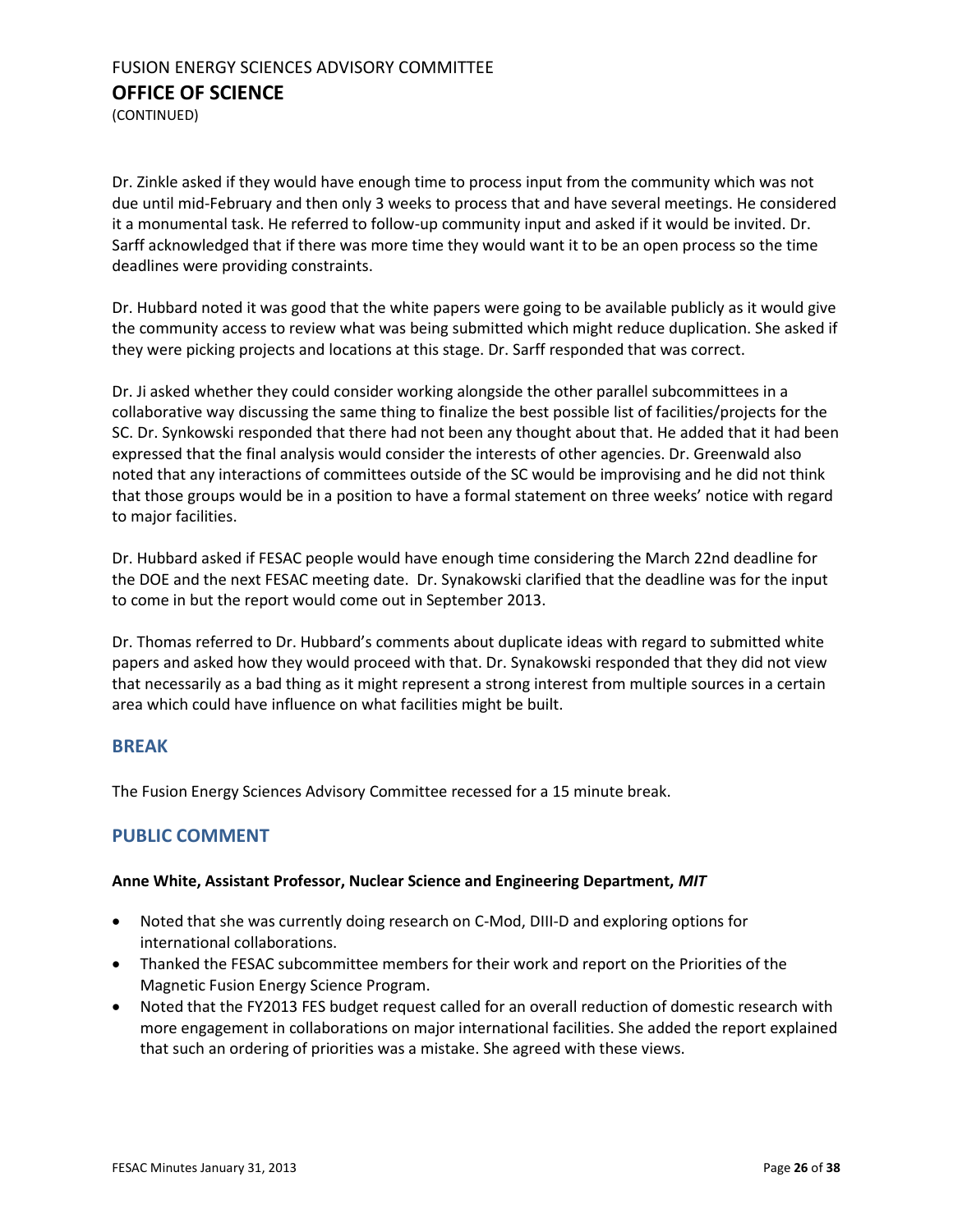(CONTINUED)

- Provided more information about the extreme difficulty with the assumption that international facilities could substitute for domestic facilities in the sphere of education and workforce development.
- Stated that an open letter to the Associate Director of the SC was published in Physics Today. She added this letter was signed by 200 plasma and fusion scientists from inside and outside the U.S. She quoted from the letter: *"The vibrant domestic program must be maintained and nurtured so that today's graduate students and post-docs can become experienced scientists and leaders 15 years from now. Instead the administration's FY2013 FES budget redirects one sixth of the FY2012 domestic spending to the ITER project. If this trend continues within the next two years hundreds of scientists and engineers at some of the premier U.S. institutions will be laid off. In the long run this will lead to the permanent loss of some of the brightest young minds from the U.S. plasma infusion program and likely from the academic and research community altogether."*
- Provided details on the effects of reduced funding on the three major fusion facilities and projects and the resulting effects on researchers and graduate students over several fiscal years' budgets.
- Indicated that the message was U.S. universities would not be major players in fusion and added that students might leave the country or the field as a result.
- Noted that for students remaining in the field there would be new opportunities and international collaborations but she added that research abroad presented many challenges especially with married couples.
- Outlined the many problems for American students associated with offshore facilities including the fact that many were not built as international user facilities and there was no model to ensure equal partnerships.
- Stressed the importance of excellent U.S. facilities with the capacity to perform ITER-relevant experiments now.
- Outlined how cuts were negatively affecting universities, C-Mod and other key areas.

#### **Earl Marmar,** *MIT*

- Thanked the priorities report subcommittee on their work on a difficult set of charges.
- Noted that the priorities of the ReNeW thrusts were thoughtful, coherent and endorsed them.
- Commented that the report should be helpful in the planning process.
- Stated that he thought the response to Charge 1 was the most difficult. He stated that he agreed with the recommendation that the entire program needed to be re-examined in light of the priorities under that budget scenario.
- Added that the process was not specified in the subcommittee report and he wondered how the remapping would be accomplished.
- Stated that he thought this needed strong community input.
- Acknowledged it was time-sensitive in that the FY2014 budget proposals were being currently negotiated and in that context he noted it was constructive to remember the recent FESAC advice: "This does not appear to be the time to make termination decisions that cannot be reversed. We are not clear on the wisdom to do lasting changes to the program based on an undefined ITER profile and in the absence of an overall plan for the program."
- Stated that the situation had not changed substantially since that FESAC meeting.
- Referred to Charges 2 and 3 and discussed the main issues and recommendations.
- Urged OFES to take serious account of the important findings and recommendations in the report particularly in the iteration process for the FY 2014 budget and in planning for FY2015 and beyond.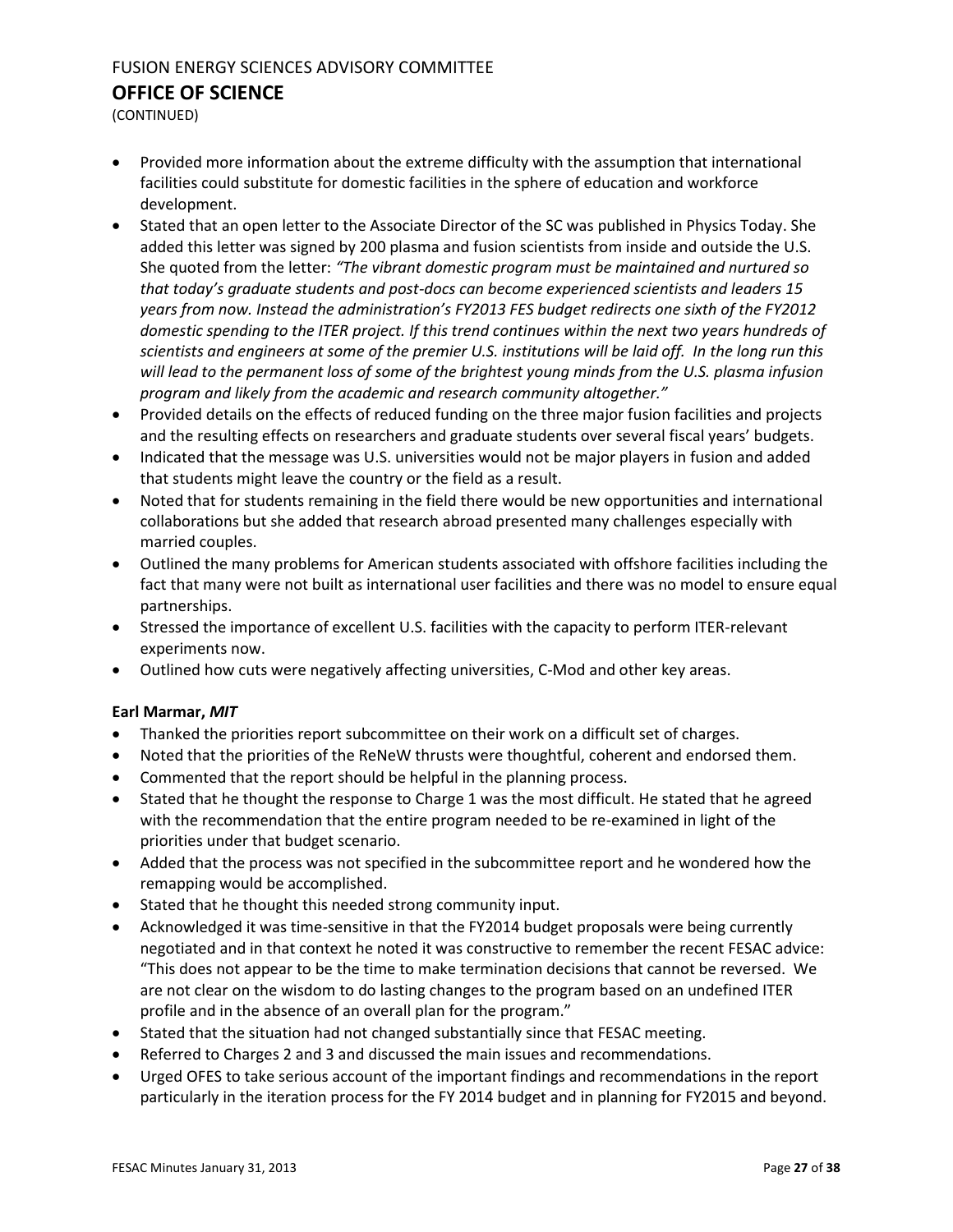(CONTINUED)

#### **Miklos Porkolab,** *MIT*

- Stated that he would like to make some comments on the subcommittee's report.
- Thanked them for recommending that C-Mod funding be restored for another five years to explore critical near-term ITER relevant issues relating to Thrust 9.
- Disagreed with recommendation that C-Mod should be shut down after five years as it was not relevant.
- Stated that in his opinion it was relevant and suitable to explore Thrust 13, steady state, by having ITER and DEMO relevant lower hybrid current drive technique with unique features including the relevant frequency 4.6 GHz at the ITER and DEMO relevant magnetic field 5.4≥ Tesla, Power/R=(6MW/m) and metallic walls which make C-Mod unique.
- Noted how an upgrade would make C-Mod more relevant and requested that after three to four years of operation they should be able to submit a proposal and have it peer-reviewed for an upgrade.
- Stated the training of scientific and engineering manpower of the future should be a top priority of a long-range R&D program such as FES.
- Noted that now they were in the process of selecting student applicants for graduate school for the fall in nuclear science and engineering referred to by Anne White and the physics department which he was representing. He compared figures of graduate students in the U.S., Europe and China. Noted the high numbers in Europe and China and the declining numbers in the U.S. educational system. He discussed some of these figures within the context of shutting down C-Mod.

## <span id="page-27-0"></span>**DISCUSSION OF THE REPORT FROM THE SUBCOMMITTEE ON MFE PROGRAM PRIORITIES**

#### **Dr. Martin Greenwald, FESAC Chair and FESAC Members**

- Stated that with respect to the report the committee needed to reach closure before the conclusion of the meeting and he suggested that the people from that panel in particular Dr. Don Rej and Dr. Charles Greenfield come to a microphone in case there were questions.
- Suggested that they do a round of questions, comments and assessments that would be pointed toward a resolution.
- Said they did have to have a vote and they had discussed how that would be done in terms of dividing out the Charge 2 answer from Charges 1 and 3 due to the conflict of interest issue.
- Stated that they then had to prepare a transmittal letter if they approved the report so time had to be allotted for that.
- Said that he wanted to begin the process by hearing from everyone individually with their overall assessment and suggestions.
- Asked Dr. Fonck to begin the process.

Dr. Fonck stated he found the charges challenging and the time was too short given the importance of the questions. He thought that there were valuable elements in the report but he considered it not quite up to the level of a FESAC report. He stated that he did not think Charge 1 was answered. On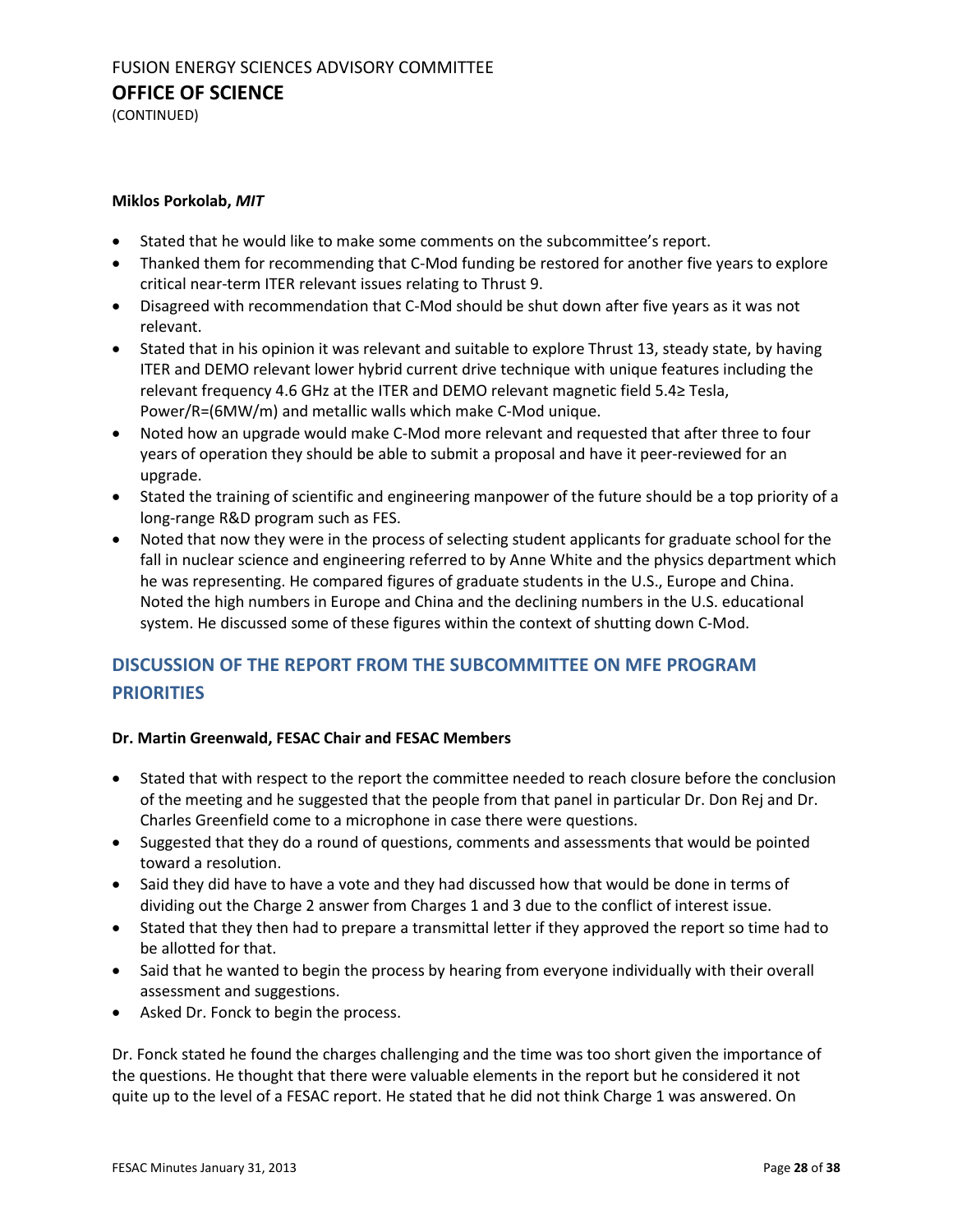(CONTINUED)

Charge 2 he felt with a modest increase in budget of \$30 million or 10% the sky was not falling. He thought there was an incongruity between the tone and statements regarding Charges 1 and 2. He thought it was out of context in time. He explained that it was admirable that they said the first five thrusts they chose from the ReNeW panel were their first priorities but he felt their real priority was preparing for ITER. He noted that it was not logical to be concerned about short-term problems impacting ITER whereas they had chosen priorities that were long-term for periods of ten years without a modification of those priorities as the program evolved. He thought there might be things in the second set of thrusts that might be more relevant to ITER operations.

To summarize he thought there could have been more thought on the timeliness of issues and the flow of priorities. He noted that he did not like the framing of one of the groups being called, post-ITER. He thought it was better to use, complementary-ITER science. He thought it should be clear it was financially post-ITER not logically post-ITER. He referred to Charge 3 and said that they appeared to be picking out priorities for a materials technology program and he considered the logic deficient. He did not think that the whole technology program could be thrown away and then rebuilt in ten years after the roll-off occurred. He indicated that he would not be supportive of sending it forward at the current stage.

Dr. Hubbard said that there was a lot to like in the report. She considered that they had grappled with the difficult charge of prioritizing the technical work which she considered very valuable. She said they had laid out appropriately the reality that with Charge 1 and the current budget situation they would not be able to fulfill the minimal obligations of the top priority things they were committed to. She added that although it would have been nice if they had remapped it, it might have been that they didn't have the information or the mandate to complete that. She agreed with but wanted to see more clarification of the primary recommendation from Charge 1. She said that the technical rationale going from the first part of the report to Charges 2 and 3 could have been clearer as some steps were missing there. She added that she would be following the lead of some panel members and would not comment on Charges 2 or 3.

Dr. McCarthy noted that she had a hard time relating the results of the report with the charge itself. She said she agreed with Dr. Fonck's assessment and added that what she thought the report needed was a concise executive summary. She found that in looking at the report in whole there was an unevenness to the report, in that in some places there was sufficient specificity and in other areas that was lacking. She said the message that came across to her was that prioritization could not be achieved as the budget levels were so low. She indicated that prioritization could be done at any budget level and what would change was the line and what would end up getting funded. She stated that if you could not say what the most important thing was then the plan itself was not good. She added that the report should state clear impacts because that would inform priorities and give the FES and SC the justification to argue for an increased budget. She thought that the report viewed ITER in a negative light and thought the community needed to embrace ITER even if it was in a different country and to recognize the opportunities it would provide current researchers and students in the future.

Dr. Ellen Meeks stated that she thought the report did a good job of pulling priorities out of a range of possibilities and she acknowledged it was a difficult task. She agreed with the previous speakers that there was a lack of expressing clearly the consequences of the different levels of funding. She said the three different charges represented the different levels of funding but she felt it was not stated clearly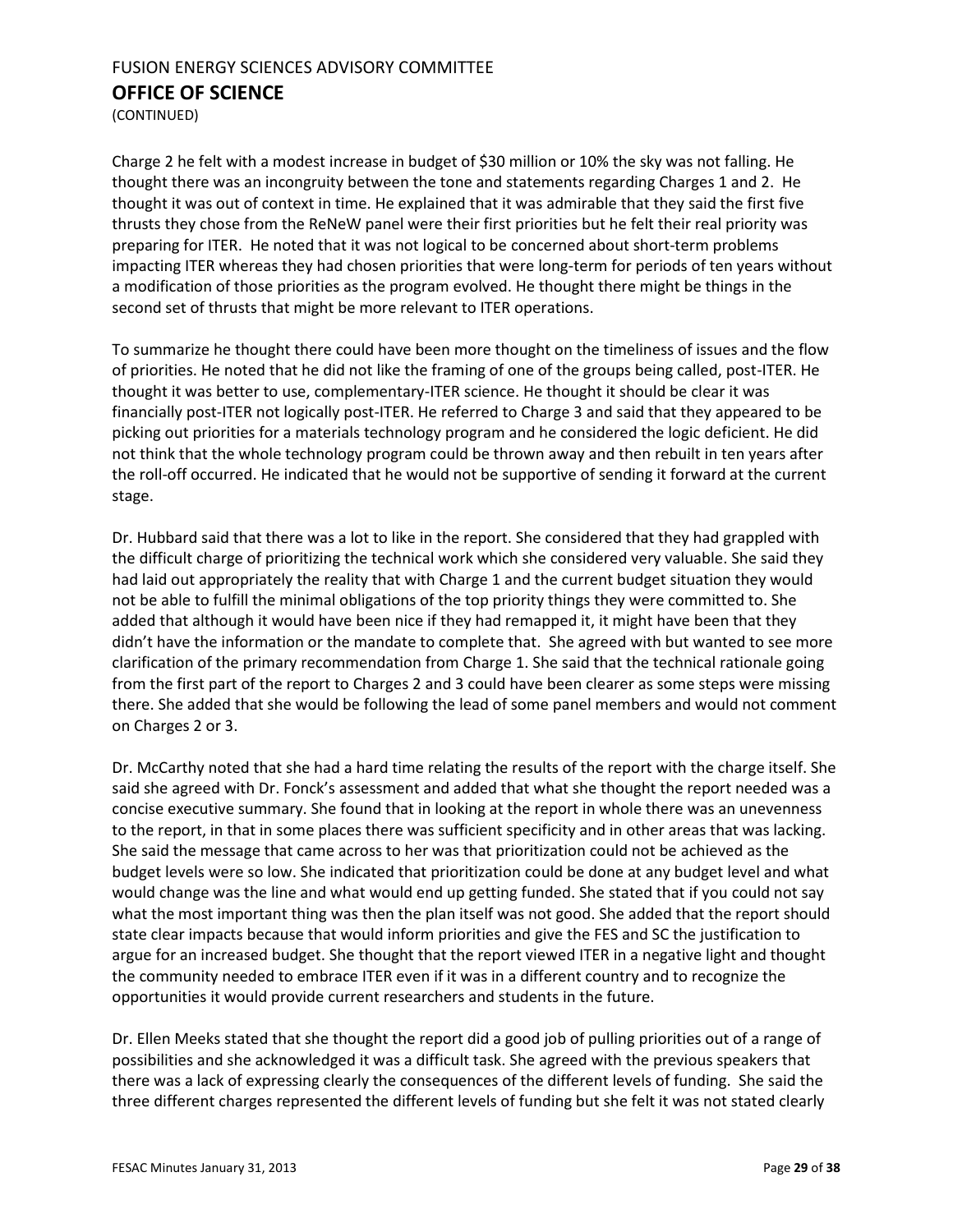(CONTINUED)

what you would get and not get for those different levels of funding, so not a good cost benefit analysis. She added that increased clarity and an executive summary were both needed in order for it to adequately speak to the people who had asked for it.

Dr. Ji stated it was easy to critique such a report but it should be acknowledged that it was a really difficult job. He said he was present at the first two meetings asking for community input and he considered it was very challenging with the charges asking tough questions. He said perhaps they should ask, how could the report be better? He said he would prefer to address the areas in which they did a good job and to improve the bridge and look at the conclusions. He referred to Charge 3 with detailed discussions concerning Thrust 5 which he considered the most important and timely. He said from that point how would one arrive at conclusions and that was what he did not see in the report. He said they should have a chance to present the process, their logic to FESAC and other people in the community. He said that the conclusion(s) were problematic and he would like to see the process and thought that giving the subcommittee that opportunity was fair. He referred to how the Europeans approached such issues in which they viewed the bigger picture, stating that the facility was part of the program and the program was part of the roadmap. He thought that looking at the bigger picture might help and he considered that approach was missing in the U.S. Dr. Ji said that finally he wanted to see a more positive excitement generated for young students and researchers to bring them and their enthusiasm into their programs, whether by new facilities or discoveries and new challenges in programs. He considered that important.

Dr. Meade acknowledged that it was a very difficult and important task that the panel was given. He stated that his overall view of the report was that it was not yet finished. He thought that some parts needed to be completed before FESAC could accept it. He referred to Charge 1 and stated that it was the chance to describe the effects of the reduced budget going from FY 2012 to FY2013 and the impact continuing at that budget level would have on the program. He said it would be extremely damaging and thought that more examples would have helped to make the case. He said as the report would help to determine decisions on the FES budget more specificity was needed in the response to Charge 1. He said that he watched the webcast of the NSAC review of their panel's report for a similar charge. He stated that they had laid out clearly the options of what they would have to deal with and do from a programmatic point of view. He thought it extremely important that as budgets decreased that they be able to show priorities clearly.

He thought that with Charge 2 there was increased specificity on what needed to be done. He referred to the allocation of \$10 million to a highly targeted support of theory and simulation and asked if that was sufficient to do anything of significance. He stated that the panel tackled one important thing and that was over the time period there should be an evolution of U.S. fusion facilities. He referred to Charge 3 and commented on various elements of the response. In one section of the response he said the report noted the issue of participating in the ITER test blanket module should the opportunity arise. He noted that the question there was that the opportunity was now and the question would be are we or aren't we going to be a participant. He expressed concerns over some of the terminology used. In summary he thought the report was a good start establishing the priorities and issues but they would need to be connected to the responses to the three charges.

Dr. Uckan stated that many of the members of the committee had commented on issues that she had marked in the report. She thought the charge given to the panel was a difficult one and she thought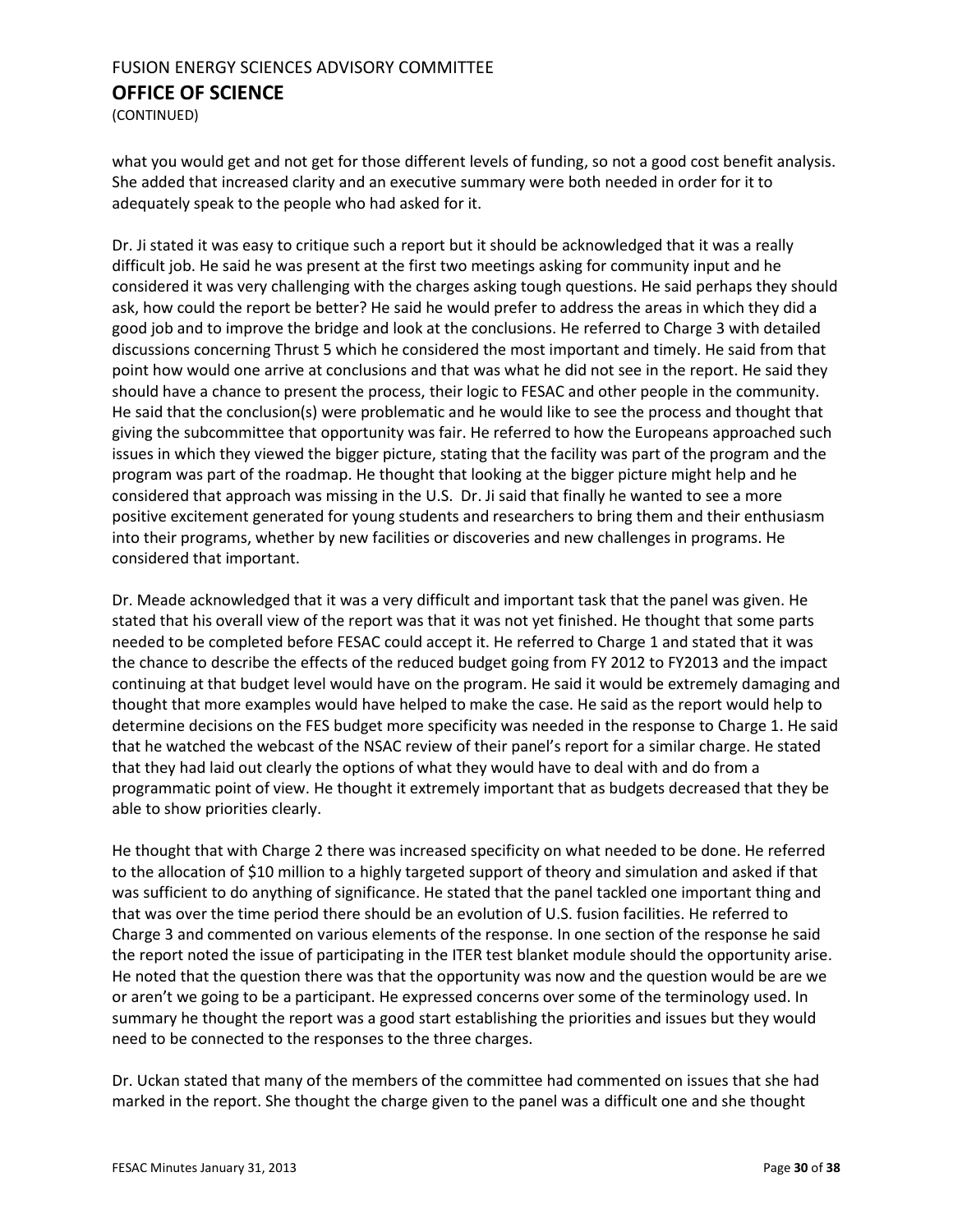(CONTINUED)

they had done an admirable job but she thought it was an unfinished task and was an incomplete story that needed some clarification. She thought that they needed to provide specific responses to the specific charges. She noted that the selection of priorities were present and they had provided good justification for selecting those priorities but then they should have been tied in a better way to the specific charges and that was not clear. She added that an executive summary was needed. She noted that she agreed with the suggestions given by previous members of committee.

Dr. Richard Callis noted as Dr. Uckan had, that many members had already expressed many of his comments. He said he agreed that there was a lack of response to Charge 1 and a strong need for an executive summary with clear definition and recommendations. He referred to Charge 3 and stated it was difficult for him in reviewing that to determine the priority items. He thought that a chart at the beginning stating the priorities of the 18 ReNeW thrusts grouped into three areas should be included and if there had been a theme for each one (for example the report stated the theme for the first five was near-term ITER needs) that could have been put on one page, one chart and it would provide a clearer oversight of their position. He thought organizing it in such a way would facilitate the SC if they wanted to be able to look at the bigger picture.

Dr. Frederick Skiff noted that it seemed to be a long time since it was perceived that the field of fusion energy was considered to be expanding. He said the report was good but painful in that it was difficult to face a report that would detail priorities but state that at low funding levels many of those priorities would fall away. He stated that cutting even small percentages of 10% could be felt by programs if they were already operating close to the edge of the cliff. He noted that this situation was making it difficult for the committee. He thought that many programs would have to cease that were excellent. He said that as he was involved in a university he was sensitive to how the field of fusion energy was seen by other branches of physics and the pipeline for talent. He thought that although he was not directly involved in the decision he thought the shutting down of C-Mod did not make sense because of the huge impact and he thought it was relevant. He indicated that he agreed with many of the public comments made.

Dr. Thomas said that the committee had been challenged with not only budget constraints but also that FESAC had been tasked for many years with the development of a priority process. He added that comments could be made on the report about having a clear line of justification for some recommendations but he felt they should be commended for taking on a difficult challenge of trying to determine a clear process for prioritizing activities within the program. He added that taking the budget into account with the domestic side of activities so tight it made the process very painful. He said when the report is forwarded to FES he said they should consider the report from a university perspective because the decisions and recommendations would have strong impacts on the next generation of researchers. He noted that students viewed the current developments in the field as extremely discouraging and he thought that should be kept in mind.

Dr. Leeper acknowledged how difficult a problem it was to address these charges. He noted he could see the logic where they had gone back to ReNeW and had delineated five of the top issues and had noted the issue of timeliness in getting the work done. He said there was a physical reality that they were dealing with and he thought that some of the thrusts noted outlined very difficult problems and they had worked on some of them for many years. He stated that for ITER to be successful those problems had to be solved and he thought the report made the case that the U.S. had some of the best facilities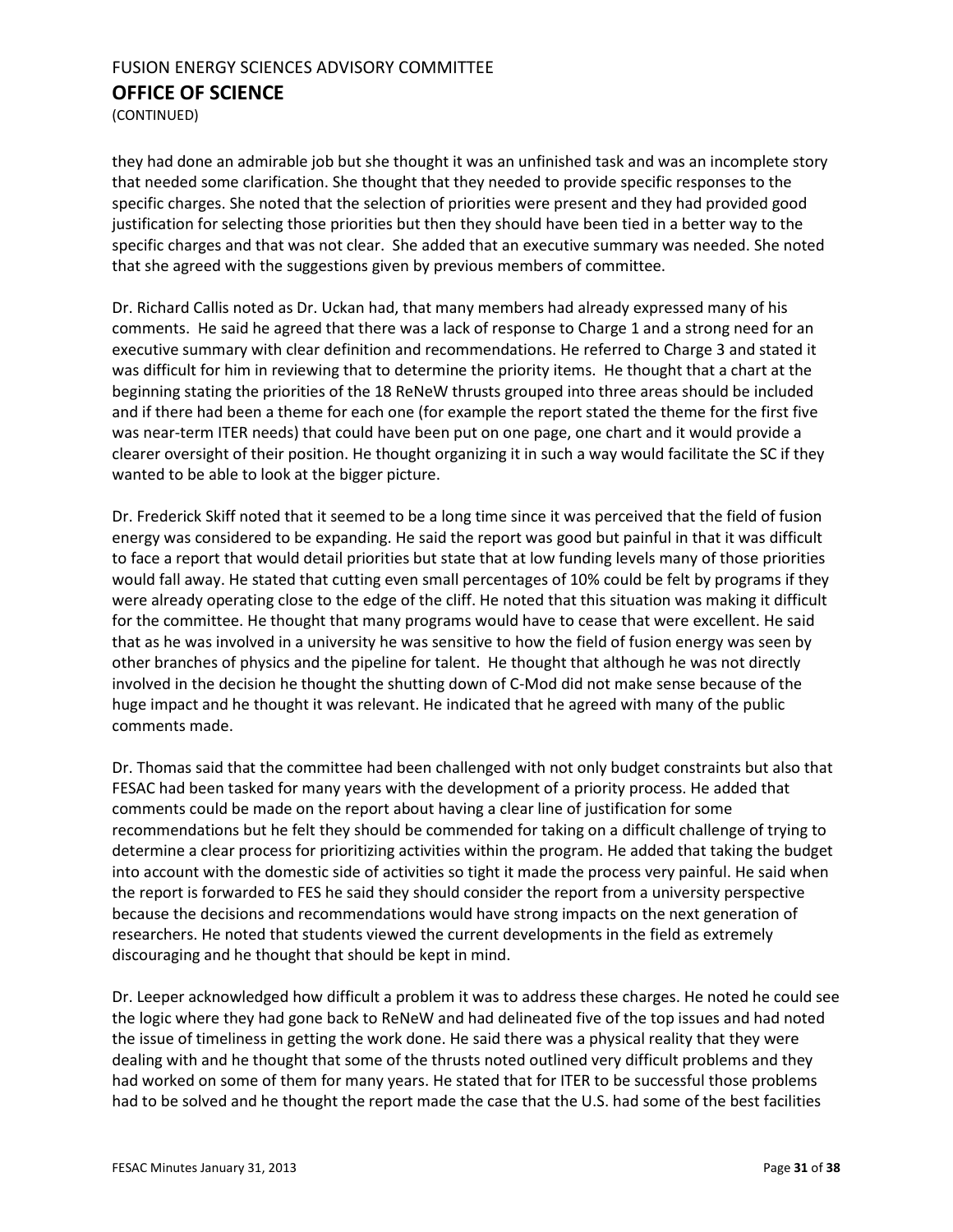(CONTINUED)

for attacking some of the those problems but the thought that none of the budgets made sense for the amount of work that they needed to do. He established his concern about that issue.

Dr. Leeper referred to Charge 1 in which they referred to existing problems that had to be resolved and had then stated that they only had the budget to run the facilities at a 10% level. He noted that did not meet the reality test in his view. He said that the U.S. facilities could impact some of the difficult issues and he said that the facilities should be run full-out to solve the problems. He stated if not, how would they move forward with it? He stated for Charge 1 the response was incomplete and they needed to specify more impacts. He thought they should state in strong language that if the stated problems were not solved then ITER would not be a success. He said with regard to Charge 2 with the allocation of \$32 million he could state how the committee had made the case about how they would spend the funds. He said he did not like the statement that said once C-Mod had completed its critical ITER relevant tasks it should be closed down. He did not see how they could predict that ahead of time and he said they did not know how that would go. He stated that did not make sense to him. He referred to Charge 3 and said that he foresaw so many problems in Charges 1 and 2 that they might not get there anyway. He emphasized that in his opinion people were everything in solving these problems and that the workforce should be protected.

Dr. Greenwald noted that he appreciated the prioritization, that fact that the committee took on the task and made the hard decisions with a strong consensus. He agreed that the response to Charge 1 was incomplete but he thought that it just recognized reality and this opinion had been expressed by other members of FESAC. He said they had made four findings effectively about the impact. He stated they could have been more specific but noted there were dire consequences and these areas included: the health of the program; bringing new people in; and the success of ITER which were all in jeopardy. He thought they had recommended a necessary step of how to deal with that reality and he thought omitting details was perhaps appropriate. He said he would not address Charge 2 due to conflict of interest issues. He referred to Charge 3 and acknowledged that they had made a good start and the new charge given to FESAC meant they would have a new panel considering that set of issues in detail. He said that he would now like to hear the comments of the subcommittee members who were present to hear their comments on where FESAC could and could not go under the circumstances.

Dr. Zinkle noted that the conflict of interest issues were a major distraction to the subcommittee and that made it difficult for them to do their work. He said from his perspective the best part of the report was being able to reach a consensus on the three tiers of the ReNeW thrusts. He thought that the report might not have conveyed the amount of work and quantitative scoring that went into that. He said the lack of a fusion roadmap was a major hindrance for the work of the subcommittee. He thought in hindsight they should have taken it upon themselves to come up with a straw-man roadmap but noted it was difficult to prioritize if one did not know where they are going. He thought that in order to address the charges they should have come up with a straw-man roadmap in the early stages.

Dr. Cohen noted that the subcommittee had proceeded as professionally as anyone could want. He acknowledged where they could not satisfy committee members' desire for a more complete response to Charge 1. He said he did not think it was possible for a subcommittee that had experts within the field and are affected by funding recommendations to come up with such recommendations without having conflict of interest issues. He referred to Charge 1 and said the basic conclusion was after careful consideration of all things that needed to be done for the science and for ITER was the fact that you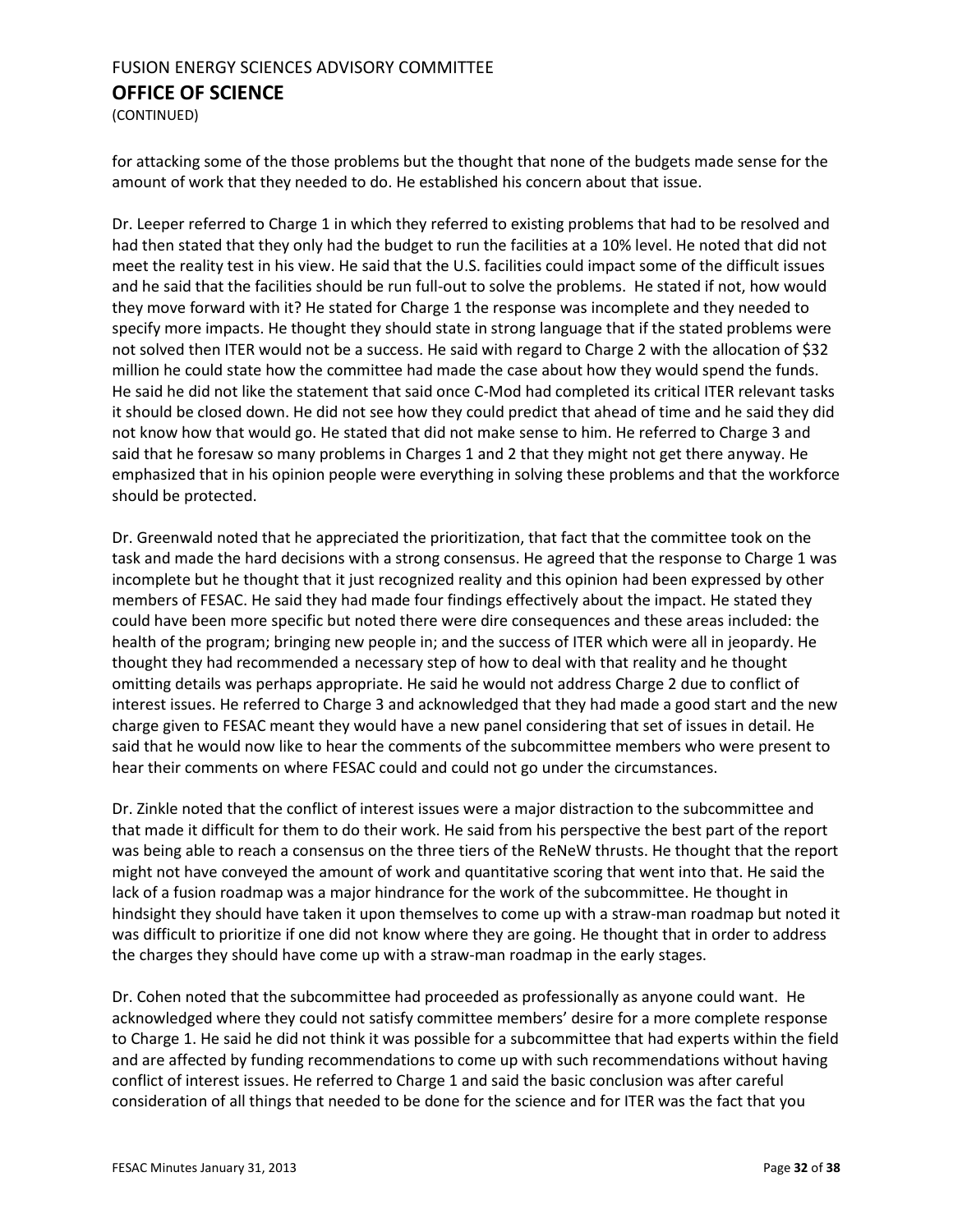(CONTINUED)

could not get there on the \$250 million budget and that was in the report. He said that it was the opinion of the subcommittee members that to lay out priorities within the five highest priority thrusts for what could be done for \$250 million was inviting doing even more damage to fusion and plasma physics research in the U.S. He added that they did not want to facilitate an approach of down-selecting and focusing on a few areas. He said that was his perspective on how the subcommittee arrived at its approach to the charges and in particular Charge 1. He stated that if they had taken another six months on the report it might be 10% improved and would miss all deadlines on the budget process and on having any impact and therefore he would consider it a waste of effort for talented people. He suggested that they file an interim report and then go back on whatever time scale is thought to be reasonable.

Dr. Charles M. Greenfield noted he would respond to some of the general themes that he had heard discussed. He referred to Charge 1 and acknowledged they had difficulty deciding on the best way to answer the charge. He noted that many members had gone into the process thinking that they would be very detailed with particular facilities and he referred to Dr. Rosner's response to a question which stated that many members had conflicts of interest. He said that without considering their first few meetings where conflict of interest issues had not been quite so formalized many members felt there were many instances where they could not go there. He said that in order to come up with a set of detailed recommendations for Charge 1 he thought the committee would have to be reconstituted with no one with conflicts of interest. He said about half of the members had conflicts of interest. He said they had done a lot of detailed information on budgeting for each activity so they could be mapped to the high priority scientific elements that they had identified and basically felt that they had to go in and redesign the program. He said also, as pointed out by Dr. Rosner, at the \$250 million a year level for the domestic program he thought it doubtful that they would have done a better job than the office had already done. He said that if that was their funding level then they would have to do some realignment of the program with the priorities they had noted.

He referred to Charge 2 and said he could not address this because of a conflict of interest. He said the response to Charge 2 was crafted by a small group in the subcommittee and most of the members had left the room while that discussion took place. He referred to Charge 3 and acknowledged the comments of Dr. Meade which suggested some re-wording but he thought what was important to realize when discussing actions in the future was consideration of general themes of what kinds of tasks FESAC might want to be doing ten years in the future. He said he had taken detailed notes of the committee's comments which he would then forward on to all members of the subcommittee. He said they had always intended subsequent to the meeting to make some corrections where there were factual problems and change some inconsistencies but noted they were not planning on a major rewrite. He said if FESAC members thought it important they could re-address some of the issues in Charge 1 but not about their recommendation but about consequences of the current situation and make it more detailed. He said they could also go back to the subgroup that had responded to Charge 2 and ask again for more detail.

Dr. Don Rej acknowledged that what Dr. Zinkle and Dr. Cohen had said was important in that it was very difficult to answer Charge 1 when there was no strategy or priorities already laid out. He referred to Dr. Meade's comments and noted that that was the difference between what he had heard at the NSAC as opposed to what he had heard from Dr. Rosner. He acknowledged that it was difficult coming up with priorities as it was all about trades. He referred to other departments where there was a ten-year plan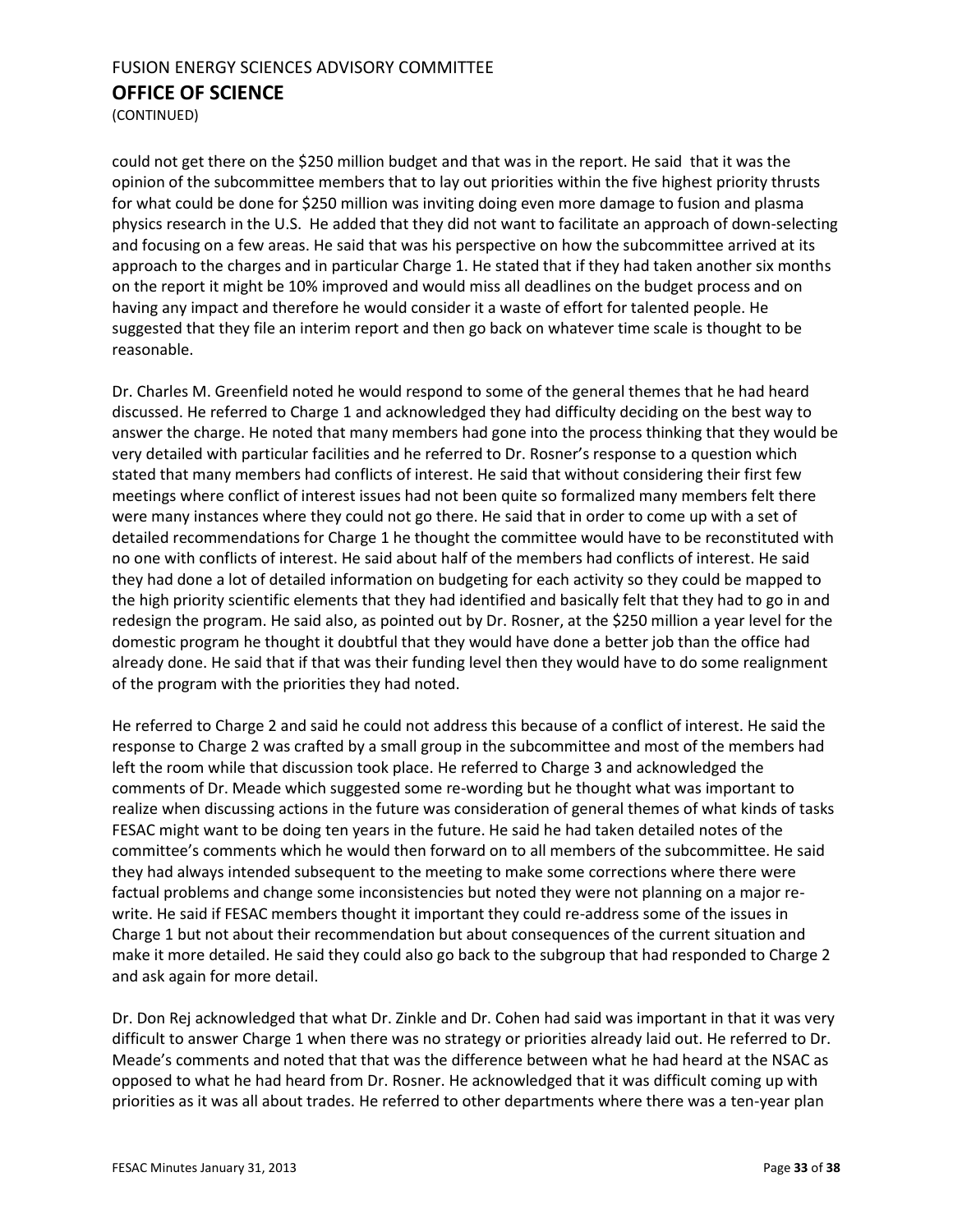(CONTINUED)

that was renewed every five years. He considered that ReNeW was a great place to start as it showed what was needed but he stated that a catalogue was not a strategy as it did not show priorities or give a timeline. He referred to Charge 1 and noted that at the beginning they had stated that even the top priorities could not be done. He said with respect to Charge 2 he also recused himself. He referred to what had been written with regard to Charge 2 and agreed about the importance of noting consequences and said they would report that comment back to Dr. Rosner and the other committee members.

Dr. Greenwald noted that hearing the different opinions of the FESAC members it should be appreciated how difficult it was for the subcommittee to complete its work and reach a consensus. He said that given what they had heard from the subcommittee and from FESAC and given the timeliness of getting the information to Dr. Brinkman, Dr. Synakowski and the SC who needed it, it was important to proceed. He noted that they always allowed minor changes etc. to go forward but he stated that there were a few slightly more substantive changes that FESAC agreed could be considered as part of their mandate. He said the changes he considered important were to pull out the content of section four and re-write that as an executive summary. He noted that an executive summary did not have to be two or three pages but a summary of the main findings and recommendations. He said it could also be called a summary of findings and recommendations. He noted that he considered that the heart of the answers and thought it should be up front. He said that there was a suggestion made by several members, as an introduction to section three, to include a summary of the prioritizations and he considered that would be very useful. He said that those were the changes he was asking that they vote on if they agreed.

Dr. Greenwald continued that his recommendation was to forward the report noting some of the comments and stating that the process was incomplete but that the report did suggest a roadmap for moving forward and that FESAC was suggesting that Dr. Brinkman carry that out. He asked for comments.

Dr. Ji thought the executive summary should be non-technical so that there would be an increased understanding among the broader community.

Dr. Uckan asked what dangers or problems might result from an incomplete report. Dr. Synakowski responded that advancing something close to what had been done would in and of itself be useful. He said it would be less than useful to hold back on the report. He said recognizing the deficiencies was fine but he thought that it was fair enough and understandable to point out the strong feelings pertaining to the budget and what the consequences were in a negative sense but he thought there needed to be a constructive aspect to ensure that there was something, even in a broad sense, that says and therefore and would lay out the process from that point. He elaborated on the dangers of having a position where a department would say they cannot move forward on \$250 million a year and starting a process of remapping a new way forward. He discussed another model used where they would have a group of senior people who would be explicitly un-conflicted, either retired from the field or demonstrated a wide expertise or leadership in the sciences and after an intense course of the nature of the program and its needs would be presented with information from advocates and make their case. He said there was value in considering that approach.

Dr. Fonck noted that the subcommittee and the process it went through might have benefited from a more traditional process for FESAC to work with them. He acknowledged that they were assembled and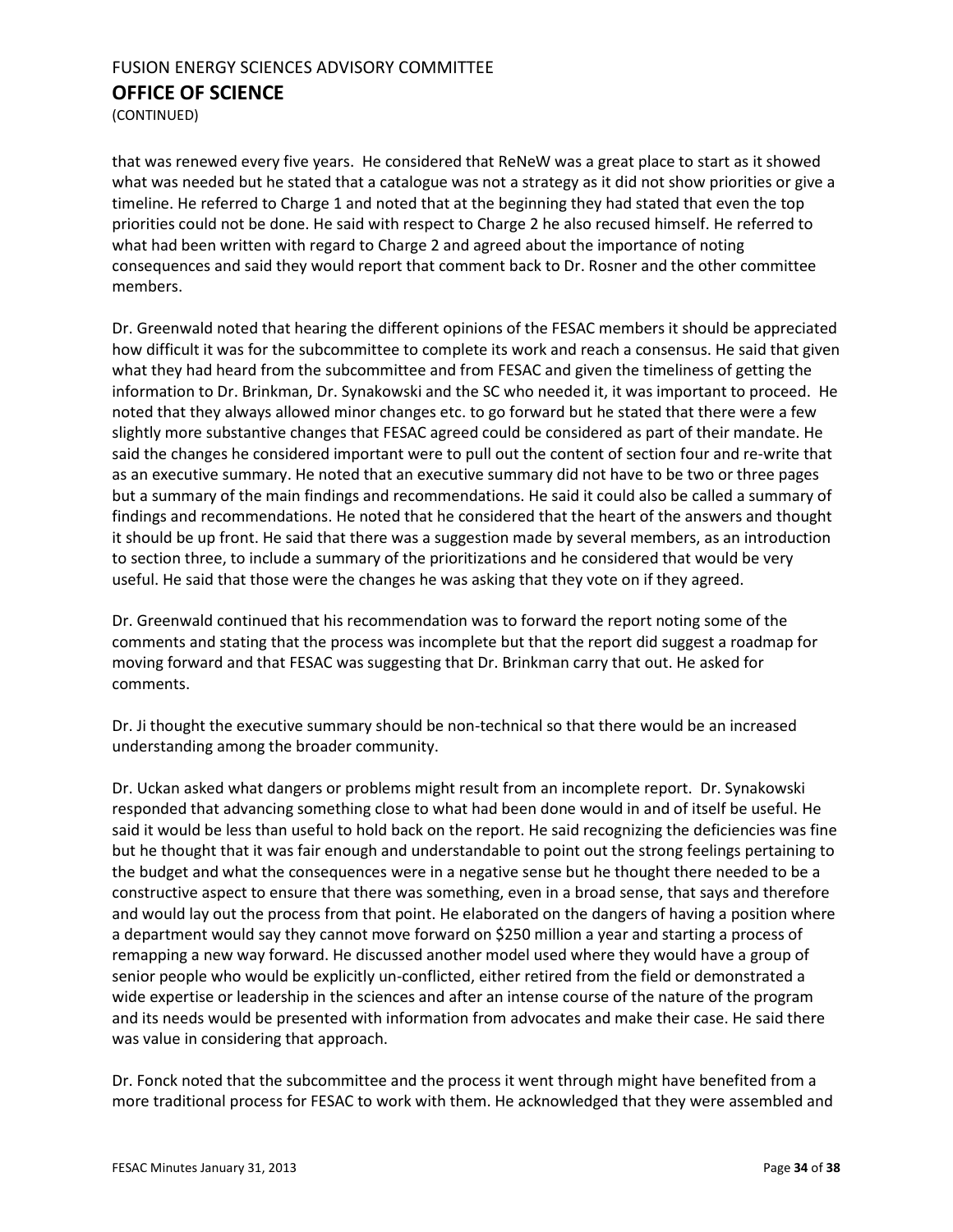(CONTINUED)

had a tough charge and were given a short timeframe to complete that problem and the conflict of interest issue added to the problems. He said that it did not seem right considering the magnitude of the problem. He said it might have been preferable for them to come to a certain stage and then come to FESAC and say, this is our current position, this is what we struggling with, and provide details. He said that at that stage FESAC might have been able to give some input. He said the fact that it had been done extraneous to any discussion appeared to be creating problems. He felt that many of the critiques were centered more on technical rather than substantive issues. He noted that he felt there was a paradigm shift and that the report was suggesting a certain path and that the essence of the program should be near-term support for ITER and that would affect the whole program and he wondered if FESAC members had considered and agreed with that.

Dr. Greenfield said that he wanted to address the apparent contradiction between what the community said and the recommendations for thrusts that supported the physics program of ITER. He said that when they began they were instructed not to consider ITER when they prioritized the program and he said what that meant was the ITER program which was to build a piece of hardware in France would sometime in the future become a research device for their program. He said that the building of this hardware in France was not to take over the physics program. He said that their research was largely targeted at being able to successfully make use of the hardware after its completion. He said that both in the instructions the subcommittee was given and in the way they carried out their research they had separated those into two things so he said in his opinion there was no contradiction.

Dr. Meade referred to Dr. Greenwald's process of moving forward and noted that the FESAC panel was not happy with aspects of the report and he hoped they would look at those issues and revise the report and bring it back to FESAC for a final look. Dr. Greenwald noted that he understood but he had also heard from the panel who had said they had worked on it for three-quarters of a year and did not feel they could make much progress in a short amount of time. He continued that from Dr. Synakowski's point of view there would be value in forwarding the report. He noted that the report recommended a step, not how it should be done, but a step to take them further. Dr. Meade noted it was a FESAC report. Dr. Greenwald noted there were some substantive changes. He asked Dr. Meade if he was recommending substantive changes to the report which would be new work. Dr. Meade responded that he wanted to see the final document that would go forward. Dr. Greenwald stated his original suggestion which was substantive changes in the answers to the charges and that would be new work. Dr. Meade said he thought they should be challenged to consider that. Dr. Greenwald noted that the subcommittee felt that they could not do something substantive. Dr. Meade responded then otherwise they had not answered the charge in his opinion.

Dr. Ji suggested that the report needed to have an improved explanation of the process as the technical work had been done. Dr. Greenwald said he wasn't sure what he was recommending and responded that the members of the subcommittee had said that in part because of the difficulty but also because of conflicts of interest and the challenge of constituting a committee of experts who did not have conflicts of interest they had gone as far as they could go. He added that could be explained in the transmittal letter.

Dr. Meeks asked if they had to do all three charges in one document as the main problems were occurring with Charge 1. She asked if that could be delayed. Dr. Greenwald said that although Charge 1 was incomplete what they were hearing most strongly from the members of the subcommittee was that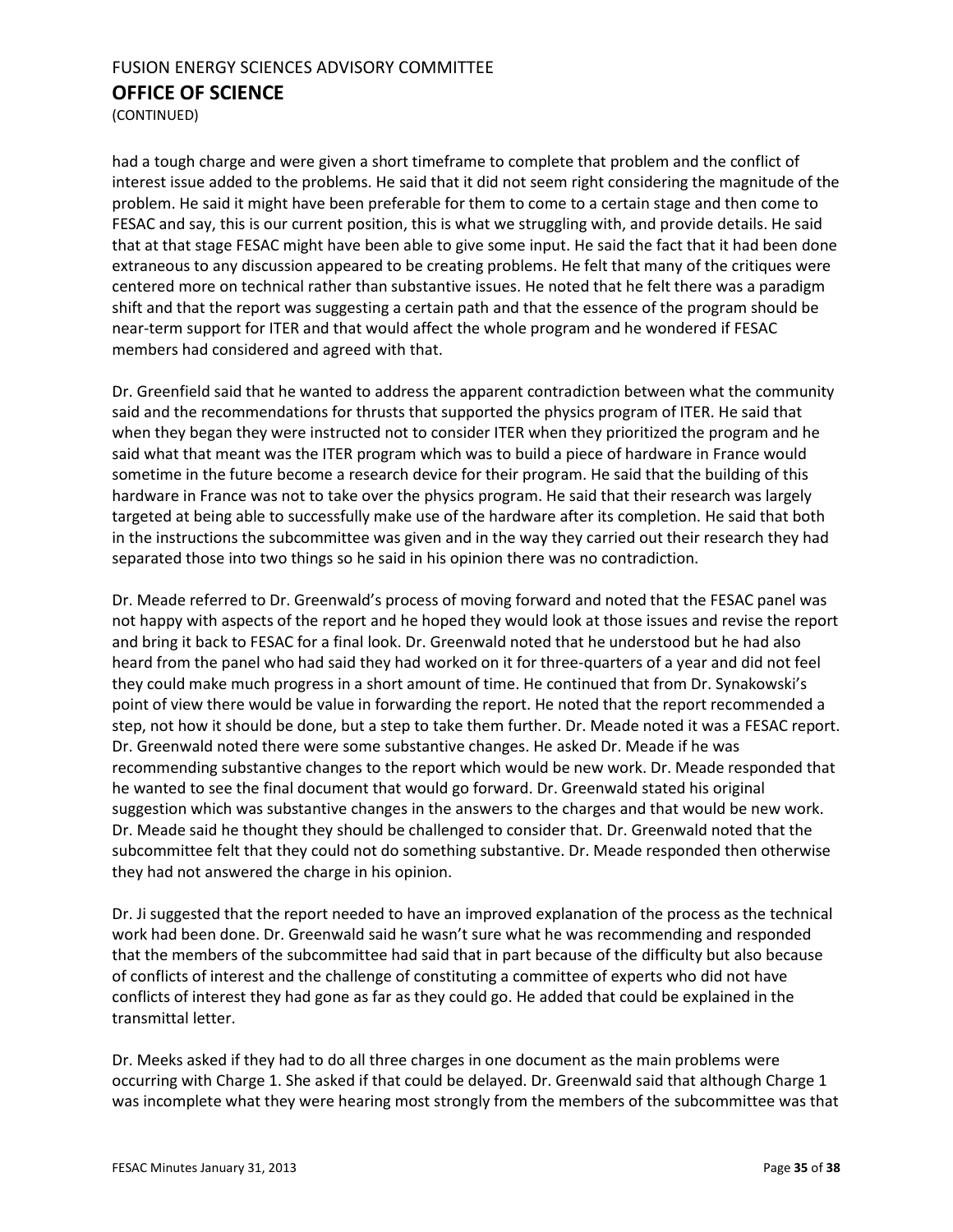(CONTINUED)

that was the area from which they would be the least able to make further progress. Dr. Meeks said that in making an observation it seemed the response to Charge 1 was that if we have this level of funding then ITER is doomed. She suggested that they did not want to state that position so instead they preferred to walk on the edge and state it was jeopardized. She said you cannot walk that line especially as it referred to Appendix III that called out an imbalance in facilities which was basically saying too much was being spent on ITER. Dr. Greenwald stated that he would take the subcommittee at their word that they had considered their words and under that scenario the success of ITER was jeopardized. Dr. Greenwald asked any of the four subcommittee members present if he was interpreting that correctly.

Dr. Rej responded that if it had come across as a lack of enthusiasm for ITER then they would need to reread that. He explained that part of the evaluation criteria was making ITER successful, not just the U.S. living up to its technical and financial obligations. He said that he agreed with what Dr. Greenwald had said in that where were the technical risks. He mentioned several problematic issues and noted that the domestic program was focused along those issues and using the existing facilities and they had tried to bring that out in the report.

Dr. Greenfield referred to the report and stated that he had wanted to use different wording substituting "puts at risk" instead of "jeopardizes". He said there was broad agreement on the subcommittee about the importance and value of any ITER research program to our community and he said the sense they wanted to give was that not doing enough in some of the stated areas, in particular thrust 2 where the U.S. is world-leading, did put ITER's success at risk. He said in addition there were other areas where the U.S.'s ability to get benefits from ITER was put at risk. He said they would look at their language to ensure that that point was clearly put across. He said they had not meant to call into question the value that they saw in having ITER but if the community could not get to ITER then somebody else would get the benefit and the U.S. would not.

Dr. Ji suggested an interim report. Dr. Synakowski stated that there was value in accepting the process for what it was and perhaps pointing forward in general terms of things that needed to take place with respect to first, Charge 1 and if it is a persistent feature of our budget futures then some sort of assessment of priorities, of the present mapping ought to be done. He said the subcommittee could decide how that was done as there were several different models ranging from engaging FESAC, engaging the national academies to have it be a federal process. He said that there should be some acknowledgement that the conflict of issues may have had some say on how deeply the subcommittee could have gone, for example in Charge 1. He said they should consider the utilitarian value of where the subcommittee was now and where it might be a few weeks in the future.

Dr. Greenwald proposed that they take a vote on whether or not to forward the report. He said that he had a draft of a letter but before proceeding with that he asked if there was a majority. He said he was not asking for unanimity and they would note the number of minority votes. He said it would be a vote on the FESAC report and acknowledging minor changes, including an executive summary at the beginning of the document and summarizing the prioritization.

Dr. McCarthy noted that she thought some parts of the report needed to be rewritten for her to feel comfortable going along with it.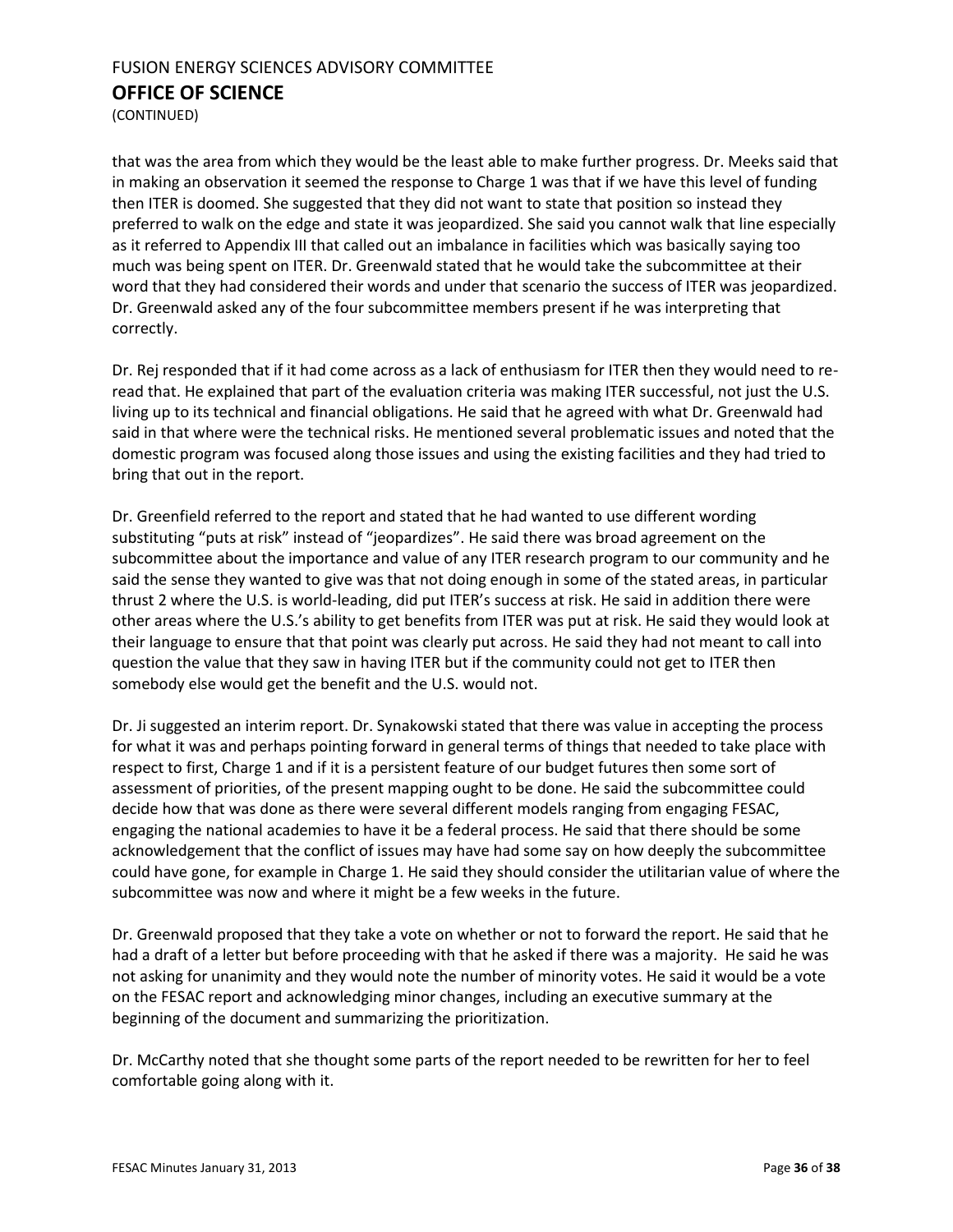(CONTINUED)

Dr. Greenwald suggested that he would like to forward the report with a specific set of changes that they would outline including the suggestion made by Dr. McCarthy and recognize in the cover letter that it is incomplete and there would be a process to follow on process. Dr. Synakowksi suggested that there be an understanding that those who would be recusing themselves from Charge 2 when they are voting to approve or not approve they are referring to Charges 1 and 3.

**Dr. Greenwald moved to accept the report with minor changes with more substantive changes of moving section 4 into the front of the document and doing sufficient re-wording without changing its substance so that it is a viable executive summary and at the front of section 3 summarizing the prioritization in either a table or simple description and then to explain this process in a covering letter. It was seconded by Dr. Cohen. The votes for the motion were 10 for and 4 opposed.** 

Dr. Greenwald asked if this could be seen explicitly as a 10 to 4 vote, they could be mum on that issue or go with a consensus. He said they would then prepare a letter. He reviewed the letter:

## <span id="page-36-0"></span>**PREPARATION OF A LETTER TO DOE TO CONCERNING COMPLETION OF THE CHARGE ON MFE PROGRAM PRIORITIES**

#### Dr. Dr. Brinkman,

The Fusion Energy Science Advisory Committee transmits its report addressing your charge of April 13, 2012 on priorities in the Magnet Fusion Energy Science Program. We want to thank Professor Rosner and members of the panel for their efforts in taking on this difficult task.

As requested the report proposes a set of scientific priorities for the program target over the next 5-10 years. It then attempts to map those priorities on to major program elements under the three funding scenarios presented in the charge. The challenge of meeting the priorities under the budget assumptions especially the reduced funding assumed in charge 1 is spelled out in the negative consequences that would flow from that scenario as outlined. The context for this report is a fusion energy sciences budget well below the levels required for a healthy and vigorous program.

FESAC acknowledges that the answers to the charge are incomplete. But given the Conflict of Interest COI guidance the panel as constituted was unable to provide greater detail. The report does propose an approach toward that goal in its recommendation under charge 1.

The study generated wide-ranging and lively discussion at the recent FESAC meeting after which the full committee voted 10 to 4 to endorse the report given COI concerns, members with institutional conflicts recused themselves from any position on charge 2.

#### **ADJOURNMENT**

**The Fusion Energy Sciences Advisory Committee Meeting was adjourned for the day at 5:00 p.m.**